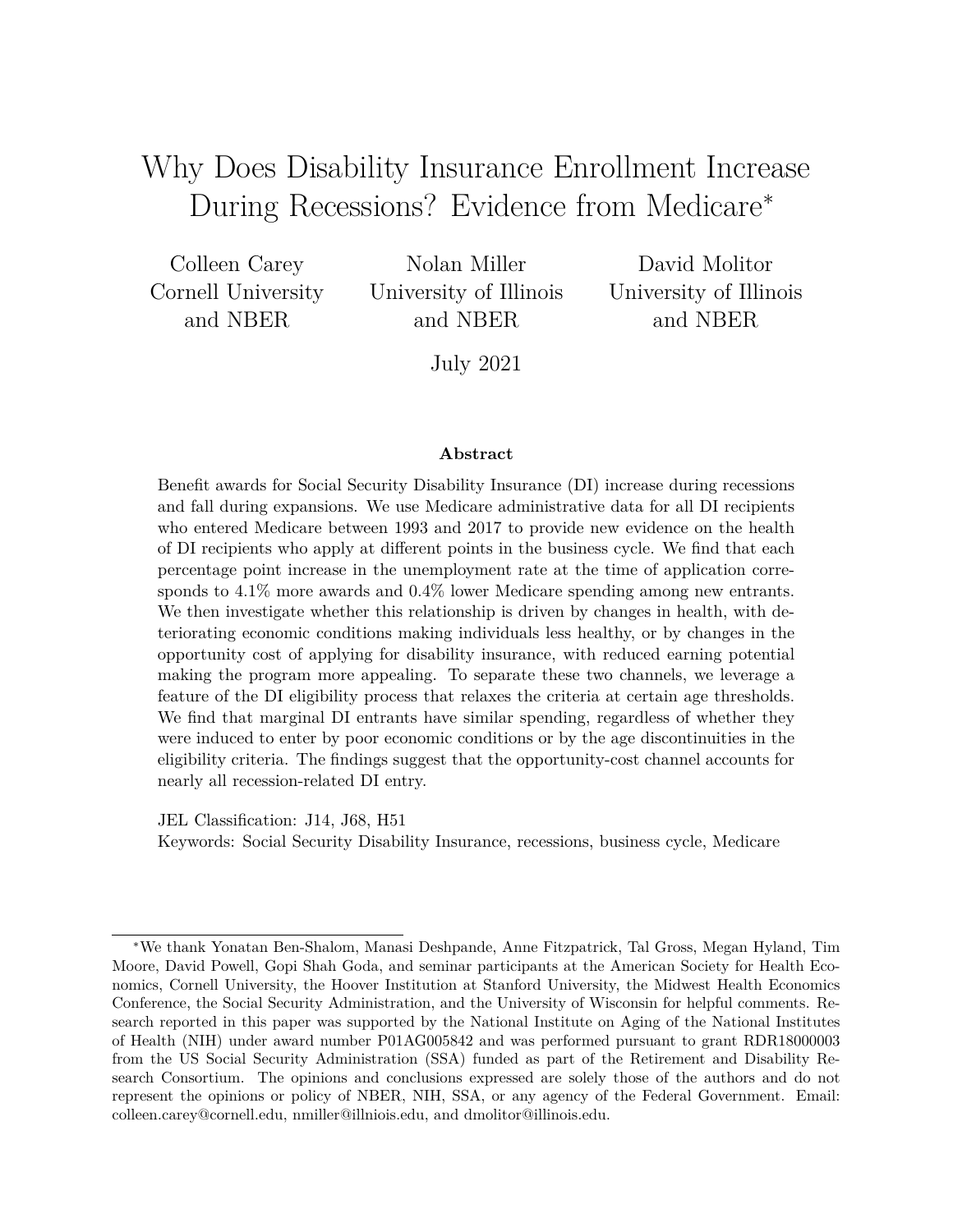### <span id="page-1-0"></span>**1 Introduction**

Social Security Disability Insurance (DI) is the federal safety-net program for individuals who have work-limiting disabilities; admissions into the program increase during recessions and fall during expansions [\(Black, Daniel and Sanders,](#page-32-0) [2002;](#page-32-0) [Autor and Duggan,](#page-32-1) [2003;](#page-32-1) [Liebman,](#page-33-0) [2015;](#page-33-0) [Maestas, Mullen and Strand,](#page-33-1) [2021;](#page-33-1) [Charles, Li and Stephens Jr,](#page-32-2) [2018\)](#page-32-2). This pattern arises even though federal regulations state that DI award decisions should be based on a claimant's functional capacity to work, not on cyclical economic conditions (20 C.F.R. §404.1566). Speculation about why awards respond to economic conditions has focused on two main channels [\(Cutler, Meara and Richards-Shubik,](#page-32-3) [2012\)](#page-32-3). The first, the "health shock" channel, posits that individuals' health deteriorates during recessions, leading more people to become medically disabled. The second, the "opportunity cost" channel, posits that recessions make DI more attractive to those who might be medically qualified because their expected labor earnings fall in economically difficult times. Better understanding of the importance of each channel would illuminate the role of DI in the safety net and guide policy decisions on how best to meet the needs of individuals in a recession.

Two main challenges have hampered attempts to disentangle the roles of health shocks and opportunity costs in cyclical DI enrollment fluctuations. The first challenge is one of measurement: illuminating how medium- to long-run health outcomes vary with economic conditions requires detailed data on the health of individuals enrolled in DI. Such depth of detail goes beyond the information available through the Social Security Administration (SSA), which administers the DI program. The second is an identification challenge: separately identifying the effects of health shocks and opportunity costs requires isolating variation in one, but not the other, of these channels. However, distinguishing one from the other is difficult because recessions may simultaneously shift both.

In this paper, we overcome these challenges through a novel use of health-outcomes data and age-based discontinuities in eligibility rules. To obtain a direct measure of health, we leverage administrative data from Medicare, which provides health insurance to DI recipients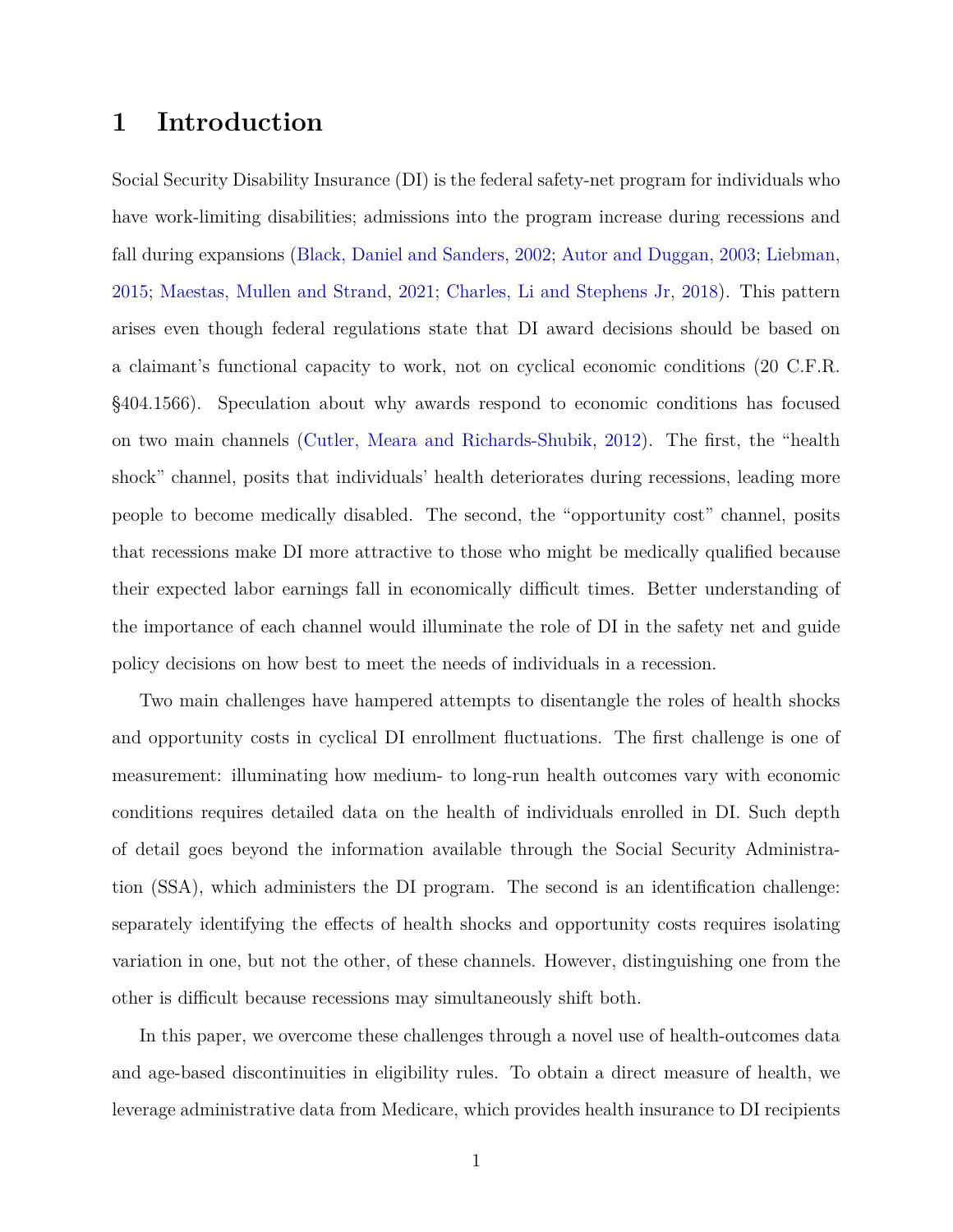beginning two years after they become eligible for cash benefits. Our study is the first to use Medicare data to explore the connections between DI and economic conditions. To overcome the identification challenge of economic conditions affecting both health and opportunity costs, we exploit age discontinuities in the DI eligibility rules that enable more individuals with low work capacity to join the program. Because individuals on either side of the age discontinuities have comparable health, the age discontinuities activate the opportunity-cost channel, but not the health-shocks channel. As a result, we can disentangle the effects of adverse economic conditions on these two potential drivers.

We begin by using the Medicare data to establish new, stylized evidence on the health of DI recipients who applied under different economic conditions. We link the universe of DI recipients entering Medicare between 1993 and 2017 to an estimate of the county unemployment rate at the time of their application to DI. We find that recipients who applied when unemployment rates were higher subsequently had lower Medicare spending. In our baseline specification, each percentage point increase in local unemployment corresponds to a 0.4% reduction in average spending among DI entrants. We confirm that this finding captures the relationship between economic conditions and health—as opposed to variations in prices or other nominal spending patterns—by documenting a similar relationship between unemployment at application and subsequent mortality among DI entrants. Because economic conditions may affect both the composition and health of DI entrants, however, these findings alone are insufficient to distinguish the possible roles that health shocks and opportunity costs may play.

To identify the effects of these two channels, we turn to an age discontinuity in DI eligibility that plausibly affects the opportunity cost of DI entry but not the health of entrants. As a result of SSA using guidelines for disability determination that change as applicants age (i.e., the so-called "Medical-Vocational Grid Rules," described in Section [2.2\)](#page-10-0), some individuals who are capable of only sedentary work and have low levels of education and transferable skills would be denied DI benefits at age 49, but awarded at age 50; a similar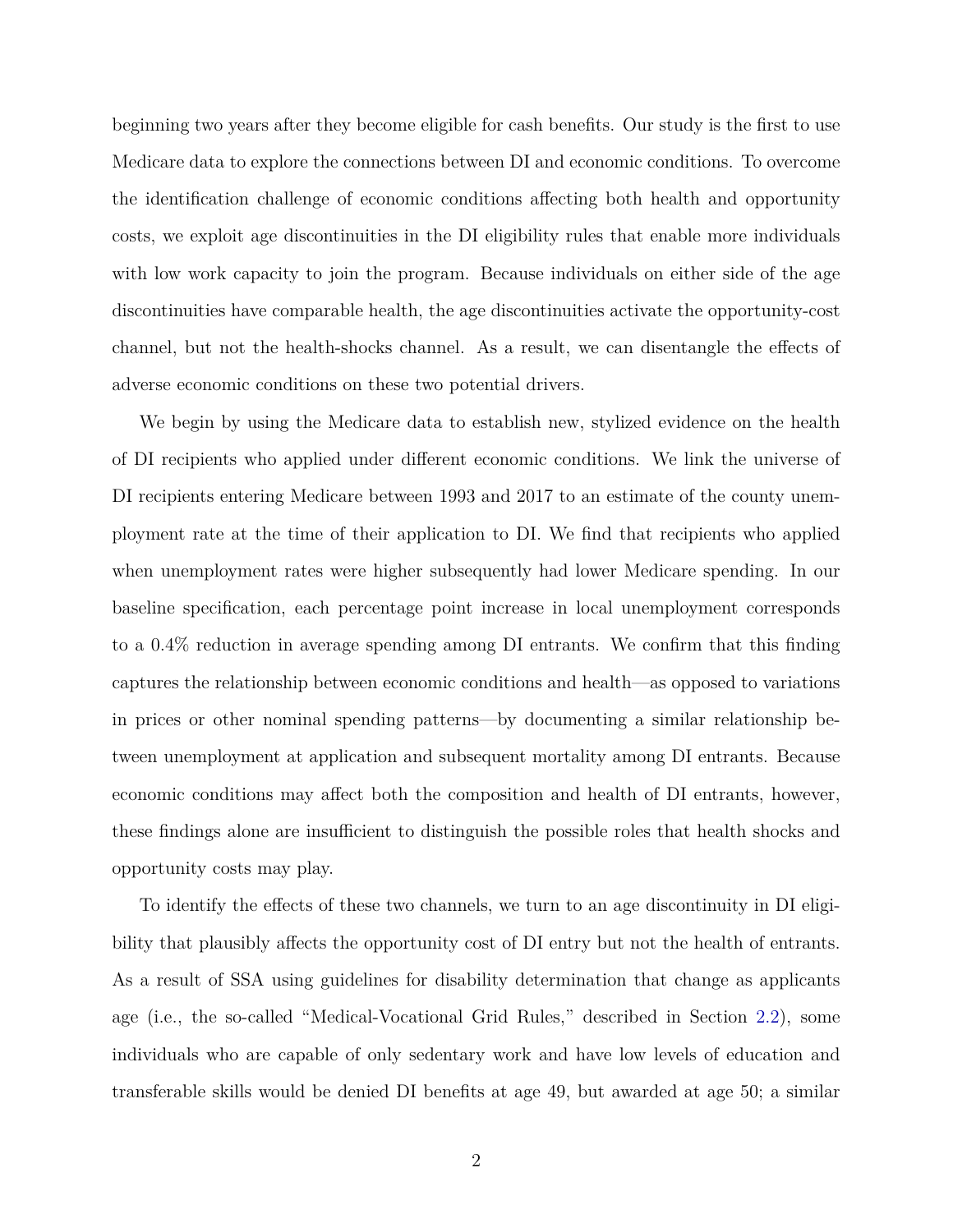pattern emerges at ages 54 and 55. This change in eligibility criteria allows additional people who have just crossed these age thresholds to enter DI, even though their health has not changed. These applicants may have the same conditions as those applicants who are just under the age threshold but were denied awards under the stricter admissions criteria. We find a sharp increase in entry into DI at ages 50 and 55, when the eligibility criteria relax. Moreover, individuals who are just above these age thresholds have sharply lower spending and mortality than those who enter just below those points.<sup>1</sup> In addition, we find that the effect of the local unemployment rate on DI entry is especially large for individuals who enter above the age of 50. Individuals subject to the looser eligibility guidelines account for a disproportionate share of total DI countercyclicality.

After exploring how DI entrants' medical spending relates to local unemployment conditions and age discontinuities in DI eligibility, we proceed to combine these two sources of variation to shed light on role of opportunity costs and health shocks in countercyclical DI entry.

There are three types of individuals who are admitted to DI. Some individuals have impairments that are severe enough that they would apply for and be admitted to DI regardless of age or economic conditions; following the terminology of [Angrist, Imbens and](#page-32-4) [Rubin](#page-32-4) [\(1996\)](#page-32-4), we refer to this group as "always-takers." DI recipients in a second group are more moderately impaired; while they would have qualified for DI on medical grounds, they only chose to enter DI when economic conditions deteriorated. Those in a third group only qualify for DI when they become subject to the looser eligibility requirements at ages 50 or 55. Once again following [Angrist, Imbens and Rubin](#page-32-4) [\(1996\)](#page-32-4), we refer to the second and third groups as "recession compliers" and "age discontinuity compliers," respectively.

Our decomposition strategy begins by noting that while recession compliers may differ from always-takers both due to the direct effect of recessions on health and the compositional effect of lower opportunity costs, age discontinuity compliers only differ from always-takers

<sup>1</sup>While the finding that spending falls sharply across the age discontinuity in eligibility is new to the literature, [\(Strand and Messel,](#page-34-0) [2019\)](#page-34-0) report lower mortality for those entering at the higher ages.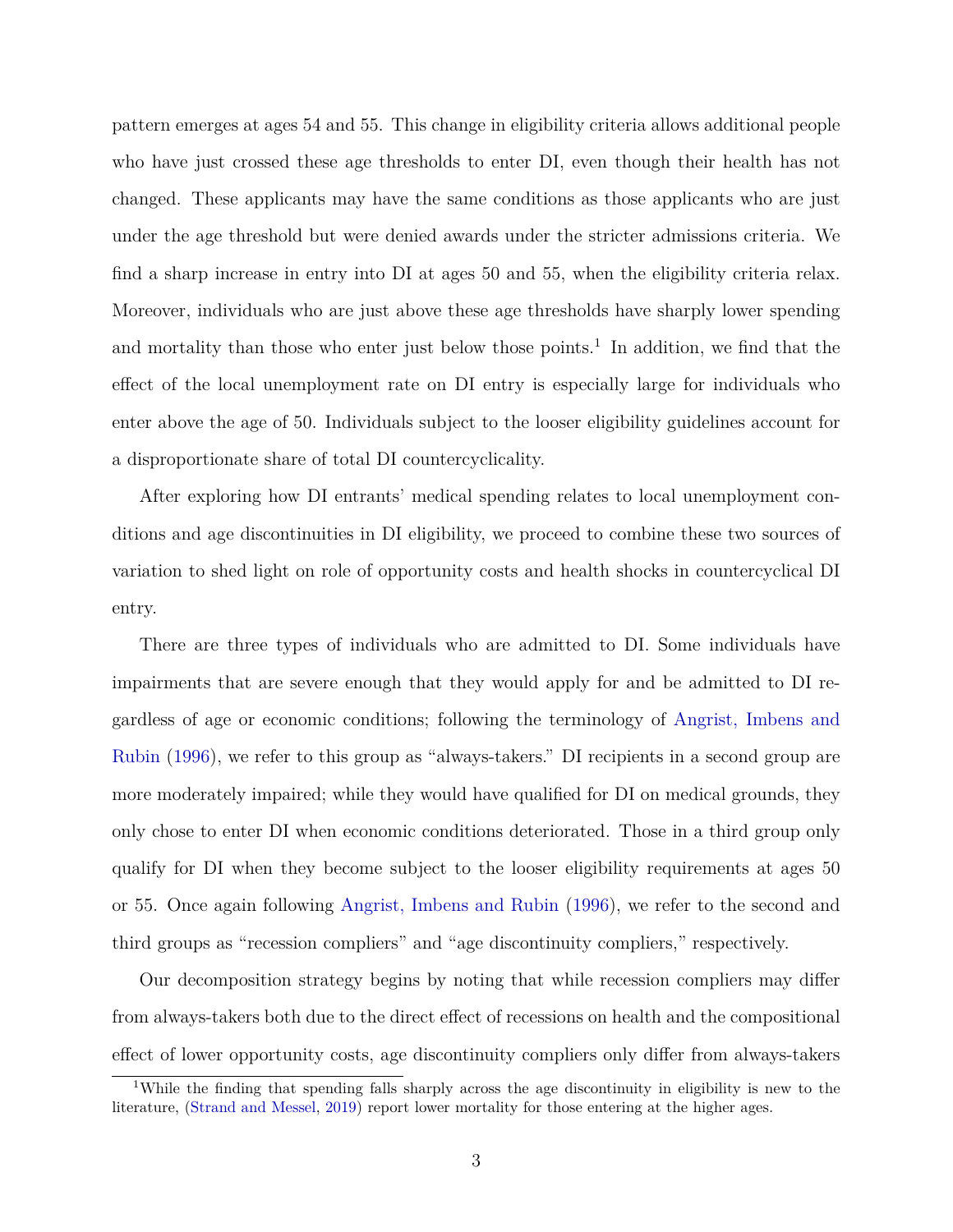at nearby ages because of the lower opportunity costs of applying at age 50. Thus, our strategy is to compare the observed differences between always-takers and the two complier groups in order to distinguish the opportunity-costs channel from the health-shocks channel.

To make this comparison between always-takers and compliers precise, we develop a graphical model of the costs and benefits of DI entry. The model reflects the patterns we observe across the business cycle and the age discontinuity in eligibility. The model posits that individuals obtain benefits from entering DI that are negatively correlated with their work capacity. That is, individuals with the lowest work capacity are assumed to have the highest medical needs; thus, they derive greater benefits from entry into the DI program, which entitles them to Medicare for health insurance. DI entry does entail costs, however. Individuals must forego earnings while applying for or receiving DI. There are also costs associated with documenting and proving disability, especially for marginally disabled individuals [\(Autor et al.,](#page-32-5) [2015;](#page-32-5) [Deshpande and Li,](#page-33-2) [2019;](#page-33-2) [Kearney, Price and Wilson,](#page-33-3) [2021\)](#page-33-3). We model these costs as increasing in work capacity because individuals with higher work capacity have higher potential earnings [\(Maestas, Mullen and Strand,](#page-33-4) [2013\)](#page-33-4), and will likely have to incur greater costs to persuade the adjudicators that they qualify for DI. These costs rapidly become very large for individuals who are very unlikely to be declared disabled under SSA guidelines, such as individuals 49 or younger capable of sedentary work.

The model can be used to illustrate the effects of poor economic conditions on DI entry and medical spending. We model the opportunity-cost channel of poor economic conditions as a reduction in the cost of DI entry because unemployment temporarily and permanently reduces the cost of labor-market exit in favor of DI entry [\(Lindner, Burdick and Meseguer,](#page-33-5) [2017\)](#page-33-5). If the health-shocks channel results in larger medical spending at any level of disability/work capacity, this appears in the model as an outward shift in the benefits function during high unemployment.

We use the model to compare always-takers to recession and age-discontinuity compliers. If a recession-complier entrant increases average spending by a larger amount than an age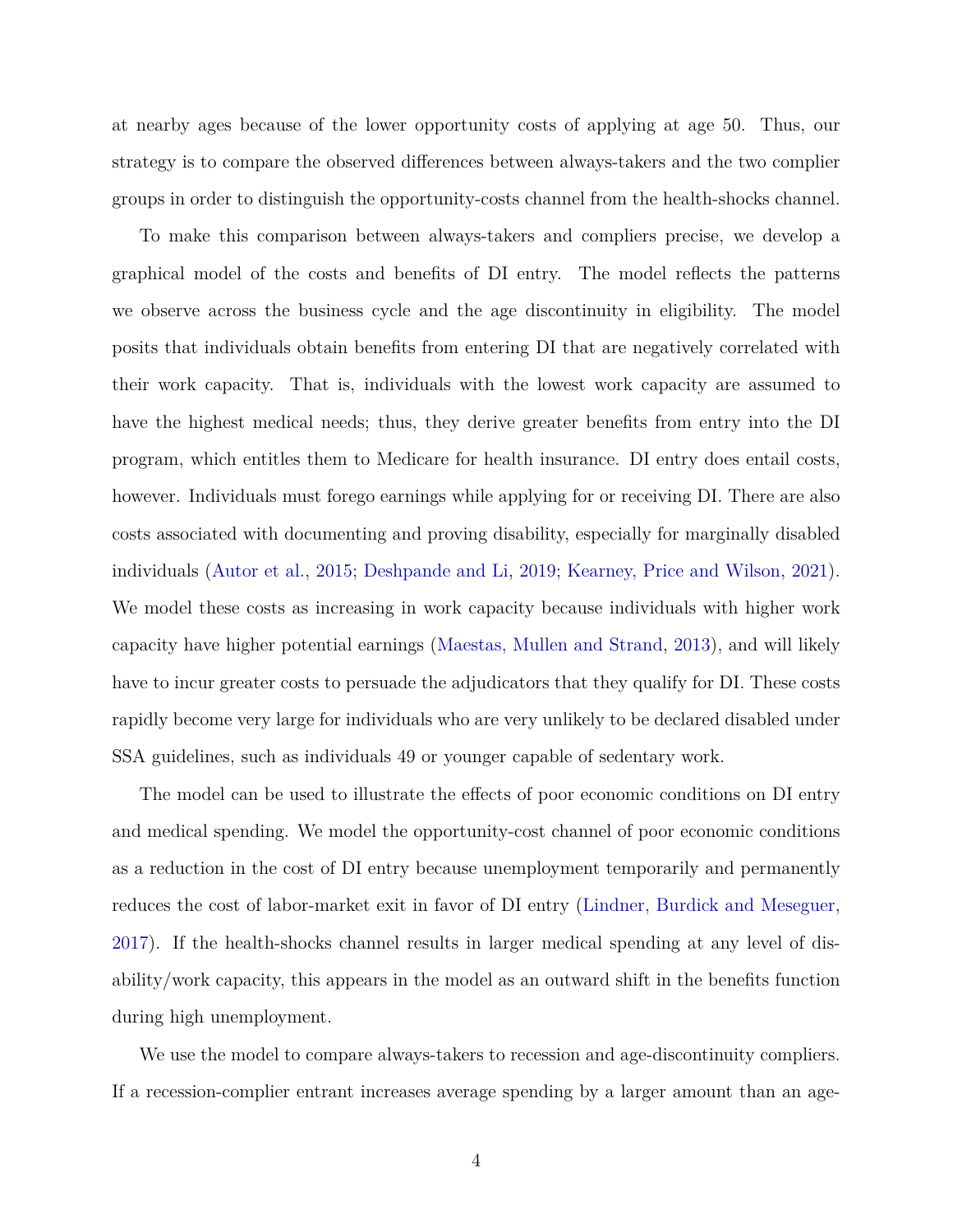discontinuity complier, the model implies that the kind of individual who joins due to a recession has higher spending than would otherwise would be expected. In the model, this would be evidence for a role for "health shocks" in DI countercyclicality.

Using reduced-form estimates from the data to parameterize the cost and benefit curves that govern DI entry, we find that the benefits curves implied by entry and spending patterns are exactly the same when unemployment is at its mean or when it is elevated. Equivalently, average spending is decreased by a similar amount by the addition of a recession complier or the addition of an age-discontinuity complier. Finding no evidence that "health shocks" worsen the health of recession compliers, we conclude that recession-associated decreases in opportunity cost fully explain DI countercyclicality.

This paper brings a novel and rich medical data source to bear on a key issue in labor and public economics: understanding the drivers of increased entry into DI during economic downturns. In doing so, we develop a new stylized fact: the health of DI entrants is procyclical, meaning that the larger cohorts induced into DI by high unemployment levels have lower average spending and mortality. The procyclicality of medical spending is itself useful for accounting for the budgetary impacts of periods of high unemployment. However, the procyclicality of medical spending could reflect either the compositional change of DI entry during recessions or a causal effect of recessions on health. Thus, a major contribution of our paper is our strategy for disentangling compositional changes from direct effects by combining two different factors—unemployment and the age discontinuity—that both have strong explanatory power for DI outcomes. These factors (and their interaction) increase DI entry, primarily among individuals with lower-than-expected medical spending. However, the effects of the age discontinuity cannot plausibly be driven by true changes in health. The novelty of our paper lies in using the age discontinuity to pin down the effects on DI entry and average medical spending that one would expect if unemployment had no direct effects on health.

Our paper joins a long literature examining the macroeconomic countercyclicality of DI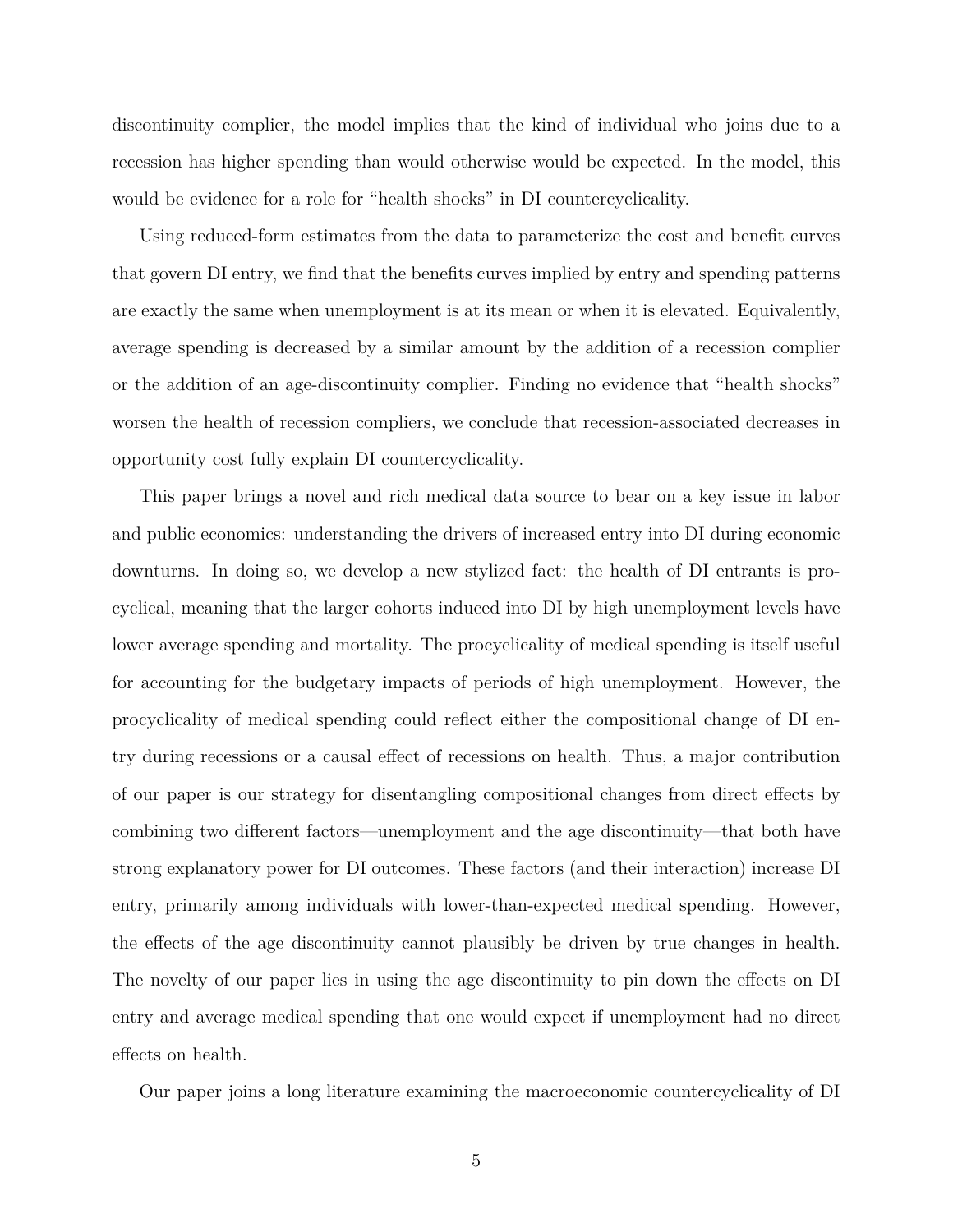entry. A number of papers find that poor economic conditions likely reduce the opportunity cost of DI entry, showing positive associations between DI entry and the unemployment rate [\(Autor and Duggan,](#page-32-1) [2003;](#page-32-1) [Maestas, Mullen and Strand,](#page-33-1) [2021\)](#page-33-1) or sector-specific shocks [\(Black, Daniel and Sanders,](#page-32-0) [2002;](#page-32-0) [Charles, Li and Stephens Jr,](#page-32-2) [2018\)](#page-32-2).<sup>2</sup> The microfoundations of the aggregate relationship are described by [Deshpande, Gross and Su](#page-33-6) [\(2021\)](#page-33-6), who examine the household finances of DI applicants. The authors find an "Ashenfelter's peak" in adverse financial outcomes (e.g., bankruptcy, foreclosure, or eviction) around the time of DI application, which could be driven by poor macroeconomic conditions causing poor household finances and subsequent DI applications. [Lindner, Burdick and Meseguer](#page-33-5) [\(2017\)](#page-33-5) characterize individuals induced to apply to DI due to recessions (analogous to our recession "compliers", but for DI applications rather than DI entry). They find that recession-induced applicants are more likely to be denied because their conditions are not severe or because they can previously do the work they could do, which complements our finding that recessioninduced applicants who actually enter the program are healthier than awardees who apply under good economic conditions. In addition, they find that recession-induced applicants who are denied have lower earnings five years after application than denied applicants from good economic times, suggesting that the recession permanently lowered their earnings path.

A number of papers have found that the DI countercyclicality is strongest among older workers, among applicants entering via the Medical-Vocational Grid Rules, and among individuals with mild impairments, low skill, and low education [\(Maestas, Mullen and Strand,](#page-33-1) [2021;](#page-33-1) [Lindner,](#page-33-7) [2016;](#page-33-7) [Autor and Duggan,](#page-32-1) [2003;](#page-32-1) [Duggan, Singleton and Song,](#page-33-8) [2007\)](#page-33-8). The direct relationship that we draw to the age discontinuity, however, is new to the literature.<sup>3</sup> In our paper, the finding that the age discontinuity's effects on entry and spending are especially large in recessions helps explain the characteristics of the groups with the strongest DI

<sup>2</sup>Several papers have examined the role of unemployment insurance (UI) in the relationship between the unemployment rate and DI entry; [Lindner](#page-33-7) [\(2016\)](#page-33-7) finds that higher UI benefit levels reduce DI applications, while [\(Mueller, Rothstein and von Wachter,](#page-34-1) [2016\)](#page-34-1) find, in contrast, that maximum UI duration has no effect.

<sup>&</sup>lt;sup>3</sup>The fact that countercyclicality is disproportionately driven by older workers was noted by [Cutler, Meara](#page-32-3) [and Richards-Shubik](#page-32-3) [\(2012\)](#page-32-3); however, they do not relate this finding to the age discontinuity in eligibility.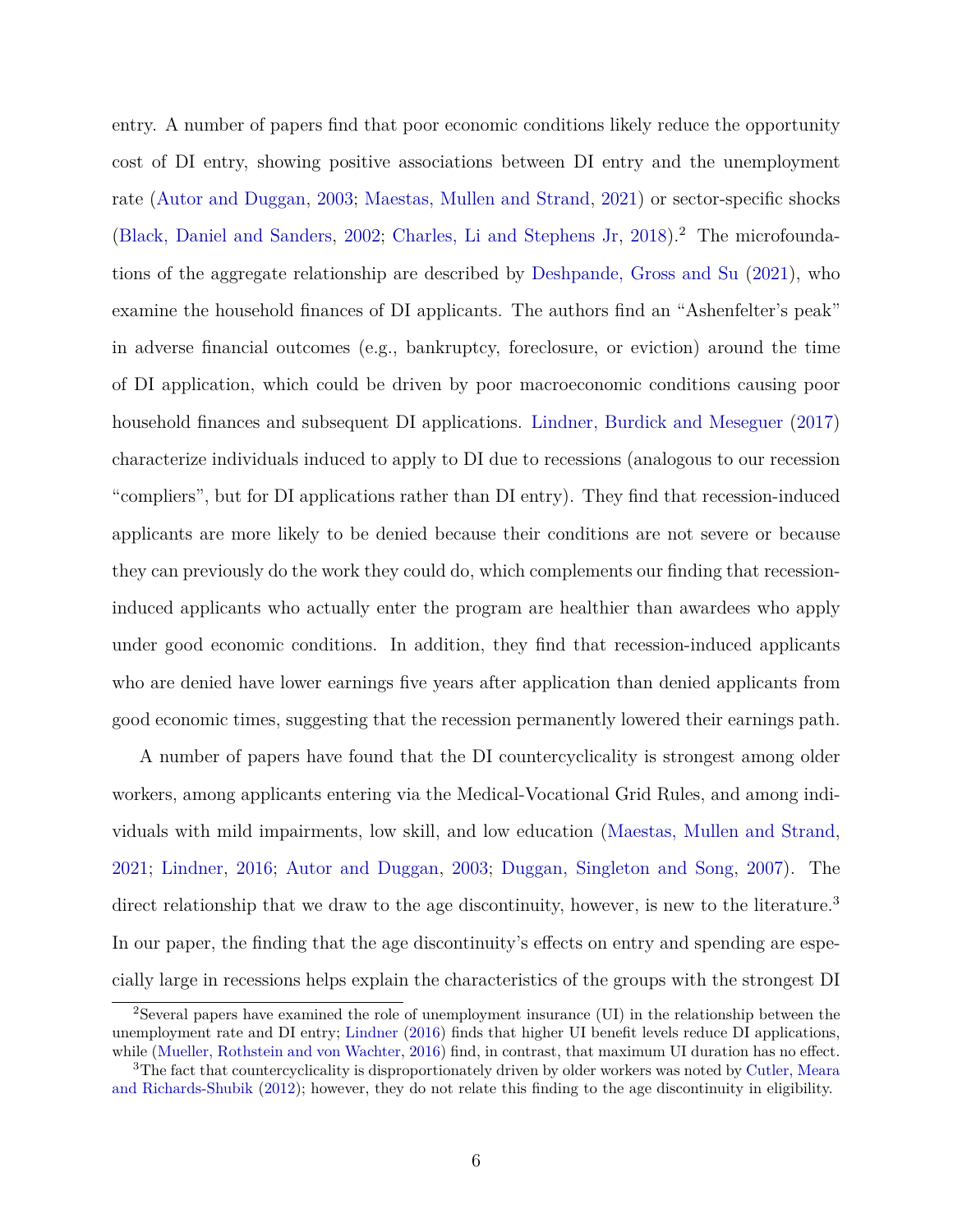cyclicality—they are subject to the looser eligibility rules that begin at age 50. The fact that countercyclicality is strongest among individuals who are economically disadvantaged drives the finding of [Deshpande and Lockwood](#page-33-9) [\(2021\)](#page-33-9) that the countercyclicality of DI increases its aggregate insurance value—-i.e., that the DI program as currently operating insures against both health and non-health shocks. However, those authors note that the DI program has certain features, such as its permanence and strict limits on earnings, that make it a costly way to provide this type of insurance.

Our paper joins a shorter literature examining the age discontinuity in eligibility at age 50. [Chen and Van der Klaauw](#page-32-6) [\(2008\)](#page-32-6) use this discontinuity to examine how DI eligibility affects labor force participation, finding that individuals induced into DI by the age discontinuity would have had low labor force participation in its absence. The age discontinuity applies only to individuals without a high school degree (or a high school degree but no possibility of skilled work) who are found to have significant work limitations and an inability to perform past jobs; so it is not surprising that labor force participation among this group would be low. [Strand and Messel](#page-34-0) [\(2019\)](#page-34-0) find that the work-discouraging effect of DI, estimated by instrumenting with SSA examiner leniency, is similar for individuals in their 50s as for the full population, despite the looser guidelines. Finally, [Deshpande, Gross and Su](#page-33-6) [\(2021\)](#page-33-6) use the age discontinuity to establish that DI benefits generate substantial improvements in household finances.

Finally, our work contributes to a substantial literature on the relationship between recessions and health. Despite the folk wisdom that weakening of the economy should worsen health due to decreased income and access to health care, the empirical evidence has been mixed, with a number of papers showing a historical procyclical relationship between mortality and growth [\(Ruhm,](#page-34-2) [2000,](#page-34-2) [2003,](#page-34-3) [2005,](#page-34-4) [2012\)](#page-34-5), but more recent work suggesting recessions may indeed harm health [\(Ruhm,](#page-34-6) [2015;](#page-34-6) [McInerney and Mellor,](#page-33-10) [2012\)](#page-33-10), especially for workingaged individuals [Crost and Friedson](#page-32-7) [\(2017\)](#page-32-7). Our work finds no evidence that recessions worsen (or improve) health among individuals with work-limiting disabilities.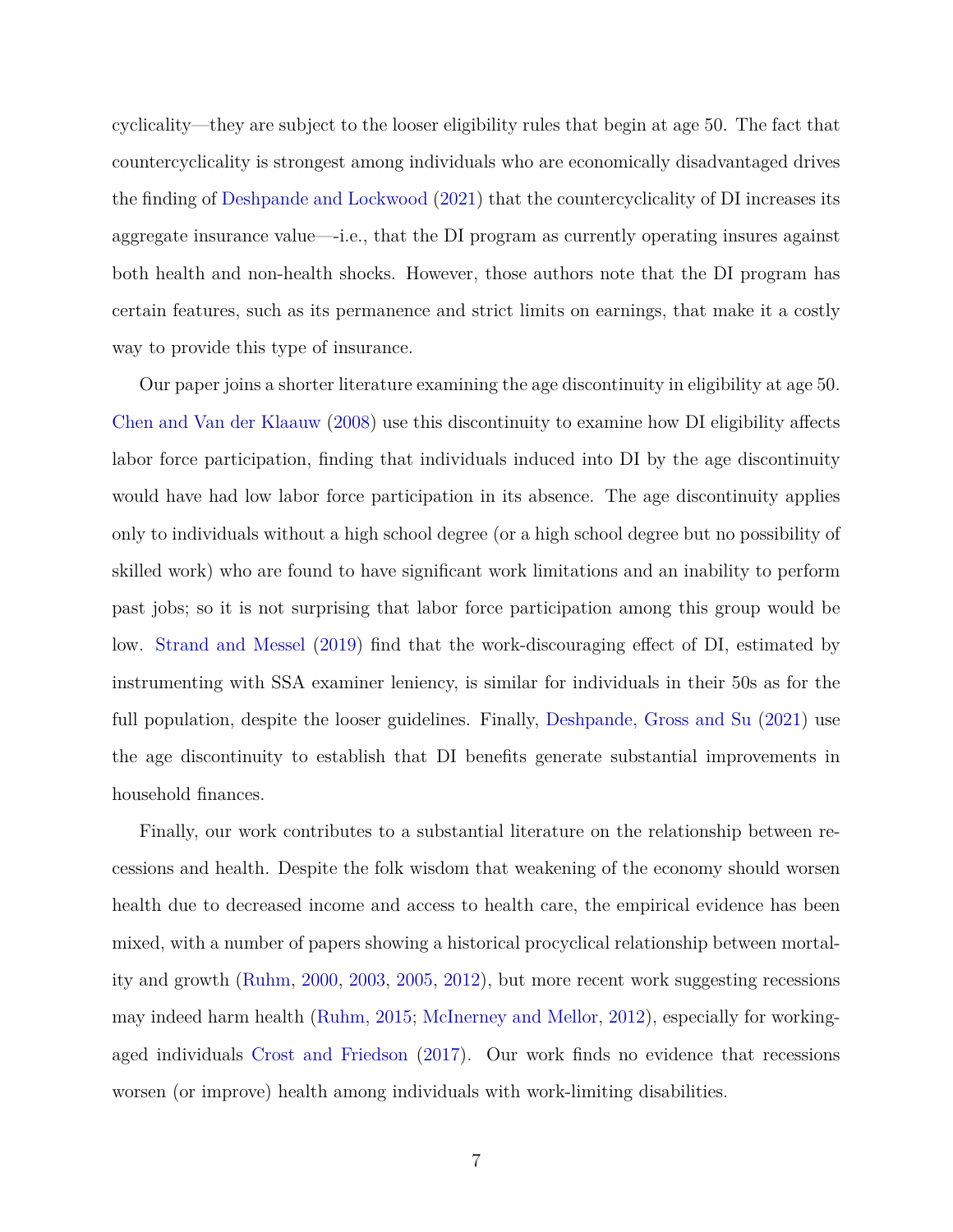Ruling out a significant role for health shocks in countercyclical DI entry has implications for policy and program design. If countercyclical DI entry were driven by worse health, then a logical recommendation would be to expand health insurance eligibility, or to provide direct means of support for the physical and mental health of the unemployed.<sup>4</sup> The fact that countercyclical DI is instead attributable to reductions in the opportunity cost of applying suggests a role for policies that maintain employment or income security for individuals with functional limitations.

### <span id="page-8-0"></span>**2 Social Security Disability Insurance and Medicare**

### **2.1 Social Security Disability Insurance Determination Process**

DI is a Federal program that pays cash benefits to individuals with a work-limiting disability who have sufficient history of employment or self-employment.<sup>5</sup> Applicants to DI with sufficient work history are evaluated by SSA in five steps, where some applicants are awarded or denied benefits in each step, and the remainder continue to the next step.

**Step 1.** Is the individual working? Applicants who are working with average monthly earnings exceeding the substantial gainful activity (SGA) threshold (\$1,310 in 2021 for nonblind people) are denied benefits.

**Step 2. Is the individual's condition severe?** Applicants whose conditions do not significantly limit their physical or mental ability to do basic work activities, or whose conditions are not expected to last longer than one year or result in death, are denied benefits (20 C.F.R. §404.1520; 20 C.F.R. §404.1509).

**Step 3. Is the individual's impairment "listed?"** Applicants who have a "listed"

<sup>4</sup>The 2014 Medicaid expansion could conceivably have reduced DI enrollment, either by providing a new insurance option (thus reducing the relative benefit of DI enrollment) or by directly improving health [\(Miller,](#page-34-7) [Johnson and Wherry,](#page-34-7) [2021\)](#page-34-7). However, [Schmidt, Shore-Sheppard and Watson](#page-34-8) [\(2020\)](#page-34-8) find that the Medicaid expansion did not affect either applications or awards to DI.

<sup>5</sup>DI also pays cash benefits to nondisabled dependents of a disabled worker, as well as to disabled individuals who were previously supported by a qualifying worker who has retired, become disabled, or died.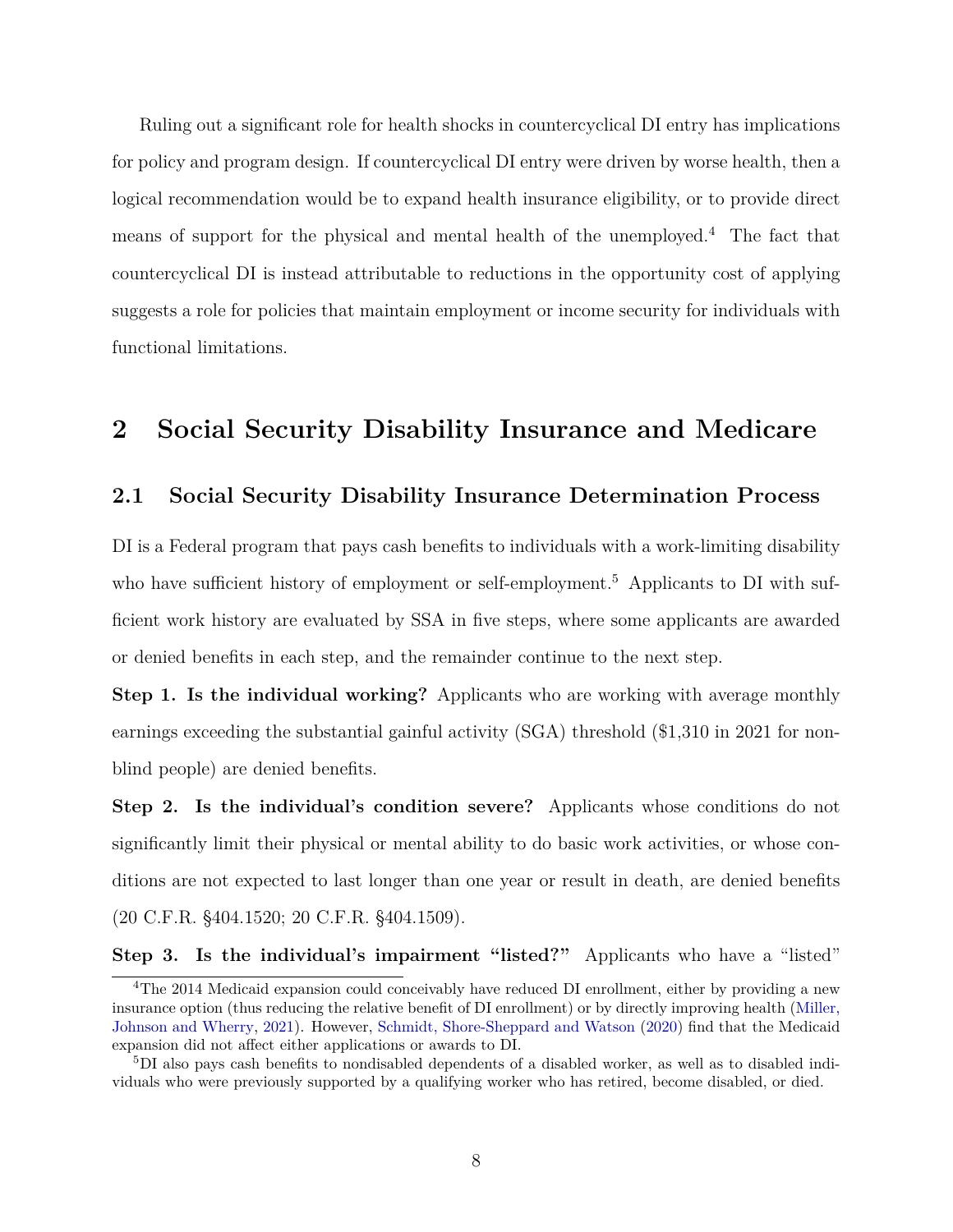medical condition are awarded benefits (see the "Listing of Impairments," 20 C.F.R. §404 Subpart P, Appendix 1). Listed impairments include, for example, conditions of the musculoskeletal system that result in being unable to ambulate effectively, or certain respiratory or cardiovascular diseases. Each "listed" impairment is defined by particular elements of the medical evaluation (e.g., medical lab values). Individuals who do not meet these criteria may still be found to have disabilities that warrant their inclusion in the program, based on steps 4 and 5. It is not uncommon for individuals to have multiple impairments (e.g., respiratory disorders and obesity) that do not meet the criteria for disability according when considered individually, but do meet the criteria when considered in combination based on steps 4 and 5.

**Step 4. Can the individual do the work they did previously?** In this step, the SSA develops an assessment of the most work the individual can still do on a sustained basis, given their limitations. If the assessment suggests that the applicant can still perform the work associated with their previous occupation, they are denied benefits.

**Step 5. Can the individual do any other type of work?** Most applicants—70% over the years 2000 to 2014—are neither awarded nor denied benefits by the previous steps and are evaluated under Step 5 [\(Deshpande, Gross and Su,](#page-33-6) [2021\)](#page-33-6). In Step 5, applicants' Step 4 work assessments are used to determine a categorical "maximum sustained work capacity" (MSWC): less than sedentary, sedentary, light, medium, heavy, or very heavy.<sup>6</sup> Together with the applicant's age, level of formal education, and the skills acquired in previous work experience, SSA determines whether the individual is able to transition to other work that is within their MSWC. The table that determines whether the applicant can do other work is known as the Medical-Vocational Grid Rules.<sup>7</sup> In recent years, around 40 percent of

<sup>&</sup>lt;sup>6</sup>MSWC is intended to capture work capacity on the basis of the exertion involved. Individuals may also have other impairments (such as mental, postural, visual, or environmental conditions that affect their ability to work) that are not related to exertion per se. While these are not captured by MSWC, disability determinations are allowed to take such limitations into consideration. Thus, some applicants with an MSWC of "heavy" or "very heavy" are awarded benefits because of significant non-exertional limitations (e.g., mental disorders, memory problems, sight or hearing impairments, etc.) that prevent them from doing sustained work they are otherwise physically able to do.(Rule 204.00 of 20 C.F.R. §404 Subpart P, Appendix 2)

<sup>7</sup>See "Medical-Vocational Guidelines," 20 C.F.R. §404 Subpart P, Appendix 2.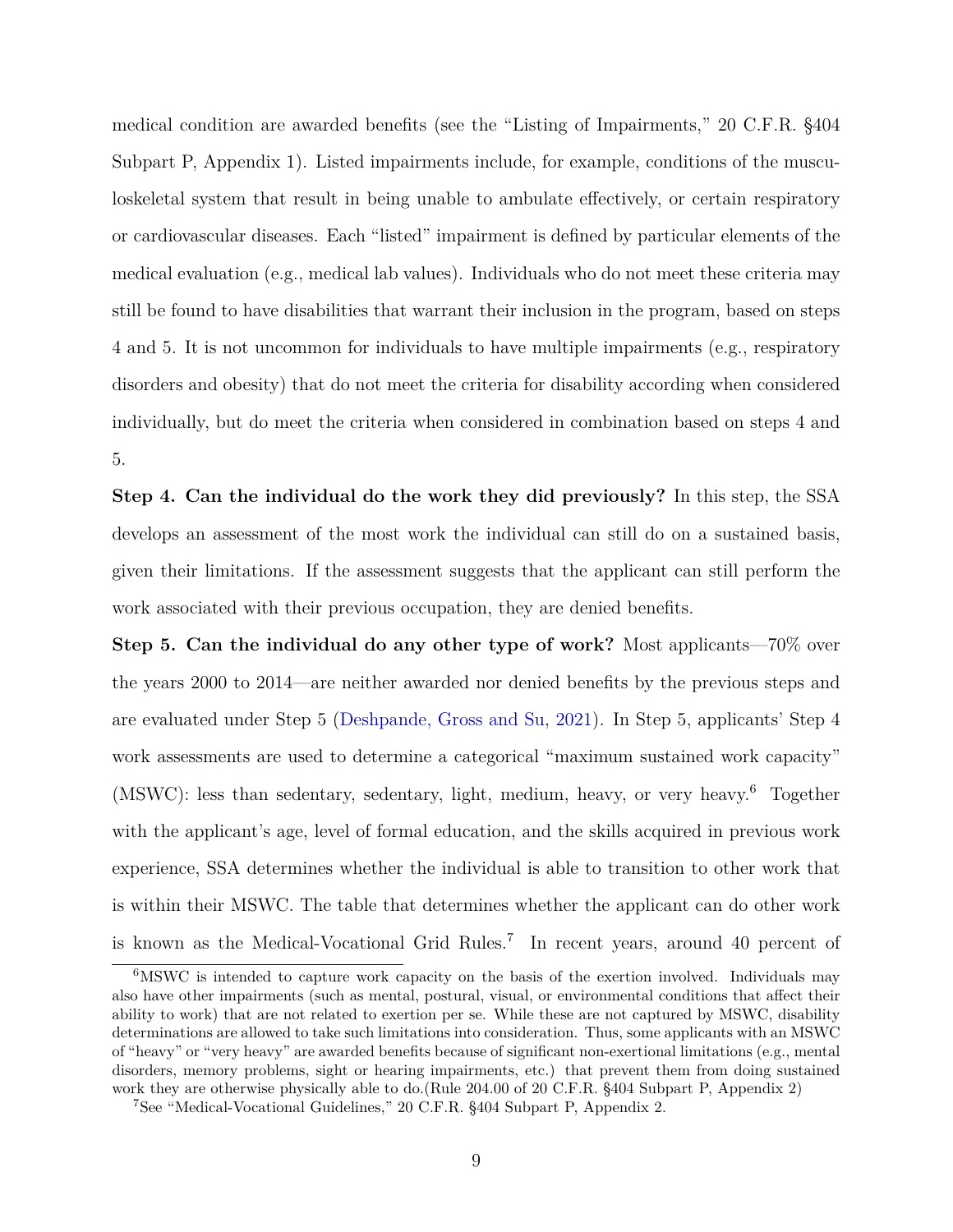denials were due to a finding that the worker could transition to other work [\(Social Security](#page-34-9) [Administration,](#page-34-9) [2017\)](#page-34-9).

#### <span id="page-10-0"></span>**2.2 Age Discontinuities in the Medical-Vocational Grid Rules**

The grid rules recommend award or denial of DI benefits on the basis of MSWC, education, acquired skills, and age.<sup>8</sup> Applicants aged less than 50 who have an MSWC of "sedentary" are usually denied benefits,<sup>9</sup> but applicants with the same "sedentary" MSWC who are aged 50–54 may be awarded benefits. There is a similar age discontinuity in eligibility at age 55 for individuals with an MSWC of "light".

For an example of such a discontinuity, consider the grid rule recommendation for an applicant with an MSWC of "sedentary" who does not have a high school degree, and whose work history consists of only unskilled labor. When considering whether this applicant can do any other type of work, SSA does not expect this individual to transition to another industry after age 50. Thus, the grid rules recommend that such an individual be found disabled at age 50, but not at at 49. (Appendix Table [A.1](#page-47-0) summarizes the grid rule discontinuities.) The age discontinuities in eligibility are driven by educational background and work experience, not by the degree of impairment.

[Deshpande, Gross and Su](#page-33-6) [\(2021\)](#page-33-6) show that the rate of initial allowances for those being evaluated in Step 5 rises discontinuously from about 15% to 30% at age 50, and to above 50% at age 55.

<sup>8</sup> In 2020 the Trump administration considered a rule proposed by the Social Security Administration that would have reduced the role of age in the DI determination process, but the rule was not implemented [\(Davidson,](#page-32-8) [2020\)](#page-32-8).

<sup>9</sup>For applicants assigned a "sedentary" MSWC, SSA determines the set of occupations a person could actually perform on a sustained basis by examining a list of roughly 200 unskilled sedentary occupations (each of which consists of multiple, specific jobs). If SSA determines the individual could not actually perform a significant fraction of these jobs, the applicant is more likely to be awarded benefits. [\(Social](#page-34-10) [Security Administration,](#page-34-10) [n.d.](#page-34-10)*b*).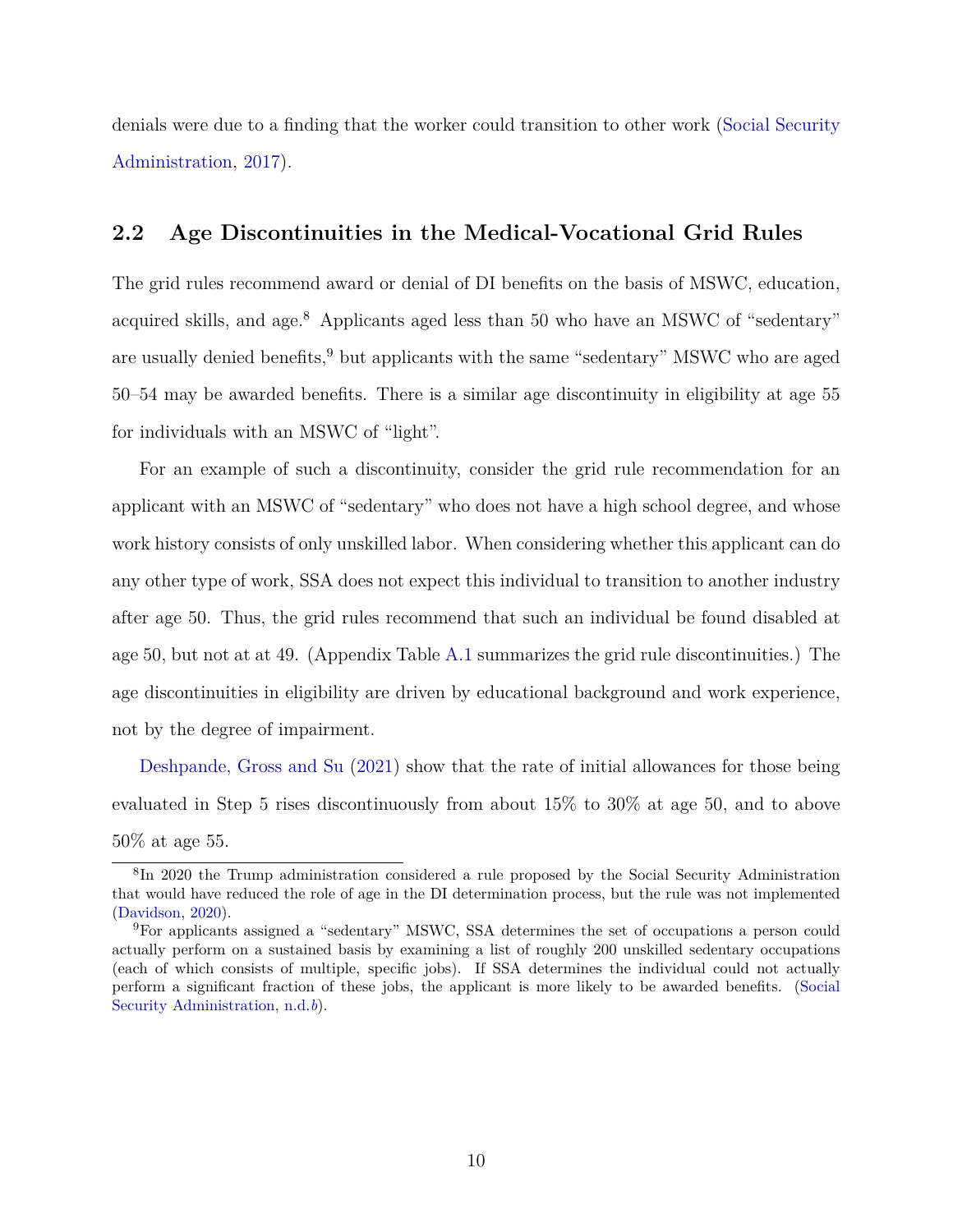### **2.3 Medicare Eligibility for Disabled DI Recipients**

Because individuals with disabilities have high medical needs and may not have access to employer-sponsored insurance, DI recipients are entitled to Medicare benefits.<sup>10</sup> Entitlement to Medicare begins 24 months after the month in which the individual enters the DI program and begins receiving DI cash benefits. The month of DI entry depends on the month of application as well as dates in the patient's medical record supporting disability, and is subject to various program rules. We describe three common scenarios below.

Suppose that an individual who was recently working above the SGA level separates from her employer and immediately applies for DI. Regardless of the timeline of impairment in her medical record, Social Security would recognize her disability as beginning after she stopped working above the SGA level. There is a five-month statutory waiting period after the onset of disability, so the individual's cash benefits would start five months after the end of employment. Medicare entitlement would begin 24 months later, 29 months after the month of application.

Many individuals are unemployed or out of the labor force prior to applying for disability insurance. Suppose that an individual separates from his employer, looks for work for at least 12 months, and then applies for DI. If the medical record indicates that individual was impaired on the date of employment separation, his DI entry date can be made retroactive, up to a cap of 12 months prior to the application date. If his DI entry date was 12 months prior to application, his Medicare entitlement would begin 12 months after application.

DI applicants who are initially denied can request a reconsideration; if unsuccessful at the reconsideration level, they can appeal the denial to an administrative law judge. Reconsiderations and appeals can take a number of months or even years. In the event of an eventual award, both DI and Medicare can be made retroactive. Suppose that 36 months after DI application, an individual is awarded DI with an entry date 5 months after applica-

<sup>&</sup>lt;sup>10</sup>While DI also pays cash benefits to nondisabled dependents of a disabled worker, Medicare entitlement is limited to DI recipients with disabilities.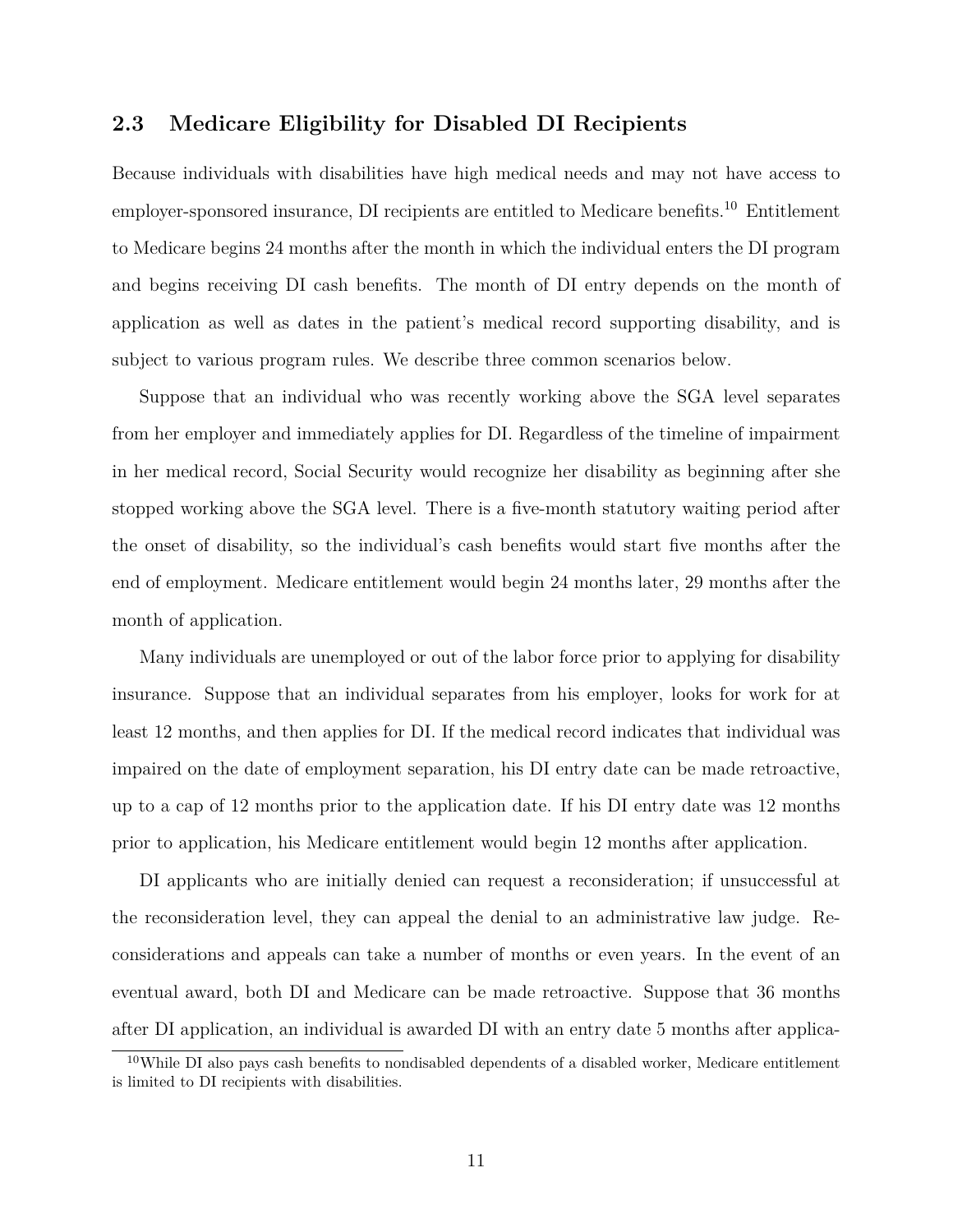tion. Because the 24-month waiting period would have elapsed, the individual would gain 7 months of retroactive Medicare coverage, and he would thus enter Medicare 29 months after application.

There are a number of insurance situations among Medicare beneficiaries. All disabled DI recipients receive Medicare hospital insurance (Part A) at no charge. Because Part A does not have a premium, even those who have access to employer-sponsored insurance (via a spouse) enroll in Medicare as a secondary payer for hospitalizations. Medicare Part B, which covers physician services, is available for an additional monthly premium. DI recipients whose incomes are low enough to qualify for Medicaid obtain state assistance with Part B premiums; most Medicare-Medicaid "dual eligibles" are not subject to Medicare costsharing requirements (coinsurance and co-pays). "Medigap" supplementary insurance for Medicare cost-sharing is rare among DI recipients, perhaps because of unfavorable underwriting regulation [\(Cubanski, Neuman and Damico,](#page-32-9) [2016;](#page-32-9) [Armour and O'Hanlon,](#page-32-10) [2019\)](#page-32-10). All Medicare recipients can choose to access Part A and Part B benefits via a Medicare managed care plan (Medicare Advantage). We do not observe health care utilization for individuals in Medicare Advantage.

### **3 Data and Measures**

### **3.1 Medicare**

Our primary analysis sample is derived from Medicare administrative records on all Medicare beneficiaries from 1992 to 2017 [\(Centers for Medicare Medicaid Services,](#page-32-11) [n.d.\)](#page-32-11). We use these data to identify the 17 million individuals entering Medicare between ages 20 and 62 from 1993 to 2017. Once enrolled in Medicare, individuals remain in the dataset until death or certain kinds of DI exit;<sup>11</sup> individuals remain in the data when they transition to Medicare

<sup>11</sup>Non-elderly, disabled DI recipients stop receiving cash DI benefits either because of medical improvement (which may be established at a routine audit) or because they resume working above the substantial gainful activity (SGA) level. Those who stop receiving DI benefits due to work above the SGA level can maintain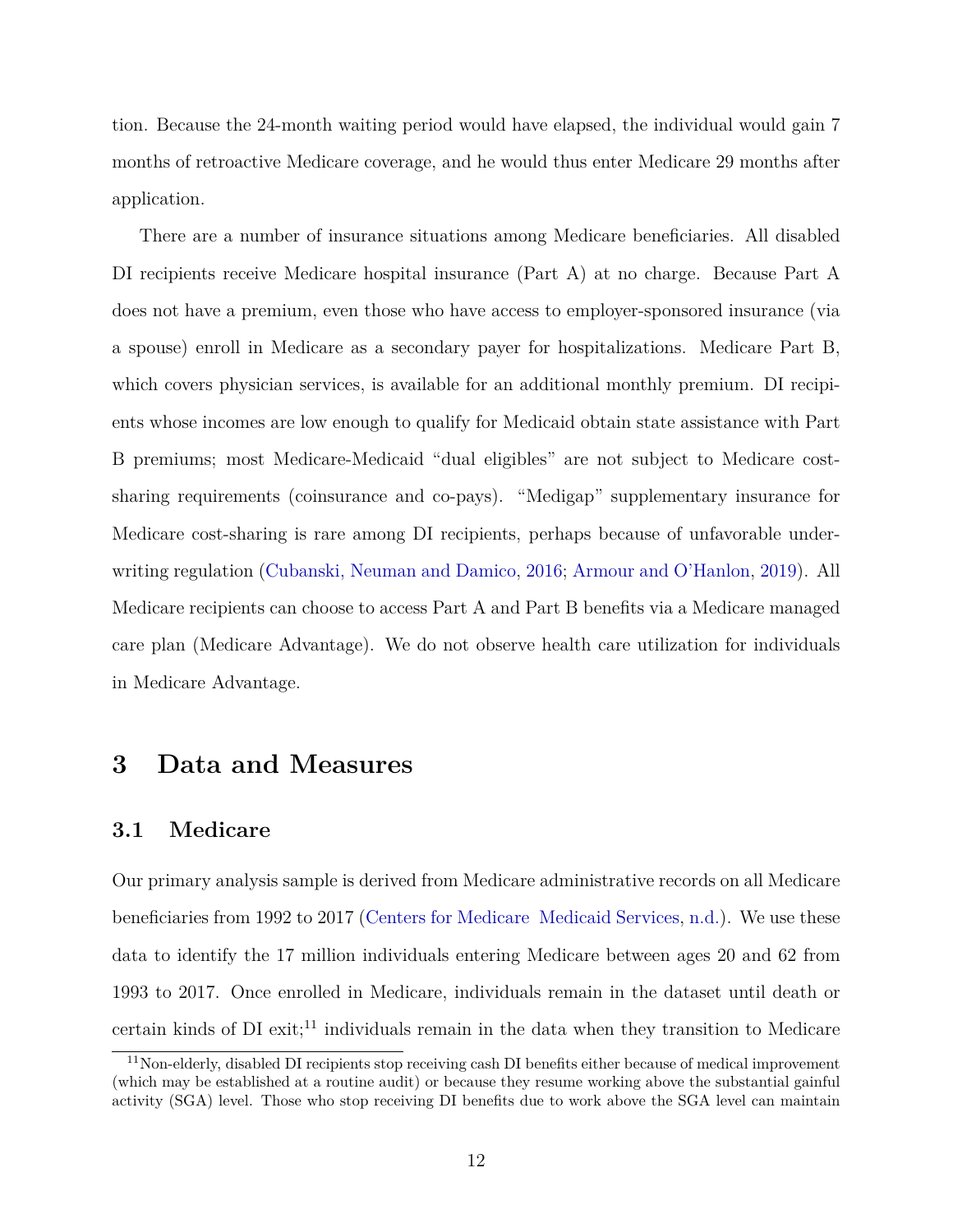eligibility due to elderly status.

For all DI beneficiaries, we record the calendar month in which Medicare coverage starts, the date of death (for decedents), and the indicators for the insurance situation in each year (enrollment in Medicare Advantage, Part B, and Medicaid). We find that 78% of personyears are enrolled in fee-for-service Medicare (not Medicare Advantage), 92% elect Part B, and 39% are dually eligible for Medicaid. In Section [6.1,](#page-30-0) we show that enrollment rates in Medicare Advantage, Medicaid and in Part B are insensitive to unemployment and the age discontinuity in eligibility, suggesting that they are not driving our results.

For the universe of fee-for-service Medicare beneficiaries, we observe health care use and spending from 1999 to 2017 (19 years, 105 million person-year observations). Thus, for the earliest cohorts of disabled Medicare beneficiaries, we do not observe any utilization data until their seventh year in Medicare. Our key metric is "medical spending," defined as the allowed amount (Medicare portion plus beneficiary cost sharing) for all covered services except outpatient prescription drugs. Outpatient prescription drugs were not covered by Medicare until 2006, so we exclude them for comparability across years. Our measure includes spending on physician visits, inpatient hospitalizations, outpatient services such as imaging or outpatient surgeries, stays in skilled nursing or hospice facilities, and durable medical equipment. We convert all spending values to 2017 dollars using the CPI-U for medical care.

### <span id="page-13-0"></span>**3.2 Unemployment at DI Application**

In our analysis, we relate the health status of Medicare beneficiaries to an estimate of the economic conditions at the time of application. However, our administrative Medicare data do not contain the date of DI application. Thus, we estimate the unemployment rate at the time of application by combining data from the Social Security Administration and the Bureau of Labor Statistics with our administrative Medicare dataset.

access to Medicare for nearly eight years, and they can participate in a state Medicaid buy-in program after that.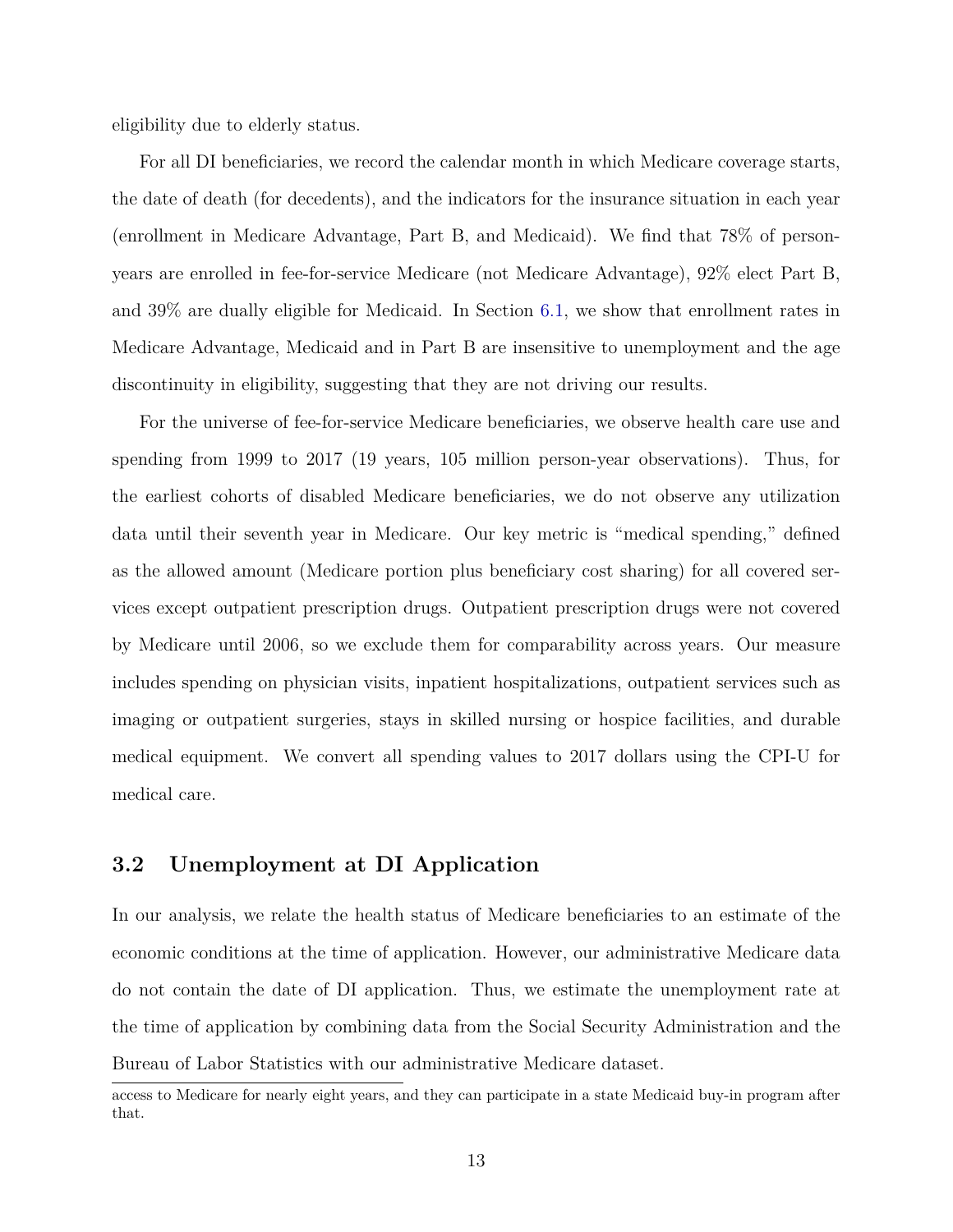To determine when individuals entering Medicare in a given month may have applied to DI, we leverage the Social Security Administration's Disability Analysis File Public Use File (DAFPUF) [\(Social Security Administration,](#page-34-11) [n.d.](#page-34-11)*a*). For a random 10% sample of DI recipients in years 1994–2018, the DAFPUF records include the Medicare entry month and month of DI application.<sup>12</sup> We use these data to determine the empirical probability that a Medicare entrant in month *m* applied to DI in month *τ*:  $p_{m\tau}$ , where  $\sum_{\tau} p_{m\tau} = 1$ .<sup>13</sup>

To create our estimate of local unemployment at application, we combine the empirical distribution of application months for each Medicare-entry month with county-month unemployment data from the Bureau of Labor Statistics beginning in 1990. Define unemp<sub>c</sub><sub>r</sub> as the unemployment rate in each county *c* and candidate application month  $\tau$ . We estimate unemployment at application for an entrant from county *c* in entry-month *m* as unemployment rate<sub>*cm*</sub> =  $\sum_{\tau}$  unemp<sub>*c*</sub>*p*<sub>*m*</sub><sup>*r*</sup>, meaning unemployment in each county in each candidate-application month times the empirical probability of that application month. In a similar manner, we measure the national unemployment conditions at the time of application for each Medicare-entry month.

Basing our measure of unemployment at application on an individual's county captures the substantial variation in local economic conditions at any given time. Figure [1](#page-35-0) records the distribution in the estimated unemployment rate at application for our sample of DI recipients entering Medicare between 1993m1 and 2017m12. The figure reports the 10th, 50th, and 90th percentile of county-level unemployment rates at application experienced by DI recipients entering Medicare in each month. As the figure shows, more than 10% of disabled Medicare entrants in January 1993 have an estimated unemployment rate at application exceeding 11%, and more than 10% applied when the county unemployment

 $12A$  small fraction of individuals enter DI but do not survive to the month of Medicare entry. These individuals do not appear in our Medicare administrative data. Using the DAFPUF, we find that 5% of the approximately 18 million individuals who join DI over the time period die prior to the month of Medicare entry.

<sup>&</sup>lt;sup>13</sup>Appendix Figure [A.1](#page-44-0) shows the distribution of months between Medicare entry and DI application in the DAFPUF. The modes at 12 months and 29 months reflect the most common timelines, as discussed in Section [2.](#page-8-0)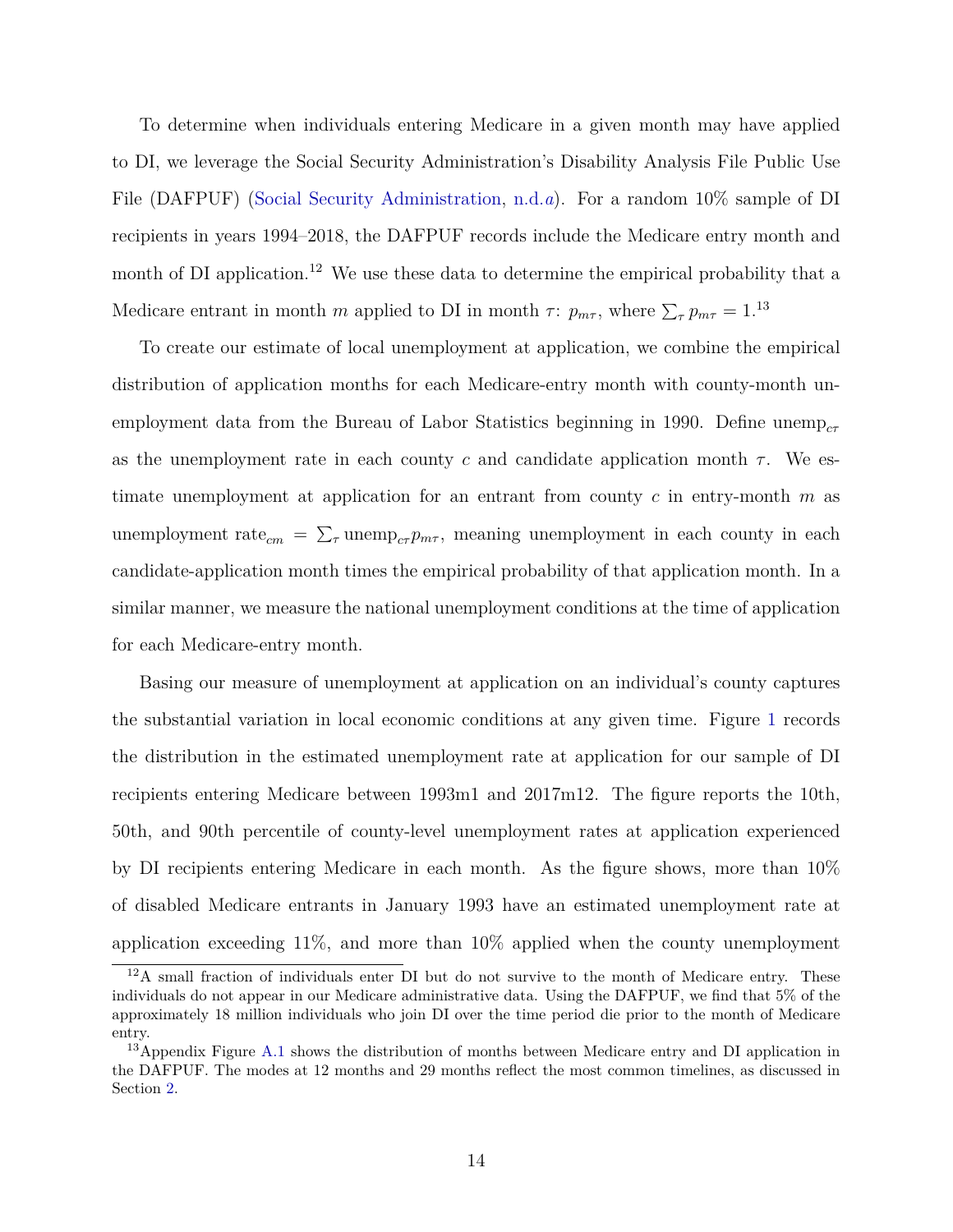rate was less than 4.5%. For any given entry month, the variation in the unemployment rate at application is driven by the different economic conditions in different counties in the candidate application months. The national unemployment rate at application tracks the median among Medicare entrants very closely, meaning that the unemployment conditions in counties with DI entrants are not dissimilar from national conditions.

Because we construct unemployment at application at the level of the county  $\times$  month of Medicare entry, we cluster our standard errors at this level. This accounts for serial correlation both within individuals and across individuals joining Medicare at the same time and place.

### **4 Unemployment, DI Entry, and Health Outcomes**

In this section, we analyze how DI entry and the health outcomes of DI entrants, as captured by their medical spending and mortality, vary with local economic conditions at the time of DI application.

#### <span id="page-15-0"></span>**4.1 Unemployment and DI Entry**

We first show how national unemployment and DI entry vary over the 1993–2017 sample period. In Figure [2a,](#page-36-0) the solid red line reports the number of DI recipients entering Medicare in each year, and the dashed blue line reports the average national unemployment rate at the time of DI application for these entrants. This figure reveals a pattern of countercyclical DI entry that persists across the three business cycles covered by our sample period, and expands on prior work documenting countercyclical DI entry in earlier periods (e.g., [Autor](#page-32-1) [and Duggan,](#page-32-1) [2003\)](#page-32-1).

To formalize our measurement of cyclicality in DI entry and medical spending, we adapt the regression model of [Liebman](#page-33-0)  $(2015)^{14}$  $(2015)^{14}$  Our analysis sample is a monthly panel of 3,210

 $14$ In Appendix Table [A.2,](#page-48-0) we instead adapt the model of [Maestas, Mullen and Strand](#page-33-1) [\(2021\)](#page-33-1), and find similar results. However, the Liebman model is easier to adapt to characterize spending, as we do below.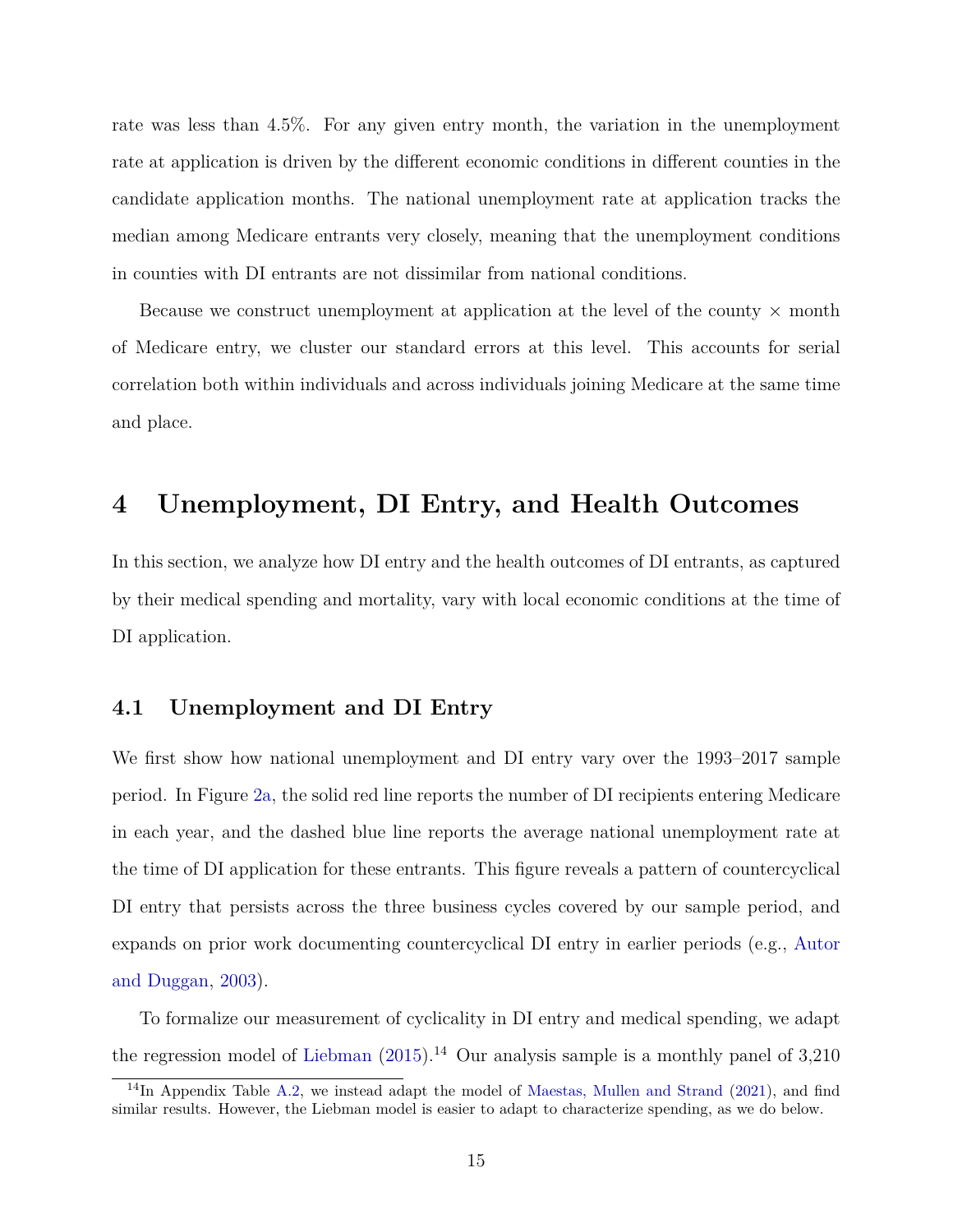counties observed from January 1993 to December 2017. For each county *c* and month *m*, the outcome *Entrycm* is calculated as the number of DI recipients aged 20-62 living in the county who become eligible for Medicare that month, divided by the Census county population aged 20-62 ("working-age") [\(Census Bureau Population Estimates Program,](#page-32-12) [n.d.\)](#page-32-12).<sup>15</sup> The entry outcome is regressed on [*unemployment rate*]*cm*, calculated as in Section [4.1](#page-15-0) as the average unemployment rate in county *c* over the distribution of DI application times for recipients who enter Medicare in month *m*. Specifically, we estimate

<span id="page-16-0"></span>
$$
Entry_{cm} = \alpha [un employment\ rate]_{cm} + [county\ FEs]_{cm} + \varepsilon_{cm}.
$$
\n(1)

The primary controls in equation [\(1\)](#page-16-0) are county fixed effects, which account for persistent differences across counties, and isolate variation in local unemployment conditions that occurs over time. Thus, the key coefficient of interest,  $\alpha$ , quantifies by how much DI entry tends to change over time within a county for each percentage point increase in the local unemployment rate. We weight the equation by the county population, and cluster standard errors at the county by month level, which amounts to robust standard errors in this equation.

We begin by estimating a version of equation [\(1\)](#page-16-0) that allows for an arbitrary relationship between DI entry and unemployment conditions at the time of DI application. To do so, we replace the unemployment rate variable with indicators for each ventile of the distribution of unemployment rates at application. Figure [3a](#page-37-0) reports the estimates, revealing an approximately linear relationship between DI entry rates and ventiles of the unemployment rate at application.

Table [1](#page-42-0) reports the results of estimating equation [\(1\)](#page-16-0). As shown in column (1) of Panel A, each percentage point increase in a county's unemployment rate corresponds to 13.1 additional DI entrants per million working-age residents per month. This amounts to a

<sup>&</sup>lt;sup>15</sup>[Liebman](#page-33-0) [\(2015\)](#page-33-0) normalizes DI entry by the number of insured individuals (i.e., those with sufficient work history to quality for DI) who are not already receiving benefits, but there are no estimates of the number of qualifying individuals by county.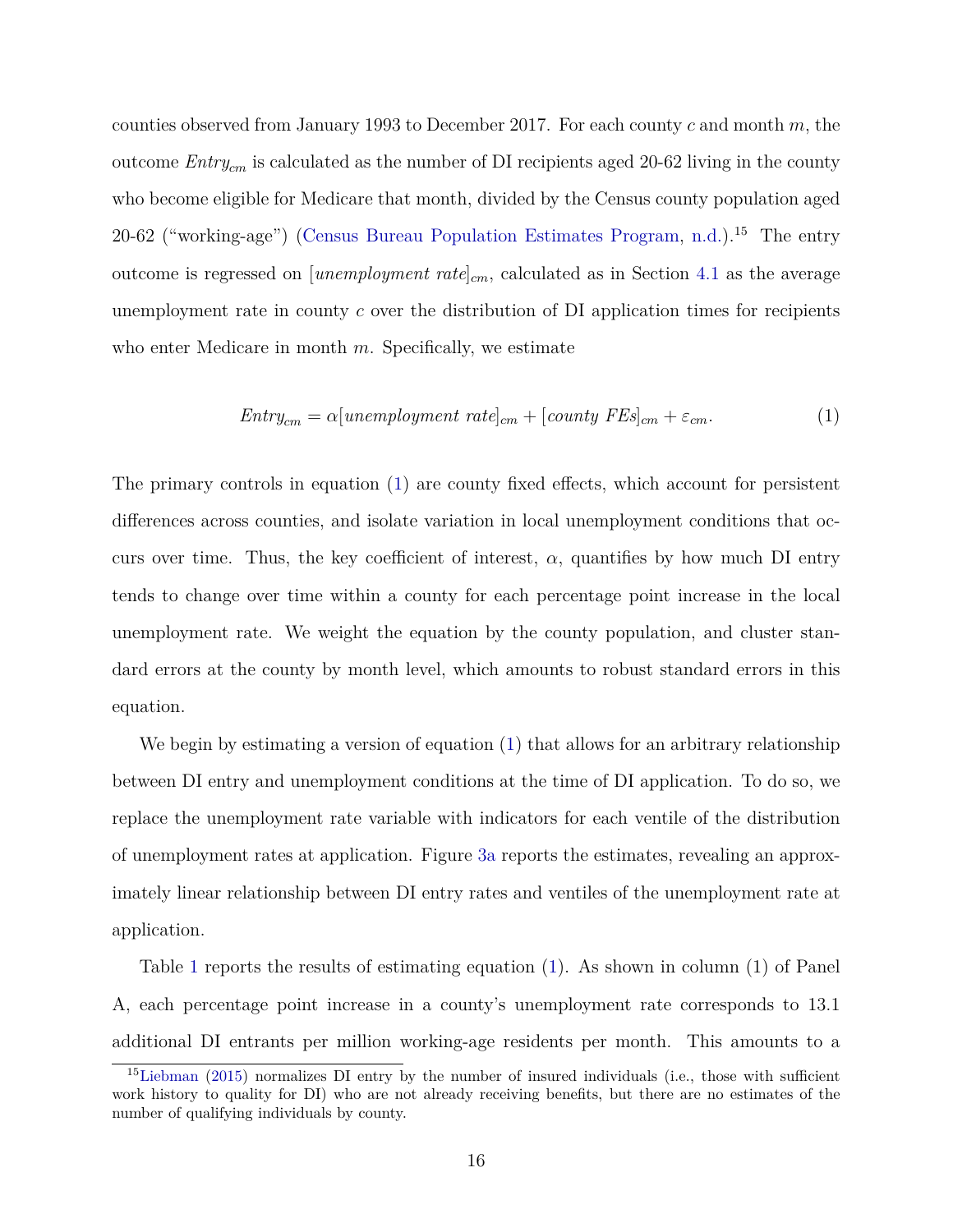4.1 percent increase in DI entry, relative to the sample mean monthly DI entry rate of 318 monthly entrants per million working-age residents.

#### **4.2 Unemployment and Health Outcomes of DI Entrants**

We extend this analysis to show the relationship between health outcomes (measured either as medical spending or mortality) for DI recipients and the unemployment rate experienced at application.

We again begin with descriptive evidence, leveraging variation in the national unemployment rate using our 25-year panel of DI entrants. We measure the average medical spending or mortality associated with each year-of-entry cohort *coh*, which we estimate as the fixed effects of the following regression:

<span id="page-17-0"></span>
$$
y_{it} = \delta_{coh} + X_{it} + \varepsilon_{it} \tag{2}
$$

The dependent variable in this regression is a health measure for individual *i* in year *t*. We regress this individual's spending on a fixed effect for her annual entry cohort: *δcoh*. In our baseline specification,  $X_{it}$  contains a set of fixed effects for the number of years since the individual's entry into Medicare. We include this fixed effect because a substantial share of DI beneficiaries die during their first years of Medicare coverage, and, thus, cohorts experience high average costs (likely related to end-of-life care) in their first years of Medicare coverage. Without this fixed effect, the earlier cohorts (not observed in our data until their sixth year since entry) appear artificially inexpensive. The coefficients on  $\delta_{coh}$  represent the average Medicare spending associated with this cohort (net of fixed effects). We exclude each cohort's first (partial) year of spending, because otherwise the influence of this partial year dominates the cohort fixed effect for recent cohorts.

Figure [2b](#page-36-0) reports the average spending for each year-of-entry cohort (e.g., the cohort fixed effects *δcoh* from equation [\(2\)](#page-17-0)). Across the 24 cohorts entering between 1993 and 2016, average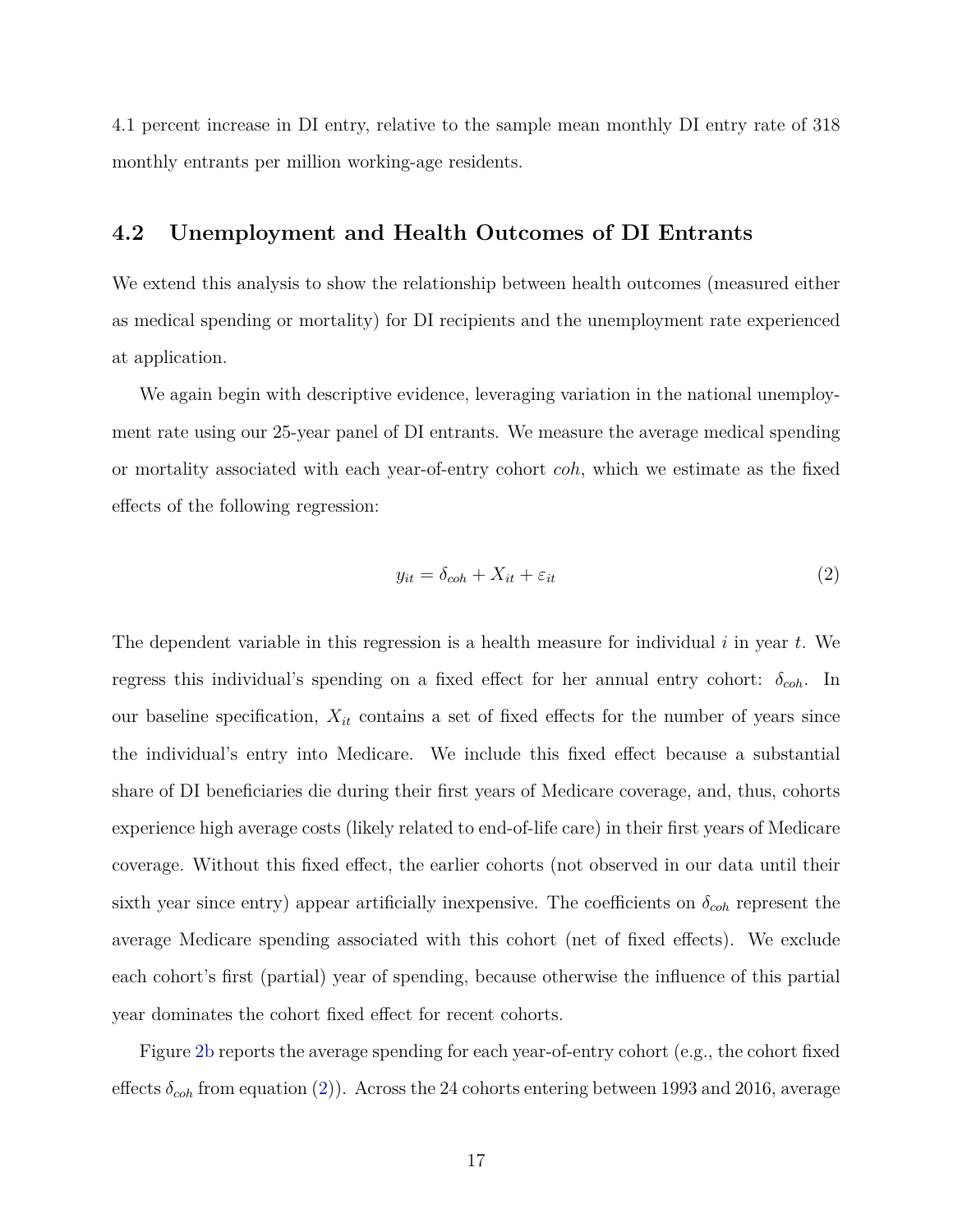cohort net spending ranges from about \$13,300 to \$14,400 (in 2017 dollars). The right axis again reports the average national unemployment rate at application for each entry cohort; it is apparent that the two series are negatively correlated. The cohorts that entered in 2009 experienced an unemployment rate of 5.0 percent, the lowest of the macroeconomic cycle, at the time of their applications (in approximately 2007), but had the highest spending of all entry cohorts. Conversely, the cohort that entered in 2012 experienced an unemployment rate of 9.5 percent, the highest of the cycle, at the time of their applications (in approximately 2010), but had the lowest spending of all cohorts.

Figure [2c](#page-36-0) repeats the analysis for mortality. The same pattern is evident: individuals who applied to DI when unemployment was high have lower subsequent mortality after joining the program. While mortality is an extreme (and binary) outcome, it can be measured in every year for every disabled Medicare enrollee, alleviating concerns about sample selection or confounding from the many other determinants of medical spending besides health status.

We can adapt equation [\(2\)](#page-17-0) to examine the correlation of net medical spending and local unemployment at application by simply replacing the cohort fixed effects.

<span id="page-18-0"></span>
$$
y_{it} = \beta[\text{unemp rate at application}]_i + X_{it} + \varepsilon_{it} \tag{3}
$$

In this case, *β* recovers the correlation of an individual's health outcome (medical spending or mortality) with the unemployment rate at application for *i*'s county and entry-month. In our core specification,  $X_{it}$  contains fixed effects for the interaction of the number of years enrolled and county. The fixed effects for years enrolled account for the panel structure of our health outcomes data, while the county interaction accounts for persistent characteristics of each county.

As before, we begin by estimating a version of equation [\(3\)](#page-18-0) that allows for arbitrary relationships between entrant health outcomes and unemployment conditions at the time of DI application by changing the dependent variable to indicators for each ventile of the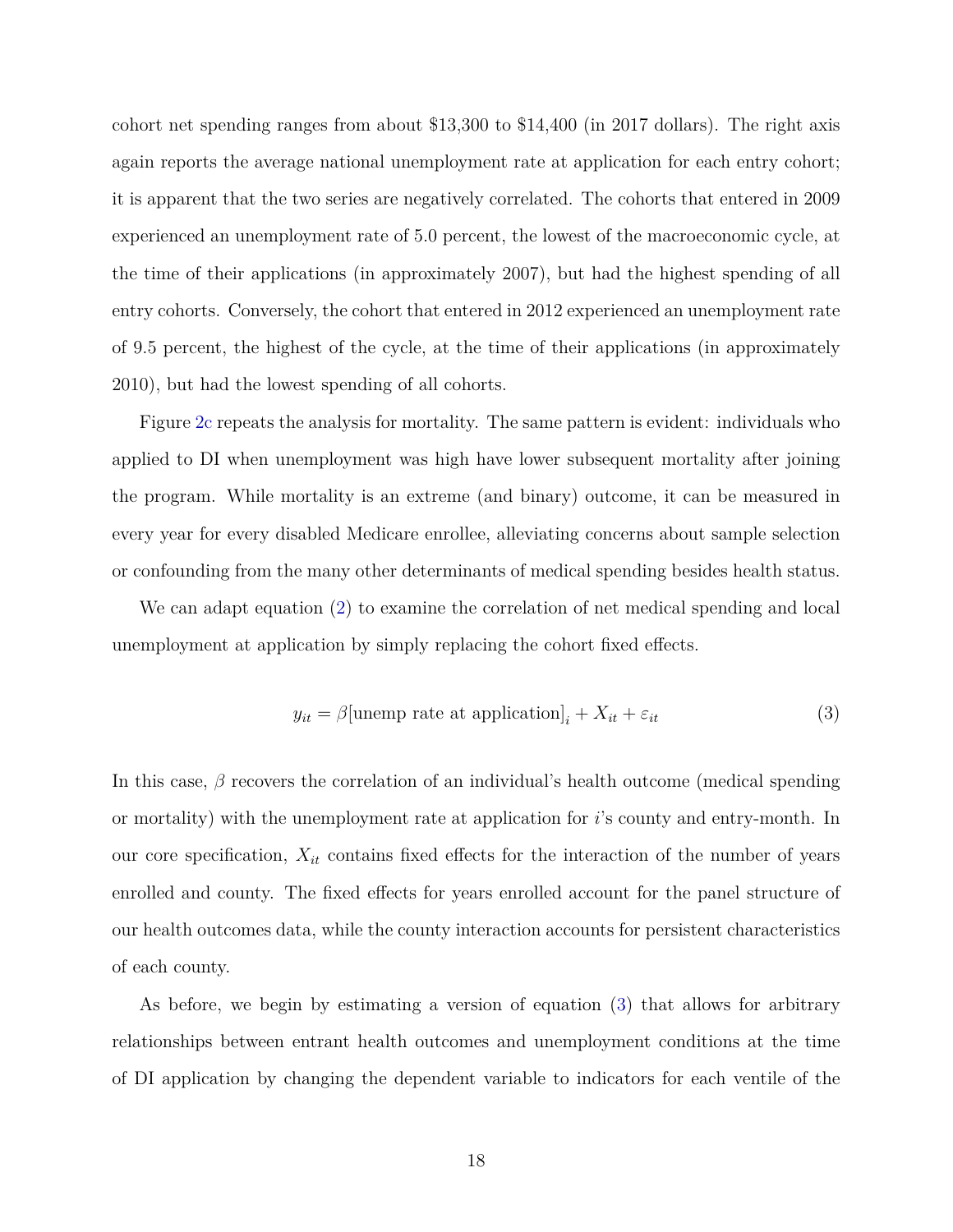distribution of unemployment rates at application. Figure [3b](#page-37-0) reports the estimates of the relationship between unemployment ventiles and medical spending, and Figure [3c](#page-37-0) repeats the analysis for mortality outcomes. DI recipients who applied when local unemployment rates were low have higher medical spending and higher mortality rates. For medical spending, the relationship is nearly linear, while the relationship is measured with more noise for the mortality rate.

In Table [1,](#page-42-0) columns  $(2)-(3)$  $(2)-(3)$  report the coefficient from equation  $(3)$  relating health outcomes to the unemployment rate at application. Each percentage point increase in the rate of unemployment at application is associated with a \$64 (0.5%) decrease in subsequent annual medical spending, and 0.55 fewer deaths per 10,000 person-years (a 0.2% reduction in mortality).

### <span id="page-19-0"></span>**4.3 Age Heterogeneity in the Effects of Unemployment**

As described in Section [2,](#page-8-0) DI eligibility increases discontinuously at ages 50 and 55. This discontinuity is evident in our data when we examine the age distribution of new Medicare entrants. Figure [4a](#page-38-0) demonstrates a sharp increase in the number of individuals entering DI at the specific ages when the vocational grid rules are relaxed, thus leading to a parallel surge of entrees into Medicare at ages 52 and 57. The number of 52-year-old disabled Medicare entrants over the sample period is nearly 50% greater than the number of 51-yearold entrants.

Figure [4b](#page-38-0) reports the average annual medical spending for individuals entering at each age. Specifically, the black solid line plots the fixed effects estimated for each age-at-entry *e* from the following equation:

<span id="page-19-1"></span>
$$
y_{it} = \delta_e + X_{it} + \varepsilon_{it}.\tag{4}
$$

This equation mirrors equation [\(2\)](#page-17-0), but estimates fixed effects for age at entry instead of year of entry. As before, *Xit* simply includes a set of fixed effects for the number of years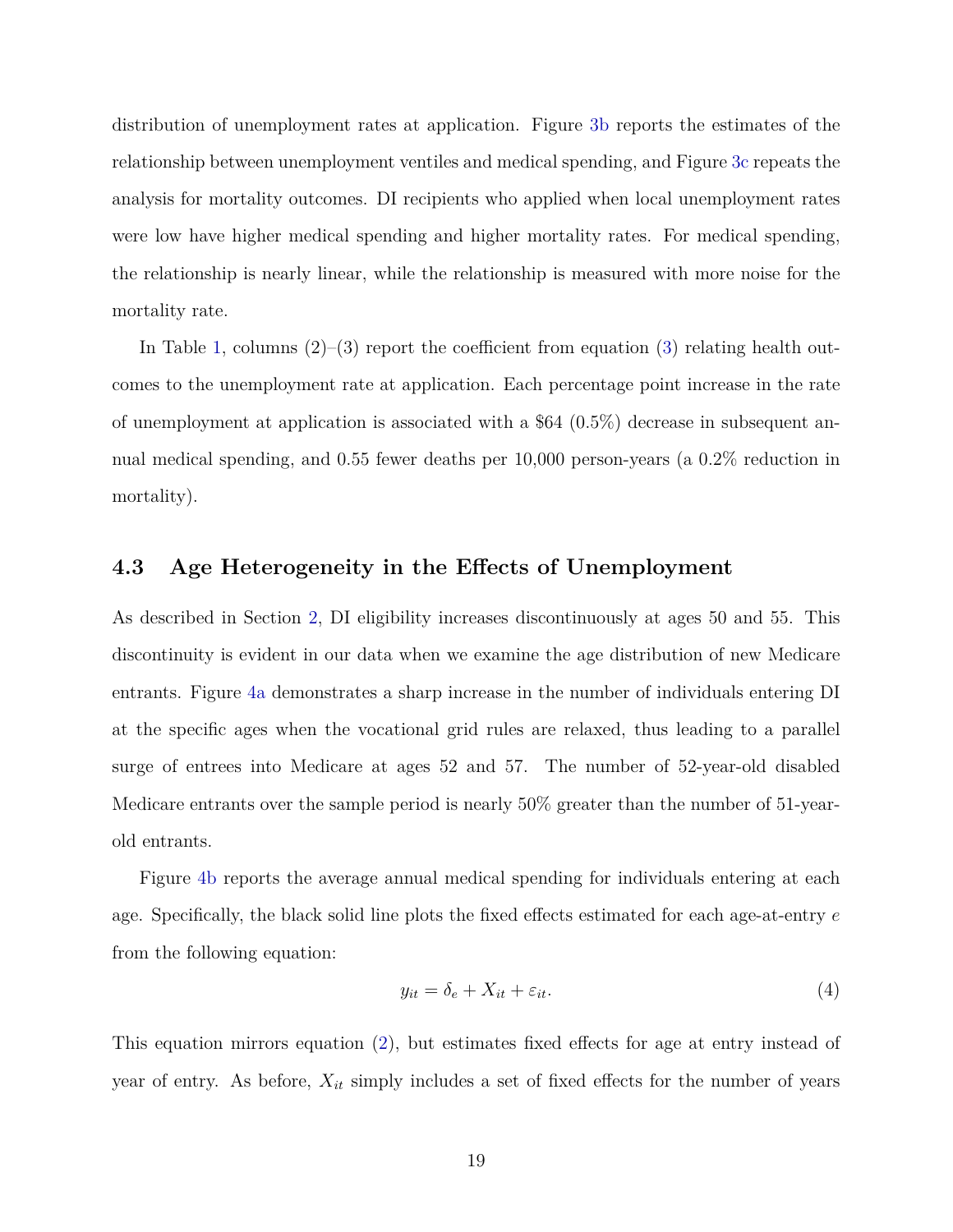since Medicare entry. Average net spending gently rises for individuals who enter in their 30s and 40s; by contrast, clear, sharp reductions in average net spending are evidenced for individuals who enter at ages 52 and 57. For example, DI recipients who enter Medicare at age 51 have average annual net spending of about \$15,000; individuals who enter just above the first age discontinuity, at age 52, have average net spending of \$14,100, a 6% reduction. Using mortality as the dependent variable, we find a jump downwards right at the age discontinuities in eligibility. While the jump is smaller relative to the overall variance in mortality, the difference between individuals who enter at ages 51 and 52 is sizable: a 4% reduction.

Over our time period, 54% of all entry occurs at ages 52 and above, under the looser eligibility rules that apply at those ages. Given the importance of this eligibility pathway in overall DI entry, a natural question is how the age discontinuity in eligibility interacts with the unemployment effects we document. It is straightforward to estimate equation [\(1\)](#page-16-0) separately for each age-at-entry *e* to estimate the effect of local unemployment at application across the age distribution.

<span id="page-20-0"></span>
$$
Entry_{ecm} = \alpha_e[\text{unemp rate at application}]_{cm} + \delta_{ec} + \delta_{em} + \varepsilon_{ecm}
$$
\n(5)

Figure [5](#page-39-0) reports, for each age at Medicare entry, the effect of one percentage point of local unemployment at application on the age-specific DI incidence (i.e., number of entrants at age *e* from county *c* in month *m* divided by the estimate of the population at age *e* − 2 from county  $c$  in month  $m$ , where we subtract 2 years to represent the average age at application). It is apparent that entry is more sensitive to unemployment above the age discontinuities in eligibility.<sup>16</sup> We find that a disproportionate share of total countercyclicality in DI incidence is attributable to individuals who enter Medicare after 52 (and, thus, enter DI after age 50).

We are particularly interested in the first age discontinuity in the DI vocational grid, at

<sup>&</sup>lt;sup>16</sup>The high sensitivity of individuals who enter at age 20 may be a consequence of the process for the transition of disabled children from SSI to DI, which involves a determination of whether the individual could work.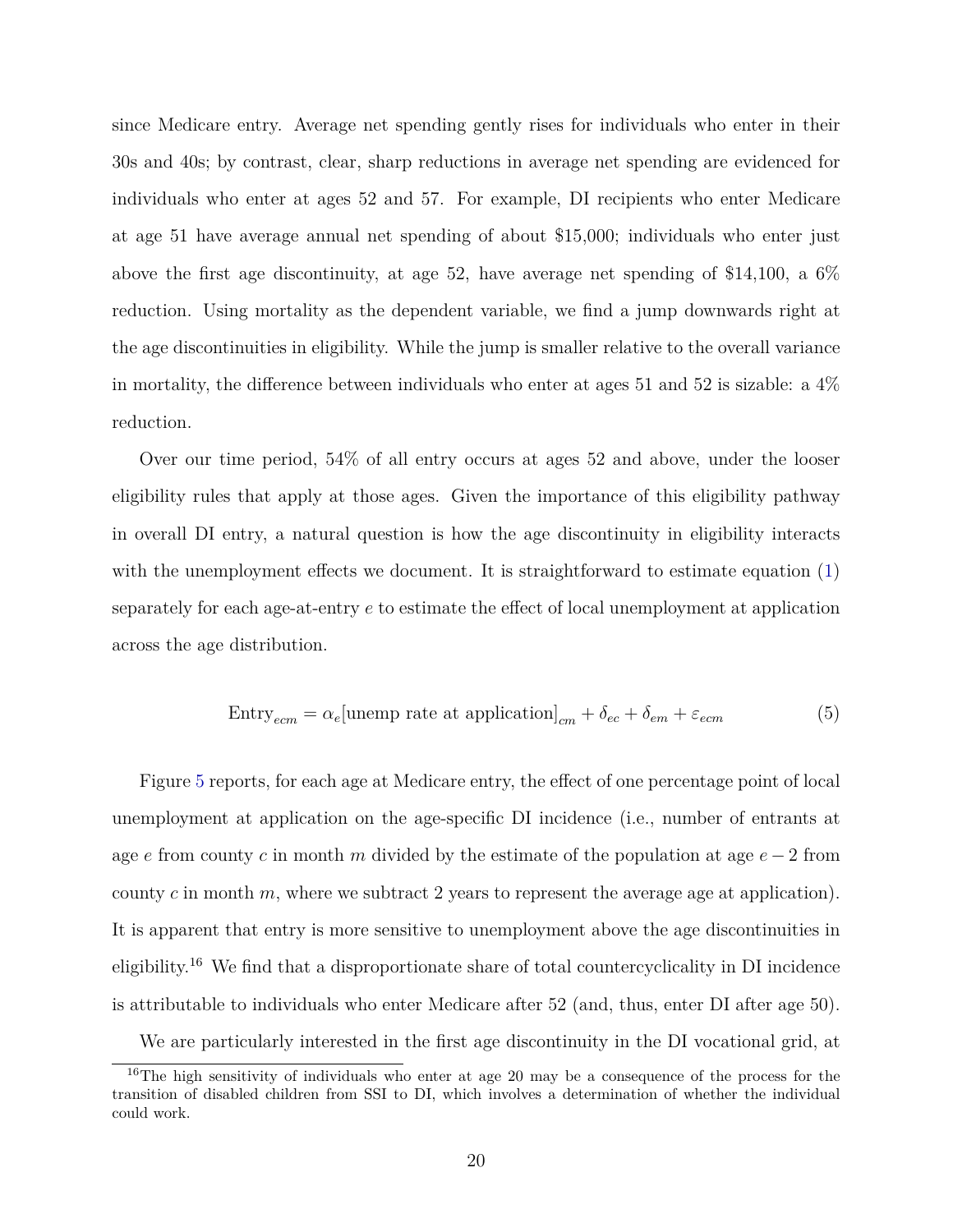Medicare-entry age 52. Our comparisons between those entering at age 51 and age 52 show substantial differences—increased entry into DI, decreased health, and increased sensitivity to unemployment. To examine this transition more closely, we repeat the analyses reported in Panel A of Table [1,](#page-42-0) but we restrict the sample to individuals who entered at ages  $e \in \{51, 52\}$ and interact the (demeaned) unemployment rate with each entry age.

<span id="page-21-0"></span>
$$
\text{Entry}_{ecm} = \alpha + \alpha^{UR} \text{UR}_{cm} + \alpha^{52} \text{1}(e = 52) + \alpha^{52 \times UR} \text{1}(e = 52) \text{UR}_{cm} + X_{ecm} + \varepsilon_{ecm}
$$
  

$$
y_{it} = \beta + \beta^{UR} \text{UR}_{cm} + \beta^{52} \text{1}(e = 52) + \beta^{52 \times UR} \text{1}(e = 52) \text{UR}_{cm} + X_{it} + \varepsilon_{it},
$$
 (6)

In this equation, we simplify interpretation by defining  $UR_{cm}$  as the demeaned local unemployment rate at application. We include a parameter for the regression constants  $\alpha$  and  $\beta$  to represent entry and spending for those entering at age 51 under conditions of mean unemployment. Finally, *Xecm* is a single set of county fixed effects, since individuals in these ages are subject to the same county factors such as labor markets. As in Equation [3,](#page-18-0) *Xit Xit* contains fixed effects for the interaction of the number of years enrolled and county.

We report the results of this estimation in Panel B of Table [1.](#page-42-0) Column 1 reports the estimation for entry. Consistent with the jump in entry at age 52 visible in Figure [4a,](#page-38-0) we find that entry jumps from 390 new 51-year-old entrants per million resident 51 year-olds  $(\alpha)$ , to nearly 643 per million at age 52 (390 + 253). A one percentage point increase in the local unemployment rate at application from its mean (6 percent) increases entry for 51 year olds by 7.6 per million (approximately 1.9%, note this result differs slightly from Figure [5](#page-39-0) because the county fixed effect is not interacted with age at entry). However, that same increase has a larger effect on 52 year olds, increasing their entry rate by 41.7 per million (7.6+34.1, 6.5% increase relative to entry at mean unemployment). We consistently find that the unemployment sensitivity is greater for 52 year olds than for individuals entering DI at ages slightly below the threshold.

Panel B, Column 2 of Table [1](#page-42-0) reports the impact of unemployment on medical spending for entry-ages 51 and 52. The constant term  $(\beta)$  represents average net medical spending for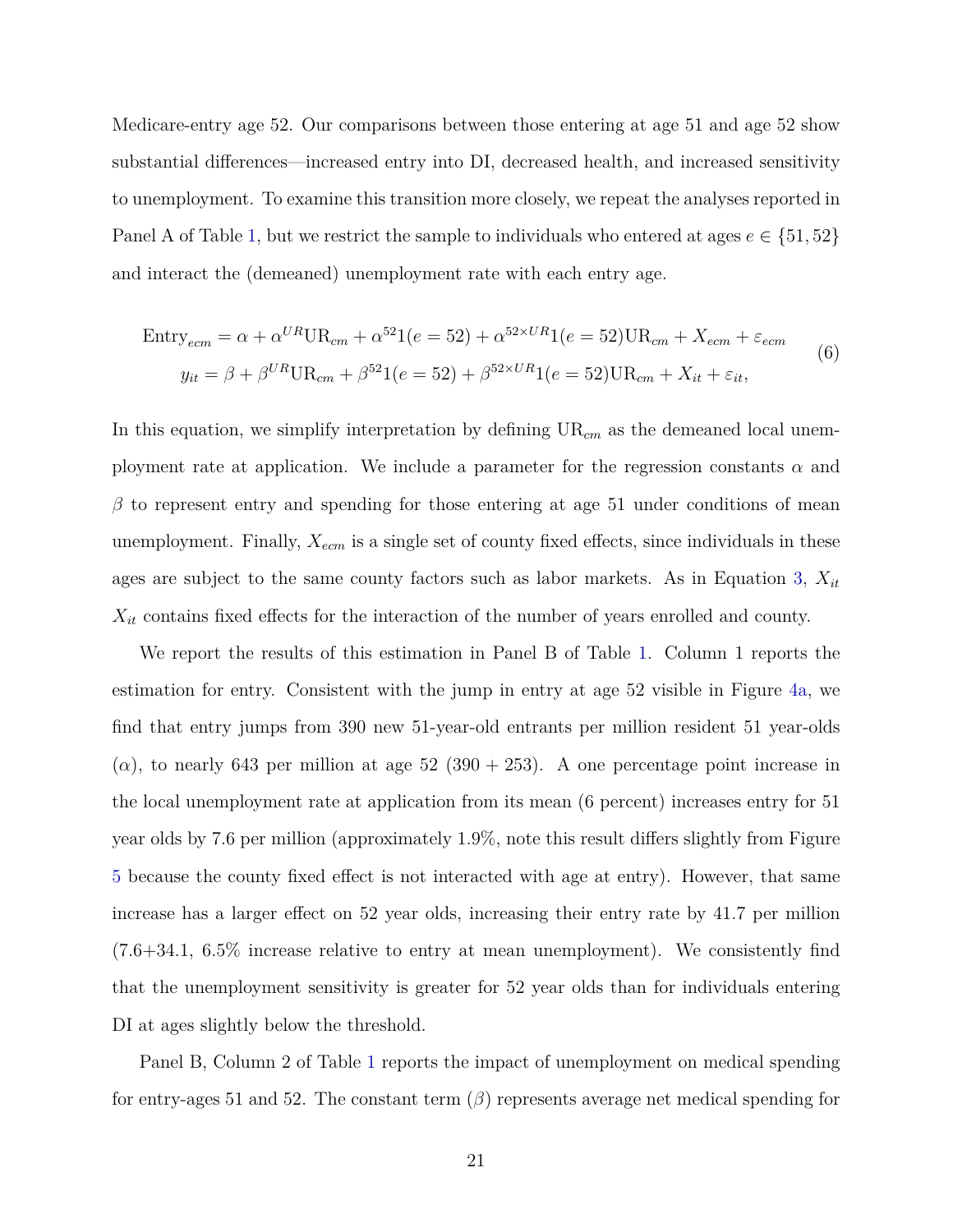51 year olds who apply for DI under mean unemployment. The downward shift in spending for 52 year olds that was clear in Figure [4b](#page-38-0) is represented by the negative estimate for  $\beta^{52}$ , which constitutes a drop in spending relative to entry-age 51 of 4.1%. We see that an increase in unemployment has no effect for 51 year olds  $(\beta^{UR})$ , but reduces spending for 52 year olds by  $0.4\%$  (=  $(4-54)/(14776-602)$ ). The third column of panel B shows that mortality falls for individuals who entered at age 52 relative to age 51, and for each percentage point of unemployment.

Our empirical analysis has examined how macroeconomic conditions, DI eligibility rules, and their interaction affect DI entry and the medical spending and mortality of DI recipients. We find that the increases in DI entry associated with either greater unemployment or the age discontinuity in eligibility are accompanied by decreases in the health of the larger group. Together, these results suggest that compliers—responsive to either higher levels of unemployment, or to the more lenient age admission rules—are somewhat healthier than always-takers who would have joined the disability insurance program regardless of either economic conditions or the shift in eligibility requirements. In the next section, we describe a graphical model for explicitly comparing compliers induced by unemployment or the age discontinuity.

### <span id="page-22-0"></span>**5 Health Shocks versus Opportunity Costs**

As mentioned in Section [1,](#page-1-0) the literature has suggested two possible channels through which economic conditions might affect DI enrollment: Deteriorating economic conditions could lead directly to a decline in health, increasing the number of individuals who meet the medical criteria for entry (the "health shocks" channel); or, such conditions could lower the opportunity costs of applying for DI, by decreasing expected future earnings from remaining in the workforce (the "opportunity costs" channnel).<sup>17</sup> In this section, we explain our

 $17A$  third possible mechanism is that SSA becomes more likely to approve applicants when job prospects are bad. However, SSA screening criteria are based only on whether an individual has the ability to do a job.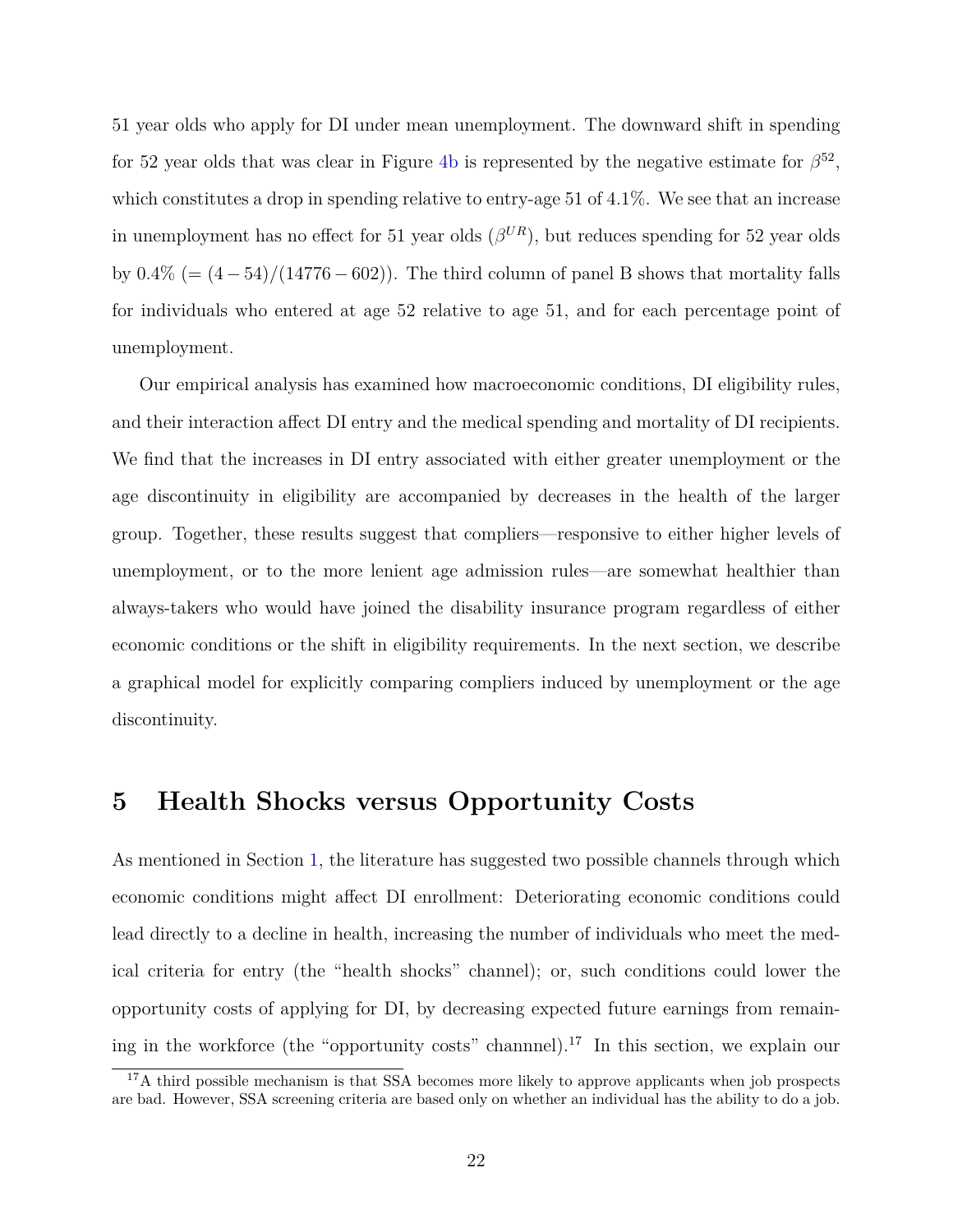strategy for separately identifying the impact of health shocks and opportunity costs shifts by comparing the medical spending of two groups of people: those who enroll in DI due to a change in unemployment (i.e., recession compliers), and those who enter DI only due to the looser eligibility applying at older ages (i.e., age discontinuity compliers).

#### **5.1 Conceptual Framework**

Consider the simple model depicted in Figure [6a.](#page-40-0) Individuals are characterized by their level of work capacity and sorted along the x-axis, with individuals with lower work capacity (i.e., those whose disabilities limit their ability to work to a greater degree) farther on the left, and those with greater work capacity farther on the right. Although DI cash benefits do not depend on an individual's level of disability, individuals with lower work capacity have higher valuation for disability benefits due to higher expected medical needs and spending.<sup>18</sup> Thus, we draw a declining function *B* representing the expected benefit of entering DI.

There are costs to obtaining DI benefits in the form of foregone paid work and expenses incurred during the application process (e.g., hiring disability lawyers, documenting health status, etc.). Applicants who have high levels of work-limiting disabilities that leave them incapable of undertaking even sedentary work on a sustained basis are very likely to be admitted to DI regardless of age. Consequently, the cost of applying for DI is low and flat over a range of severe levels of work-limiting disabilities (solid flat line with circles and squares). However, this changes once an individual's work-limiting disabilities decrease to the point at which the SSA process finds them capable of sustained sedentary work. This change potentially occurs for two reasons: The first is that as individuals' work capacity increases, new jobs become available to them, causing their wage expectations to rise. The second is that SSA guidelines direct that individuals designated as capable of sedentary work should not be awarded benefits below age 50, making establishing disability more difficult

The criteria explicitly prohibit evaluation of cases based on the availability of jobs (20 C.F.R. §404.1566).

<sup>&</sup>lt;sup>18</sup>Research supports a strong positive correlation between level of disability (measured by limitations in activities of daily living) and medical spending [\(Wolff et al.,](#page-34-12) [2019;](#page-34-12) [Koroukian et al.,](#page-33-11) [2017\)](#page-33-11).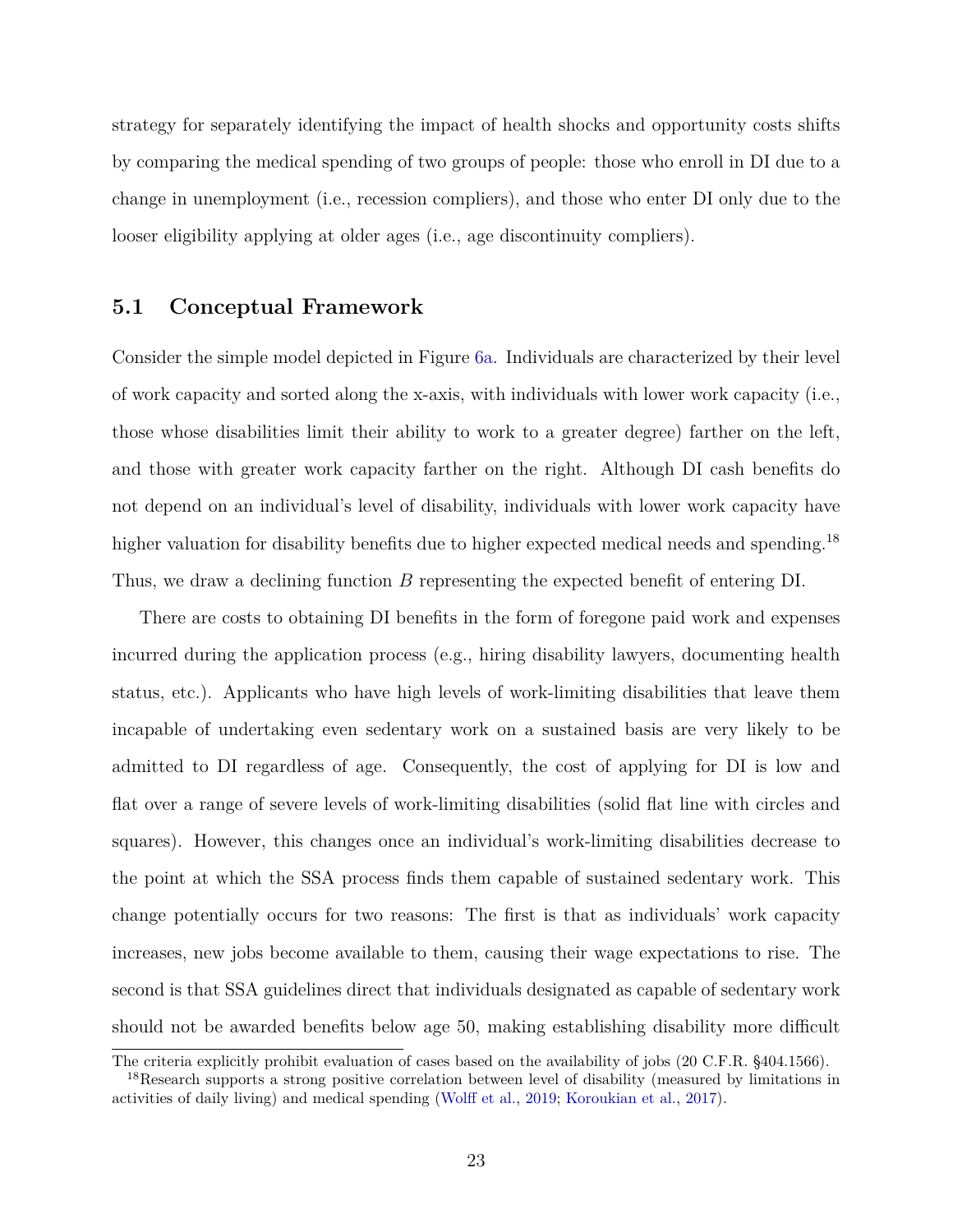for people below the age cut-off. It is possible that younger individuals capable of sedentary work could be determined to be disabled under the criteria, but only by documenting their health conditions and appealing an initial denial—both of which entail additional costs. The less disabled the person is, the larger is this cost. Consequently, the cost curve for 51 year olds is steeply increasing over this range of sustained work capacity (solid red line with circles).<sup>19</sup> Our cost curve is consistent with the evidence developed in [Deshpande and Li](#page-33-2) [\(2019\)](#page-33-2) in their analysis of the closure of proximate SSA administrative offices. While the authors do not categorize applicants by work capacity or age, they find that the "hassle" costs of DI applications among eventual enrollees are larger for those with milder disabilities and individuals who will need to appeal as compared to those with severe disabilities.

For 52 year olds, however, the same level of disability corresponding to a sedentary MSWC can now result in a DI award, depending on the individual's education and work history. While there are costs associated with successfully arguing for a declaration of disability, these are somewhat smaller for this older group than they are for younger workers for whom the same conditions collide with more stringent grid rules. Thus, the cost function for 52 year olds (in green with squares) rises throughout that region, although somewhat less steeply than it does for the 51 year olds.

For levels of work-limiting disability such that benefits exceed costs, individuals will apply to and be awarded DI benefits.<sup>20</sup> Thus, the x-axis also measures DI entry, with points of intersection between the benefit and cost curves corresponding to greater DI entry. Agediscontinuity compliers are represented by the increase in entry from  $\alpha$  to  $\alpha + \alpha_{52}$ .

Figure [6b](#page-40-0) depicts the effect of high unemployment in this framework. We represent the "opportunity cost" effect of an increase in unemployment as a downward shift in the cost

 $19$ If the SSA's determination is final and absolute, the cost curve would be vertical. If, instead, individuals judged to have a sedentary MSWC can obtain eventual approval via redetermination and appeal, but need to remain unemployed in order to do so, a steep cost curve is more realistic.

<sup>20</sup>For ease of exposition, we assume that the cost function includes the cost of *successfully* applying for DI, so that individuals are always admitted whenever the benefits exceed the costs. Probabilistic admission, where the probability of admission is decreasing in residual work capacity, could be incorporated into the model without changing its qualitative implications.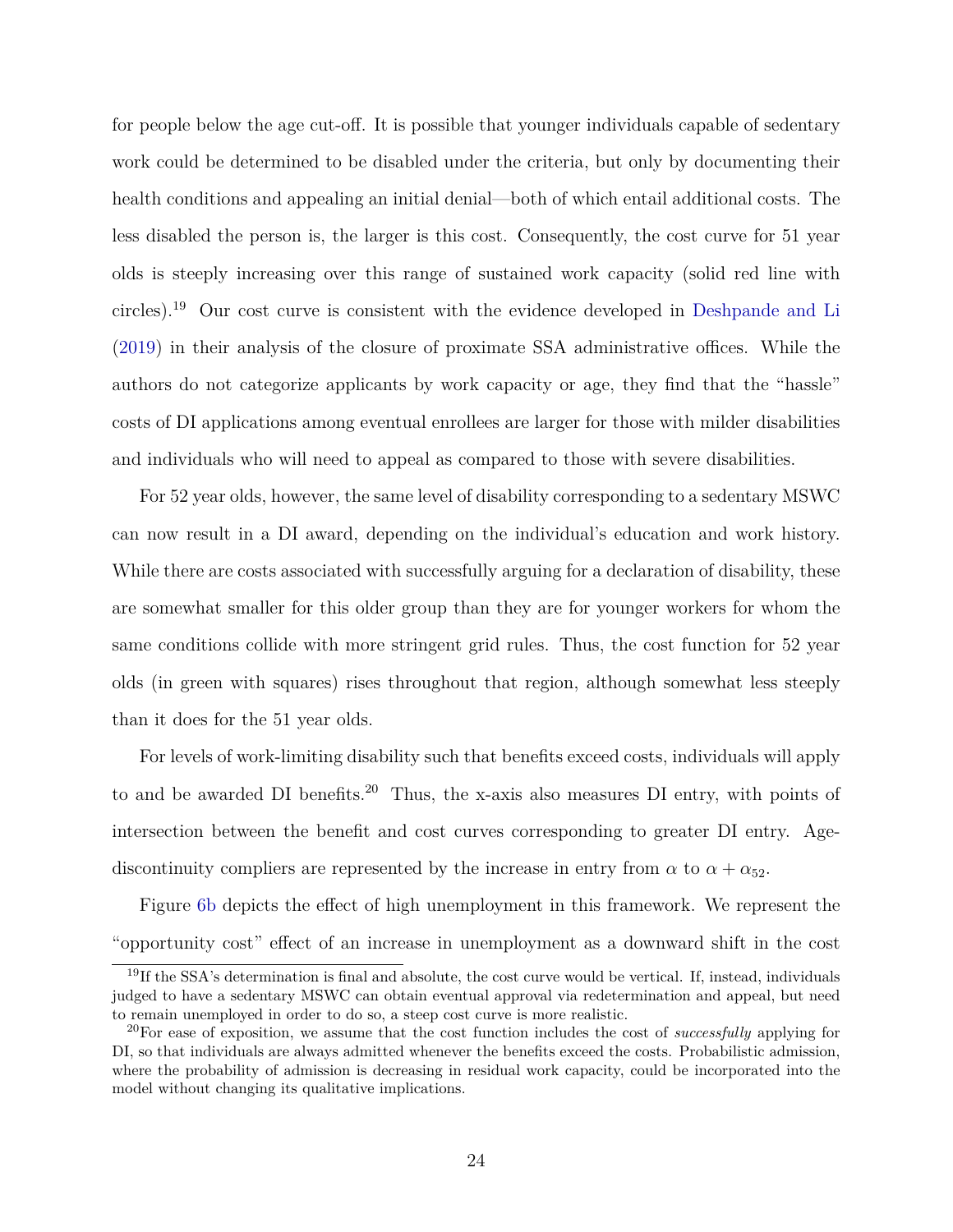curve, to the lower red-green dashed line, arising from reduced earnings prospects in the near future. The reduction in the opportunity cost of DI moves the intersection of the cost and benefit curves to the right. Thus, benefits exceed costs for a slightly larger group, and DI entry increases. The recession compliers who enter due to this shift are likely to have lower average medical spending than the inframarginal always-takers. Due to the flatter slope of the cost curve among 52 year olds, the same unemployment-induced reduction in opportunity costs means this recession-induced entry route admits more 52 year olds than by 51 year olds.

Figure [6b](#page-40-0) illustrates the second potential effect of an increase in unemployment, a worsening of health. Since the height of the *B* curve includes the value of health benefits received, a negative health shock increases the potential benefit from enrolling in DI. This is is represented in Figure [6b](#page-40-0) by an upward shift of the benefits function from *B* to *BUR* (dashed orange line). This shift need not be parallel. If the health shocks are larger for less-disabled individuals, the benefits curve would become flatter, as in Figure [6b.](#page-40-0)<sup>21</sup> We find that, when holding the cost curve fixed, the upward shift in the benefits curve also induces additional entry into DI.

In reality, an increase in unemployment could induce entry into DI through both of these channels. The x-axis in Figure [6b](#page-40-0) depicts the entry increase associated with high unemployment. Entry among 51 year olds at high unemployment is represented by  $\alpha + \alpha^{UR}$ , entry among 52 year olds experiencing high unemployment is expressed as  $\alpha + \alpha^{UR} + \alpha^{52} + \alpha^{32}$  $\alpha^{52\times UR}$ , with the final term capturing the possibility that 52-year-old entrants are more sensitive to high unemployment.

<sup>21</sup>We characterize an increase in unemployment as *reducing* health because this is the direction most often discussed in the DI literature. However, there is also reason to believe that increasing unemployment may actually *improve* health, in which case the benefit curve would shift down.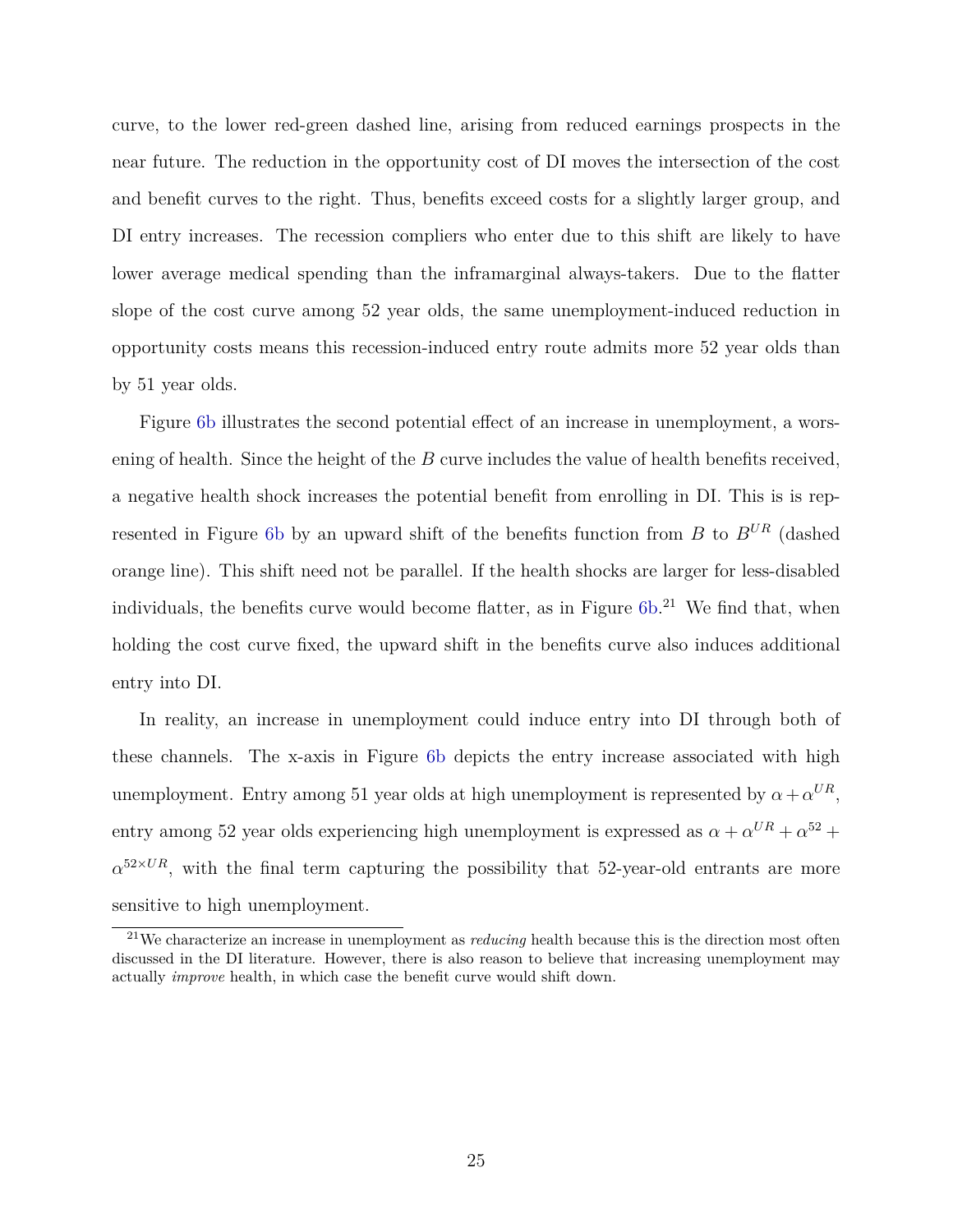#### **5.2 Estimating Model Primitives**

In this section, we use the data and estimates prepared in Section [4.3](#page-19-0) to parameterize the model in Figure [6b.](#page-40-0)

#### <span id="page-26-0"></span>**5.2.1 Identifying the Parameters of the Benefits Curves**

In Section [4.3](#page-19-0) we estimated two models of DI entry and medical spending for individuals entering at ages 51 and 52. The coefficients in the entry equation are direct estimates of  $\alpha$ and the incremental effects  $\alpha^{51}$ ,  $\alpha^{52}$  and  $\alpha^{52\times UR}$  and are reported in Panel B of Table [1.](#page-42-0)

The coefficients of the spending model provide estimates of average spending among those entering DI under various conditions. We can express the total medical spending of any group as the integral of the benefits curve for that group. Thus, for the four groups of entrants we consider, we have four equations:

$$
\alpha\beta = \int_0^{\alpha} B(d)df(d)
$$

$$
(\alpha + \alpha^{UR})(\beta + \beta^{UR}) = \int_0^{\alpha + \alpha^{UR}} B^{UR}(d)df(d)
$$

$$
(\alpha + \alpha^{52})(\beta + \beta^{52}) = \int_0^{\alpha + \alpha^{52}} B(d)df(d)
$$

$$
(\alpha + \alpha^{UR} + \alpha^{52} + \alpha^{52 \times UR})(\beta + \beta^{UR} + \beta^{52} + \beta^{52 \times UR}) = \int_0^{\alpha + \alpha^{UR} + \alpha^{52} + \alpha^{52 \times UR}} B^{UR}(d)df(d)
$$

To proceed, we make two strong assumptions: the  $B(d)$  and  $B^{UR}(d)$  are both linear functions (as drawn in the figures), and the underlying distribution of work-limiting disability  $f(d)$  is uniform.

Under the assumptions of linearity and uniformity, the four integrals reduce to four equations in four unknowns, and it is possible to explicitly solve for the parameters of the two linear functions. We focus first on the slope *m* and intercept *n* of the benefits function during mean unemployment *B*.

$$
m = 2\frac{\beta^{52}}{\alpha^{52}} \qquad n = \beta - \frac{\alpha\beta^{52}}{\alpha^{52}}
$$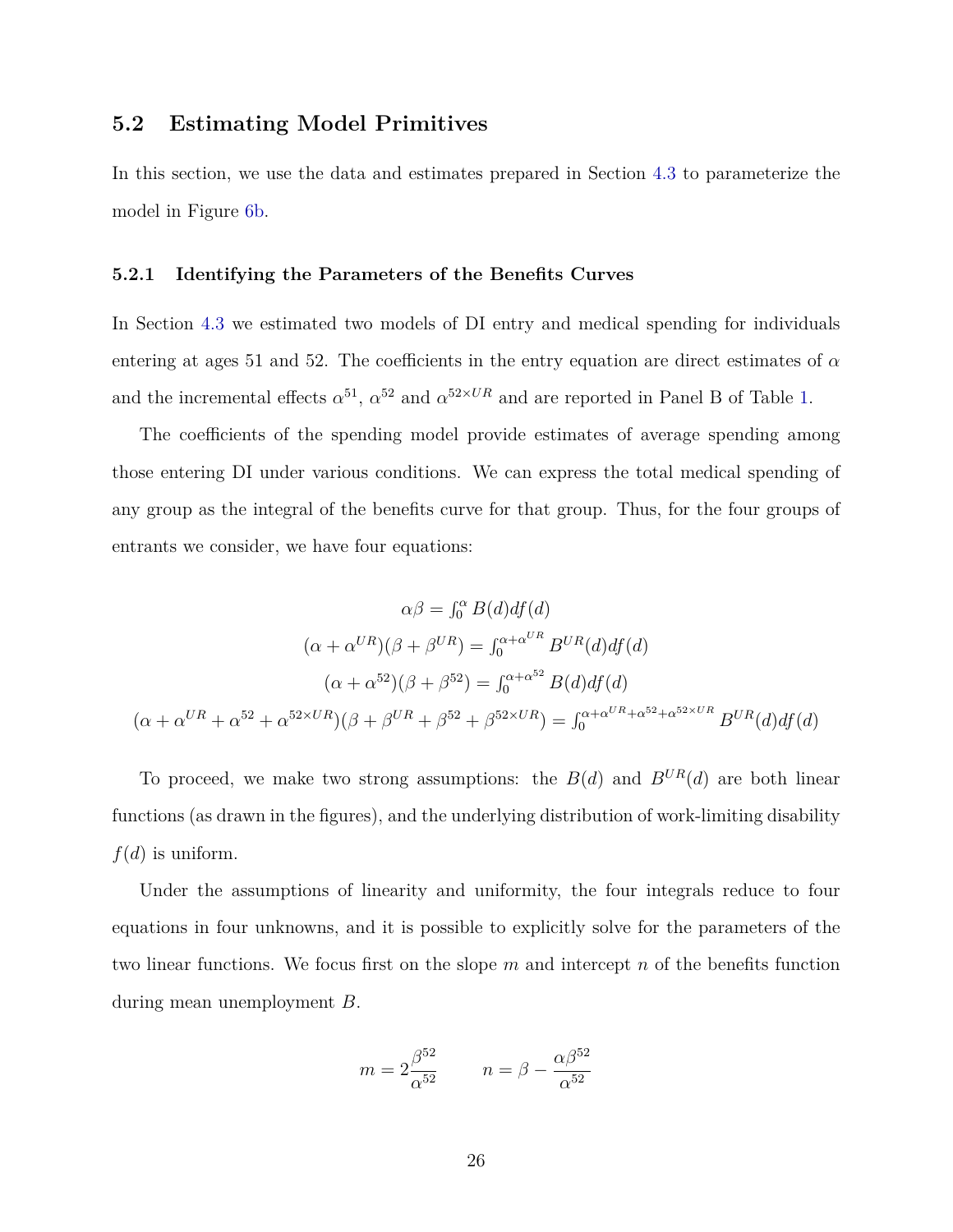The identification of the benefits function is achieved by exploiting the age discontinuity in eligibility. Since we know that individuals entering at ages 51 and 52 are *not* experiencing different health, we simply examine the change in average spending *β* <sup>52</sup> that results from increasing the entry rate by  $\alpha^{52}$ .

The slope and intercept of  $B^{UR}$  follow a similar logic.

$$
m^{UR} = 2\frac{\beta^{52} + \beta^{52 \times UR}}{\alpha^{52} + \alpha^{52 \times UR}} \qquad n^{UR} = \beta + \beta^{UR} - \frac{(\alpha + \alpha^{UR})(\beta^{52} + \beta^{52 \times UR})}{\alpha^{52} + \alpha^{52 \times UR}}
$$

Compare the slopes  $m$  and  $m^{UR}$ . For the two slopes to be equal, the incremental entrants induced by the combined effect of the age discontinuity and unemployment,  $\alpha^{52\times UR}$ , must alter spending in the same proportion as the incremental entrants induced by the age discontinuity alone. If instead the spending of unemployment-induced DI entrants is higher than the spending of those induced by the age discontinuity, we would find a less negative (flatter) slope for the benefits function during high unemployment. Such a finding would suggest that unemployment-induced entrants are in worse health than individuals induced by the age discontinuity.

To understand the identification of the difference in the intercept, assume for the moment that the slopes of the two lines are the same, such that we can substitute  $\frac{\beta^{52}}{\alpha^{52}}$  for  $\frac{\beta^{52}+\beta^{52}\times UR}{\alpha^{52}+\alpha^{52}\times UR}$ . Then we can difference the two intercepts:

$$
n^{UR} - n \Big|_{m=m^{UR}} = \beta + \beta^{UR} - \frac{(\alpha + \alpha^{UR})\beta^{52}}{\alpha^{52}} - (\beta - \frac{\alpha\beta^{52}}{\alpha^{52}}) = \beta^{UR} - \frac{\alpha^{UR}\beta^{52}}{\alpha^{52}}
$$

The difference in intercepts is zero if  $\frac{\beta^{UR}}{\alpha^{UR}} = \frac{\beta^{52}}{\alpha^{52}}$ . Intuitively, if the ratio of spending changes to entry changes is the same for unemployment marginals and age-discontinuity marginals, there is no difference in the intercepts of the two benefits lines. If instead the ratio of spending change to entry change for unemployment  $\left(\frac{\beta^{UR}}{\alpha^{UR}}\right)$  is larger than the same ratio for the age discontinuity  $\frac{\beta^{52}}{\alpha^{52}}$ , that suggests that the benefits curve is higher in the case of high unemployment; hence, unemployment causally worsens the health of individuals with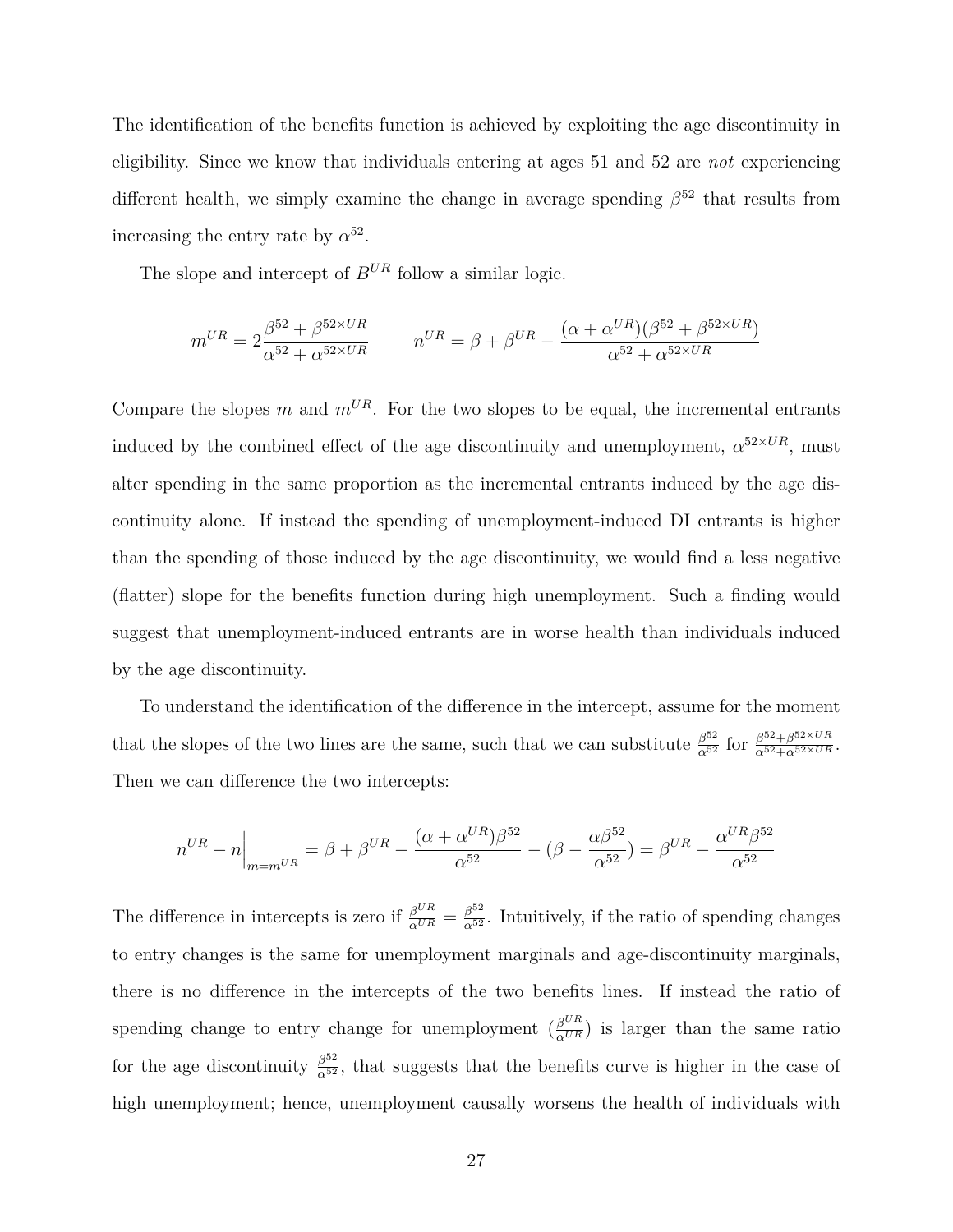disabilities.

Table [A.3](#page-49-0) reports the slopes and intercepts of the benefits functions. We obtain a bootstrapped standard error for each model parameter by estimating the *α*s and *β*s for resamplings of the data using county  $\times$  entry-month clusters. The benefits function is more steeply downward sloped at mean unemployment than when unemployment is increased by one percentage point, although the difference in slopes is small. We actually find that the intercept is *higher* in mean unemployment than at higher unemployment, although this effect is indistinguishable from zero.

Figure [7](#page-41-0) depicts the benefits curves implied by the baseline specification. It is clear that the benefits functions are very close together and within the error with which the identifying points are known. Thus, the data suggest that individuals who enter DI due to high unemployment have the exact same spending as individuals who enter DI due to the age discontinuity.

#### **5.2.2 Identifying the Parameters of the Cost Curves**

In the previous section, we showed that our data suggest a small rotation of the benefits function associated with a small increase in unemployment. To determine the economic importance of the shift, we calculate the effect of unemployment under the counterfactual of a completely fixed benefits function. To do so, we now turn to the cost functions.

There are four cost curves depicted in Figure [6b:](#page-40-0)  $C_{51}$ ,  $C_{51}^{UR}$ ,  $C_{52}$ , and  $C_{52}^{UR}$ . In the previous section we identified the benefits curves by exploiting the age discontinuity in eligibility, which, by assumption, is movement along the benefits curve. However, we do not have a similar source of variation identifying the slope of the cost curves; instead, each of the four points that we characterize in the data are associated with different cost curves.

To reduce the number of parameters associated with the cost curves, we assume they are linear. We also assume that unemployment induces a simple downward shift in the cost curve that is the same for both 51 and 52 year olds. With that assumption, the sloped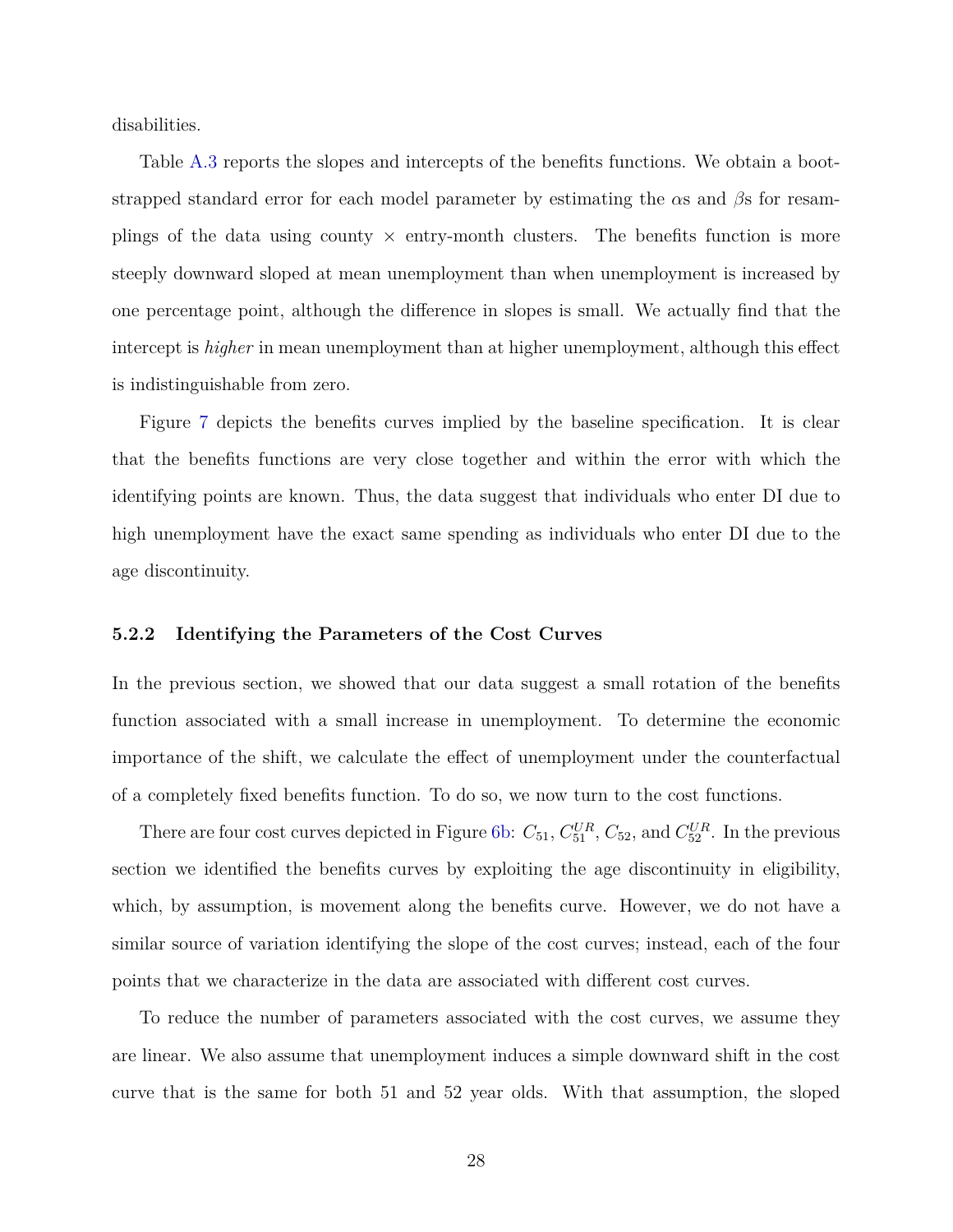portion of the cost curves can be characterized with five parameters:  $m_{51}$  and  $n_{51}$  are the slope and the intercept for the cost curve for 51 year olds under mean unemployment,  $m_{52}$ and  $n_{52}$  are the slope and intercept for 52 year olds under mean unemployment, and  $\Delta C$  is the cost change associated with unemployment. Still, the five parameters of the cost curves are underidentified by the four points that they pass through.

However, we can calculate the slopes and intercepts of the cost functions given a value for ∆*C*. In Appendix Section [A.1,](#page-43-0) we present equations for the slope and intercepts of the two cost curves as a function of ∆*C* and the slopes and intercepts of the benefit curves. We examine three scenarios:  $\Delta C \in$  (-500, -5000, -50000), which we view as encompassing a wide range of possible values for the recession-related reduction in the opportunity cost of DI application. For the middle value of  $\Delta C =$ -\$5000, we report the slope and intercept of the cost curves in Panel B of Table [A.3](#page-49-0) and draw them in Figure [7](#page-41-0) (upward sloping red and green line segments).

The dashed red and green line segments represent the reduced opportunity costs in a recession, with the intercept for these segments at \$5,000 less than the intercept for the solid segments. The flatter slope of the cost curve for 52 year olds means that the same vertical shift in the intercept generates a much larger entry response for 52 year olds relative to the entry response for 51 year olds. We find similar estimates for ∆*C*=-\$500 (Appendix Figure [A.2a\)](#page-45-0) and ∆*C*=-\$50000 (Appendix Figure [A.2b\)](#page-45-0), suggesting that our cost curve parameters are not very sensitive to the choice of ∆*C*.

### **6 Potential Confounders or Alternative Interpretations**

In this section, we explore potential confounders affecting our estimates, or alternative interpretations of our findings.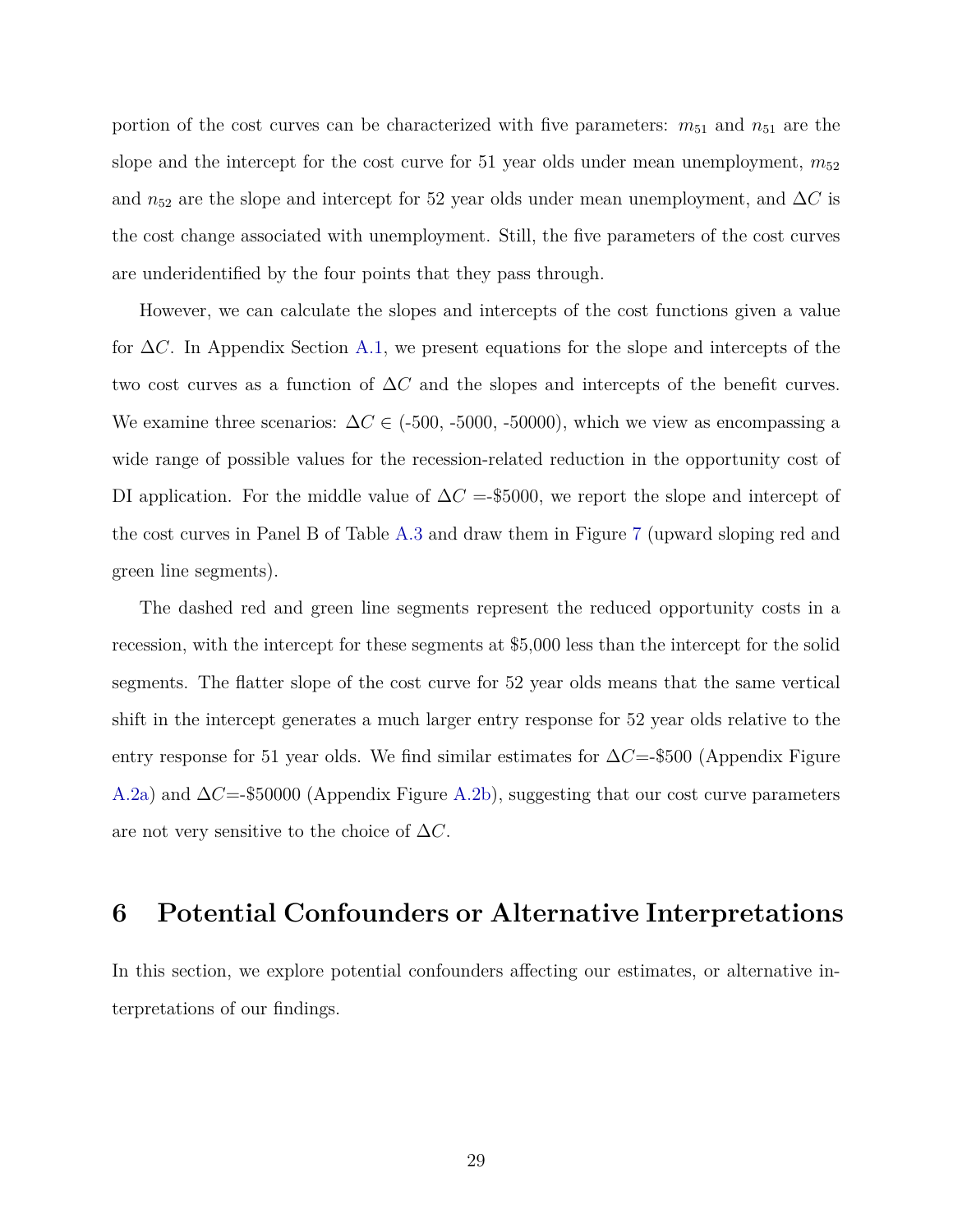## <span id="page-30-0"></span>**6.1 Enrollment in Medicaid, Medicare Advantage, and Medicare Part B**

Our analysis relies on comparing spending levels of individuals entering in different economic conditions or at different ages. However, Medicare spending as measured in our claims data can be affected by a number of institutional features of Medicare. In this section, we show that these institutional features do not covary with economic conditions, or with age at entry, and, thus, they are unlikely to explain our findings.

Many disabled Medicare beneficiaries are "dually eligible" for Medicaid. While Medicare remains the primary insurance for dually eligible individuals, Medicaid-eligible individuals are not subject to typical Medicare cost sharing. If individuals were to consume more care in the absence of cost sharing, and if Medicaid eligibility were more common among individuals who enter during poor economic conditions or after the age discontinuity, our findings of differential spending could instead be an artifact of higher Medicaid eligibility.

To examine this possibility, we replicate Figures [2b](#page-36-0) and [4b](#page-38-0) using Medicaid eligibility for individual *i* in year *t* as the dependent variable of equations [\(2\)](#page-17-0) and [\(4\)](#page-19-1), respectively. The alternative figures are reported in Panels (a) and (b) of Appendix Figure [A.3.](#page-46-0) Rather than the countercyclical pattern we saw in Figure [2b,](#page-36-0) we simply see a gently rising line. In comparison to the jumps at age 52 and 57 visible in Figure [4b,](#page-38-0) we see that individuals who join DI at younger ages are more likely to be dually eligible.

We do not observe spending data for individuals enrolled in Medicare Advantage. If data censoring were correlated with unemployment at application or age at entry, then part of the changes in spending we analyze could instead be due to Medicare Advantage enrollment. To determine whether Medicare Advantage enrollment varies with economic conditions at application or age at entry, we again estimate equations [\(2\)](#page-17-0) and [\(4\)](#page-19-1), using Medicare Advantage enrollment as the dependent variable. Panel (c) of Appendix Figure [A.3](#page-46-0) shows that Medicare Advantage enrollment is higher for more recent cohorts, without a clear relationship with unemployment. Panel (d) suggests that Medicare Advantage enrollment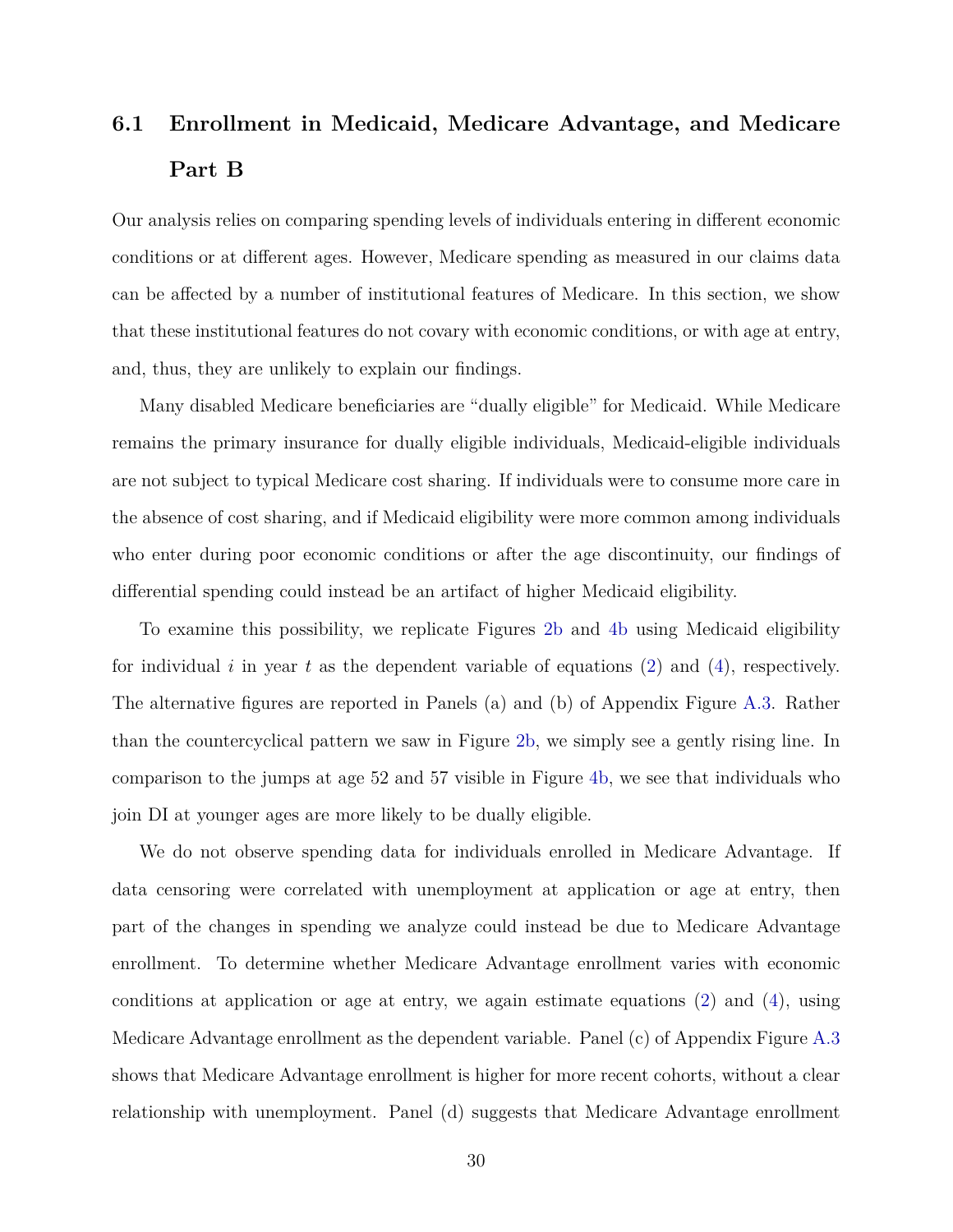increases with age at entry, but without jumps at the age 50 and 55 thresholds.

Finally, we observe incomplete spending data for individuals who enroll in Medicare Part A (for hospital services) but do not elect Medicare Part B (for physician services). About 8% of our sample chose not to enroll in Medicare Part B, usually because the individual is eligible for commercial insurance via spousal or retiree benefits. However, there is no particular relationship between Medicare Part B enrollment and unemployment (Panel (e)) or age at entry (Panel (f)).

### **7 Conclusion**

This paper examines the factors that drive increased enrollment in the federal Social Security Disability Insurance program during recessions. We document that entry into the program increases when unemployment is high, and that individuals who enter at such times have lower average spending levels than those who apply during periods of low unemployment. We compare health spending of those admitted to DI by using detailed health data from Medicare, the health insurance program to which they gain access. We are thus able to compare changes in spending across the business cycle to changes in cohort spending that occur after age 50, when DI eligibility thresholds exogenously relax. We find that spending changes are similar for both types of induced entry.

Our results are inconsistent with the hypothesis that worsening health during recessions drives the take-up of disability insurance. Instead, our findings suggest that DI may be helping individuals to smooth consumption in response to temporary, medium-run shocks to employment conditions, a role that contrasts with the program's aim of protecting individuals from permanent shocks to their ability to work. These results suggest that offering other social programs like short-term disability insurance measures designed to cover medium-run shocks may better target the types of shocks that induce fluctuations in enrollment into the program during recessions.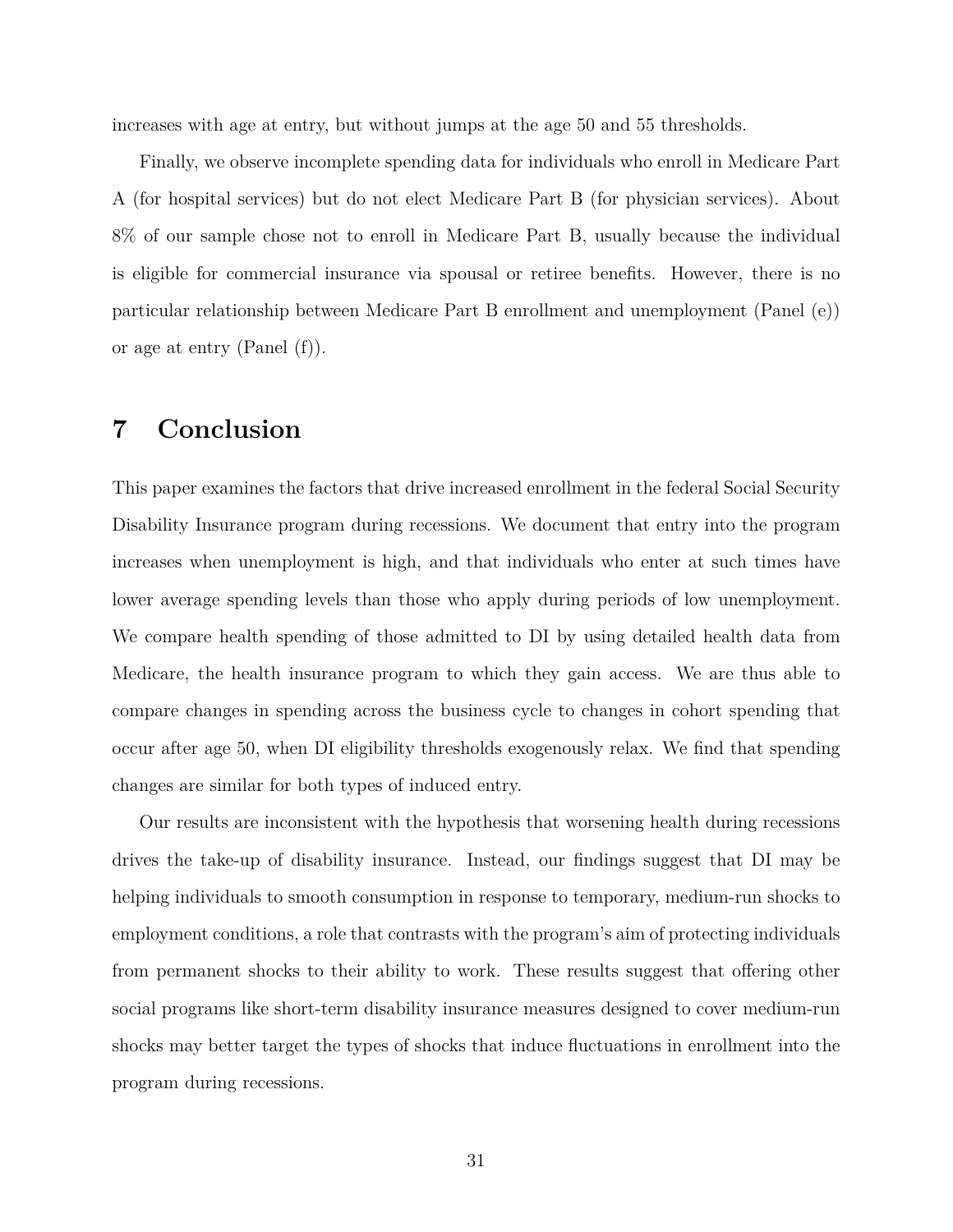### **References**

- <span id="page-32-4"></span>**Angrist, Joshua D, Guido W Imbens, and Donald B Rubin.** 1996. "Identification of causal effects using instrumental variables." *Journal of the American statistical Association*, 91(434): 444–455.
- <span id="page-32-10"></span>**Armour, Philip, and Claire O'Hanlon.** 2019. "How Does Supplemental Medicare Coverage Affect the Disabled Under-65 Population?: An Exploratory Analysis of the Health Effects of States' Medigap Policies for SSDI Beneficiaries." National Bureau of Economic Research Working Paper 25564.
- <span id="page-32-1"></span>**Autor, David H, and Mark G Duggan.** 2003. "The rise in the disability rolls and the decline in unemployment." *The Quarterly Journal of Economics*, 118(1): 157–206.
- <span id="page-32-5"></span>**Autor, David H, Nicole Maestas, Kathleen J Mullen, and Alexander Strand.** 2015. "Does Delay Cause Decay? The Effect of Administrative Decision Time on the Labor Force Participation and Earnings of Disability Applicants." National Bureau of Economic Research Working Paper 20840.
- <span id="page-32-0"></span>**Black, Dan, Kermit Daniel, and Seth Sanders.** 2002. "The impact of economic conditions on participation in disability programs: Evidence from the coal boom and bust." *American Economic Review*, 92(1): 27–50.
- <span id="page-32-12"></span>**Census Bureau Population Estimates Program.** n.d.. "Census U.S. Intercensal County Population Data, 1970-2014." *Last accessed February 2021*.
- <span id="page-32-11"></span>**Centers for Medicare Medicaid Services.** n.d.. "1992–2017 100% Master Beneficiary Summary File (Research-Identifiable)." *Last accessed September 2020*.
- <span id="page-32-2"></span>**Charles, Kerwin Kofi, Yiming Li, and Melvin Stephens Jr.** 2018. "Disability benefit take-up and local labor market conditions." *Review of Economics and Statistics*, 100(3): 416–423.
- <span id="page-32-6"></span>**Chen, Susan, and Wilbert Van der Klaauw.** 2008. "The work disincentive effects of the disability insurance program in the 1990s." *Journal of Econometrics*, 142(2): 757–784.
- <span id="page-32-7"></span>**Crost, Benjamin, and Andrew Friedson.** 2017. "Recessions and health revisited: New findings for working age adults." *Economics & Human Biology*, 27: 241–247.
- <span id="page-32-9"></span>**Cubanski, Juliette, Tricia Neuman, and Anthony Damico.** 2016. "Medicare's Role for People Under Age 65 with Disabilities." Kaiser Family Foundation Issue Brief.
- <span id="page-32-3"></span>**Cutler, David M, Ellen Meara, and Seth Richards-Shubik.** 2012. "Unemployment and Disability: Evidence from the Great Recession." National Bureau of Economic Research.
- <span id="page-32-8"></span>**Davidson, Kate.** 2020. "Trump Administration Weighs Tighter Requirements for Disability Payments." *Wall Street Journal*.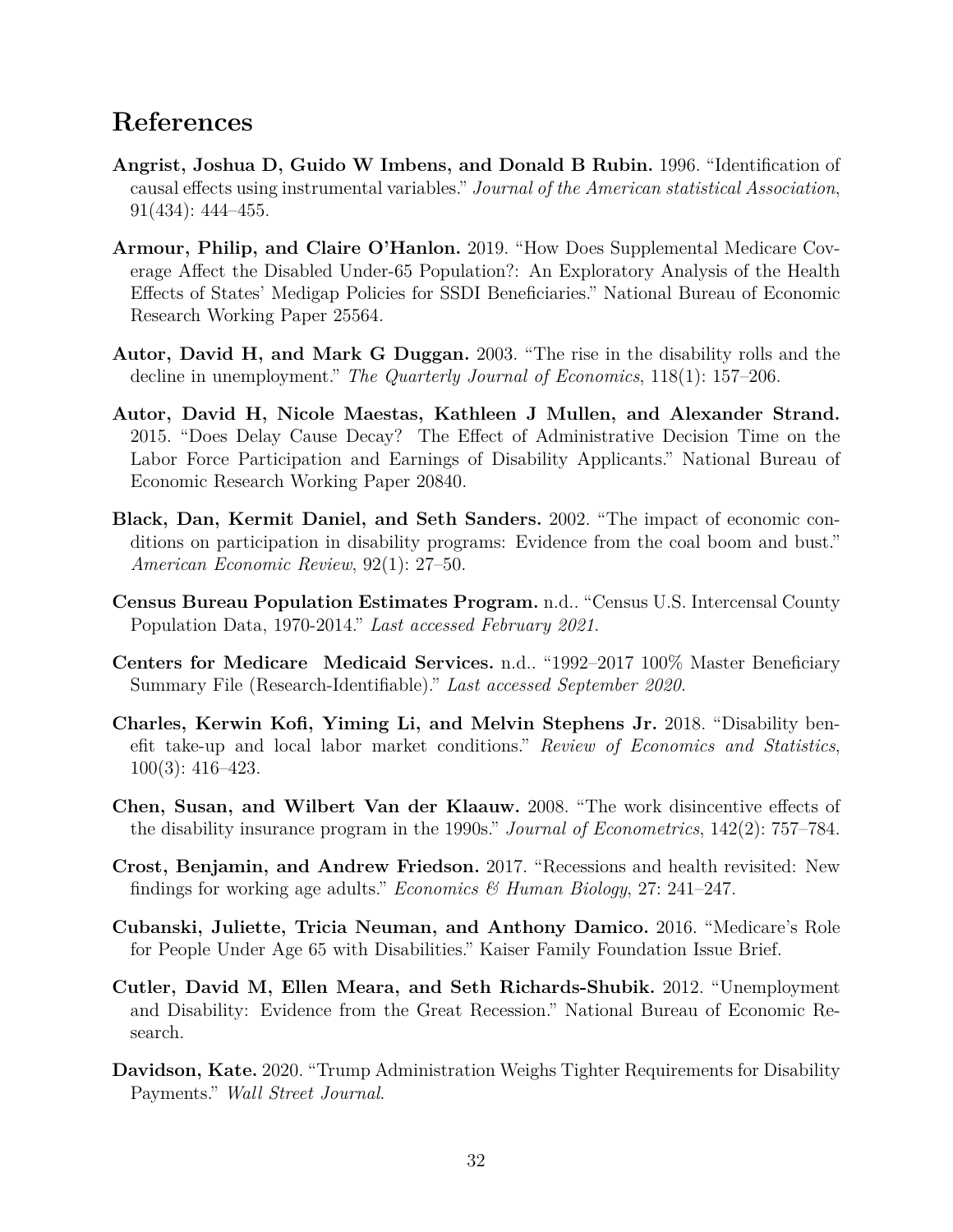- <span id="page-33-9"></span>**Deshpande, Manasi, and Lee Lockwood.** 2021. "Beyond Health: Non-Health Risk and the Value of Disability Insurance." National Bureau of Economic Research Working Paper 28852.
- <span id="page-33-2"></span>**Deshpande, Manasi, and Yue Li.** 2019. "Who Is Screened Out? Application Costs and the Targeting of Disability Programs." *American Economic Journal: Economic Policy*, 11(4): 213–48.
- <span id="page-33-6"></span>**Deshpande, Manasi, Tal Gross, and Yalun Su.** 2021. "Disability and Distress: The Effect of Disability Programs on Financial Outcomes." *American Economic Journal: Applied Economics*, 13(2): 151–78.
- <span id="page-33-8"></span>**Duggan, Mark, Perry Singleton, and Jae Song.** 2007. "Aching to retire? The rise in the full retirement age and its impact on the Social Security Disability rolls." *Journal of Public Economics*, 91(7): 1327–1350.
- <span id="page-33-3"></span>**Kearney, Melissa S, Brendan M Price, and Riley Wilson.** 2021. "Disability Insurance in the Great Recession: Ease of Access, Program Enrollment, and Local Hysteresis." National Bureau of Economic Research Working Paper 28725.
- <span id="page-33-11"></span>**Koroukian, Siran M., Nicholas K. Schlitz, David F. Warner, Jiayang Sun, Kurt C. Stange, Charles W. Given, and Avi Dor.** 2017. "Multimorbidity: constellations of conditions across subgroups of midlife and older individuals, and related Medicare expenditures." *Journal of Comorbidities*, 7(1): 33–43.
- <span id="page-33-0"></span>**Liebman, Jeffrey B.** 2015. "Understanding the increase in disability insurance benefit receipt in the United States." *Journal of Economic Perspectives*, 29(2): 123–50.
- <span id="page-33-7"></span>**Lindner, Stephan.** 2016. "How Do Unemployment Insurance Benefits Affect the Decision to Apply for Social Security Disability Insurance?" *Journal of Human Resources*, 51(1): 62– 94.
- <span id="page-33-5"></span>**Lindner, Stephan, Clark Burdick, and Javier Meseguer.** 2017. "Characteristics and Employment of Applicants for Social Security Disability Insurance over the Business Cycle." *The B.E. Journal of Economic Analysis & Policy*, 17.
- <span id="page-33-4"></span>**Maestas, Nicole, Kathleen J Mullen, and Alexander Strand.** 2013. "Does disability insurance receipt discourage work? Using examiner assignment to estimate causal effects of SSDI receipt." *American Economic Review*, 103(5): 1797–1829.
- <span id="page-33-1"></span>**Maestas, Nicole, Kathleen J. Mullen, and Alexander Strand.** 2021. "The Effect of Economic Conditions on the Disability Insurance Program: Evidence from the Great Recession." *Journal of Public Economics*, forthcoming.
- <span id="page-33-10"></span>**McInerney, Melissa, and Jennifer M Mellor.** 2012. "Recessions and seniors' health, health behaviors, and healthcare use: Analysis of the Medicare Current Beneficiary Survey." *Journal of Health Economics*, 31(5): 744–751.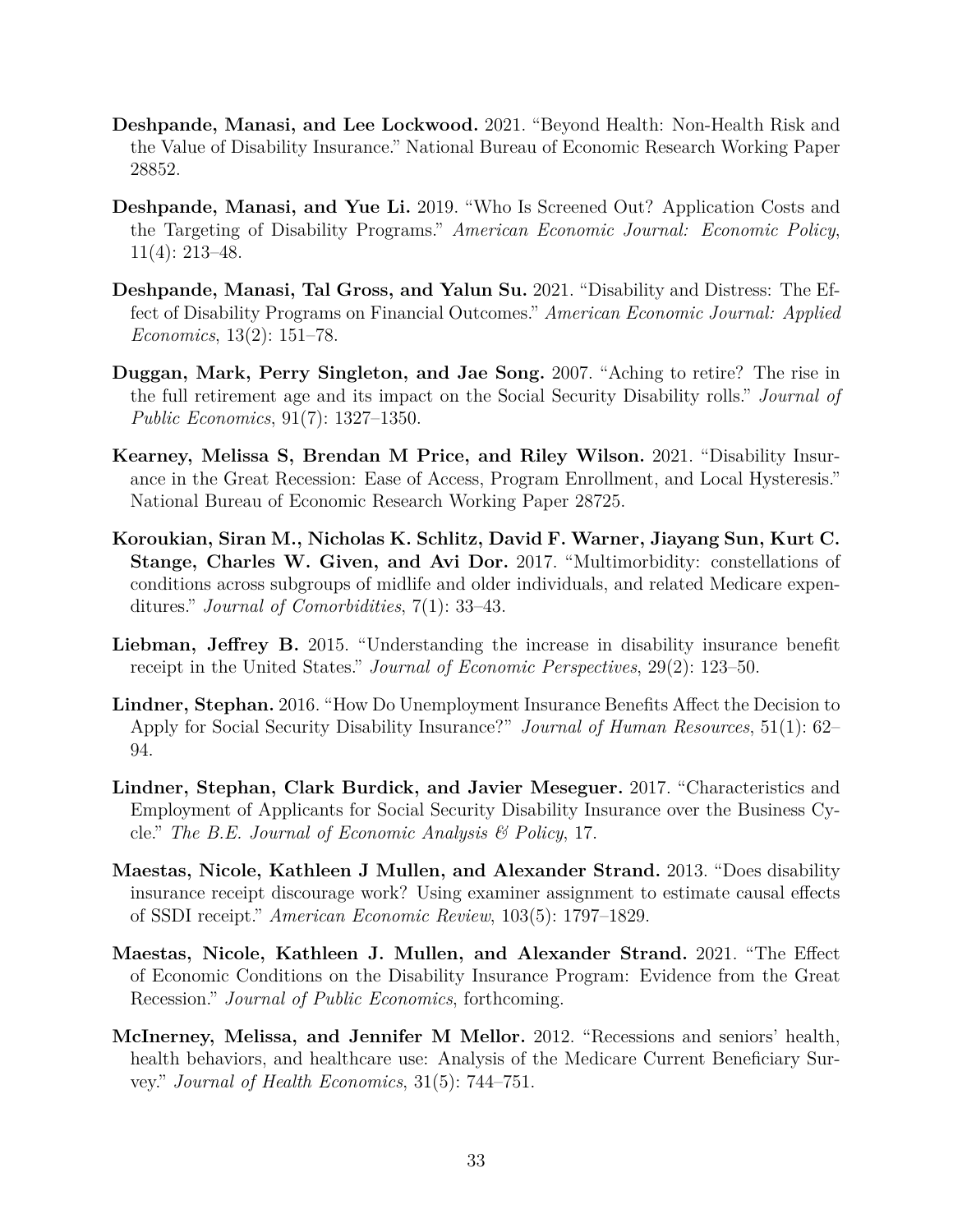- <span id="page-34-7"></span>**Miller, Sarah, Norman Johnson, and Laura R Wherry.** 2021. "Medicaid and Mortality: New Evidence From Linked Survey and Administrative Data\*." *The Quarterly Journal of Economics*.
- <span id="page-34-1"></span>**Mueller, Andreas I., Jesse Rothstein, and Till M. von Wachter.** 2016. "Unemployment Insurance and Disability Insurance in the Great Recession." *Journal of Labor Economics*, 34(S1): S445–S475.
- <span id="page-34-2"></span>**Ruhm, Christopher J.** 2000. "Are recessions good for your health?" *The Quarterly Journal of Economics*, 115(2): 617–650.
- <span id="page-34-3"></span>**Ruhm, Christopher J.** 2003. "Good times make you sick." *Journal of Health Economics*, 22(4): 637–658.
- <span id="page-34-4"></span>**Ruhm, Christopher J.** 2005. "Healthy living in hard times." *Journal of Health Economics*, 24(2): 341–363.
- <span id="page-34-5"></span>**Ruhm, Christopher J.** 2012. "Understanding the relationship between macroeconomic conditions and health." *The Elgar companion to health economics*, 1.
- <span id="page-34-6"></span>**Ruhm, Christopher J.** 2015. "Recessions, healthy no more?" *Journal of Health Economics*, 42: 17–28.
- <span id="page-34-8"></span>**Schmidt, Lucie, Lara D. Shore-Sheppard, and Tara Watson.** 2020. "The Impact of the ACA Medicaid Expansion on Disability Program Applications." *American Journal of Health Economics*, 6(4): 444–476.
- <span id="page-34-9"></span>**Social Security Administration.** 2017. "Annual statistical report on the social security disability insurance program, 2016." Social Security Administration, Office of Retirement and Disability Policy, SSA Publication No. 13-11826, Washington, DC.
- <span id="page-34-11"></span>**Social Security Administration.** n.d.*a*. "Disability Analysis File Public Use File." *Last Accessed September 2020*.
- <span id="page-34-10"></span>**Social Security Administration.** n.d.*b*. "Policy Interpretation Ruling Titles II and XVI: Determining Capability to do Other Work–Implications of a Residual Functional Capacity for Less Than a Full Range of Sedentary Work." *Last Accessed April 2021*.
- <span id="page-34-0"></span>**Strand, Alexander, and Matthew Messel.** 2019. "The Ability of Older Workers with Impairments to Adapt to New Jobs: Changing the Age Criteria For Social Security Disability Insurance." *Journal of Policy Analysis and Management*, 38(3): 764–786.
- <span id="page-34-12"></span>**Wolff, Jennifer L., Lauren H. Nicholas, Amber Willink, John Mulcahy, Karen Davis, and Judith D. Kasper.** 2019. "Medicare Spending and the Adequacy of Support With Daily Activities in Community-Living Older Adults With Disability: An Observational Study." *Annals of Internal Medicine*, 170(12): 837–844.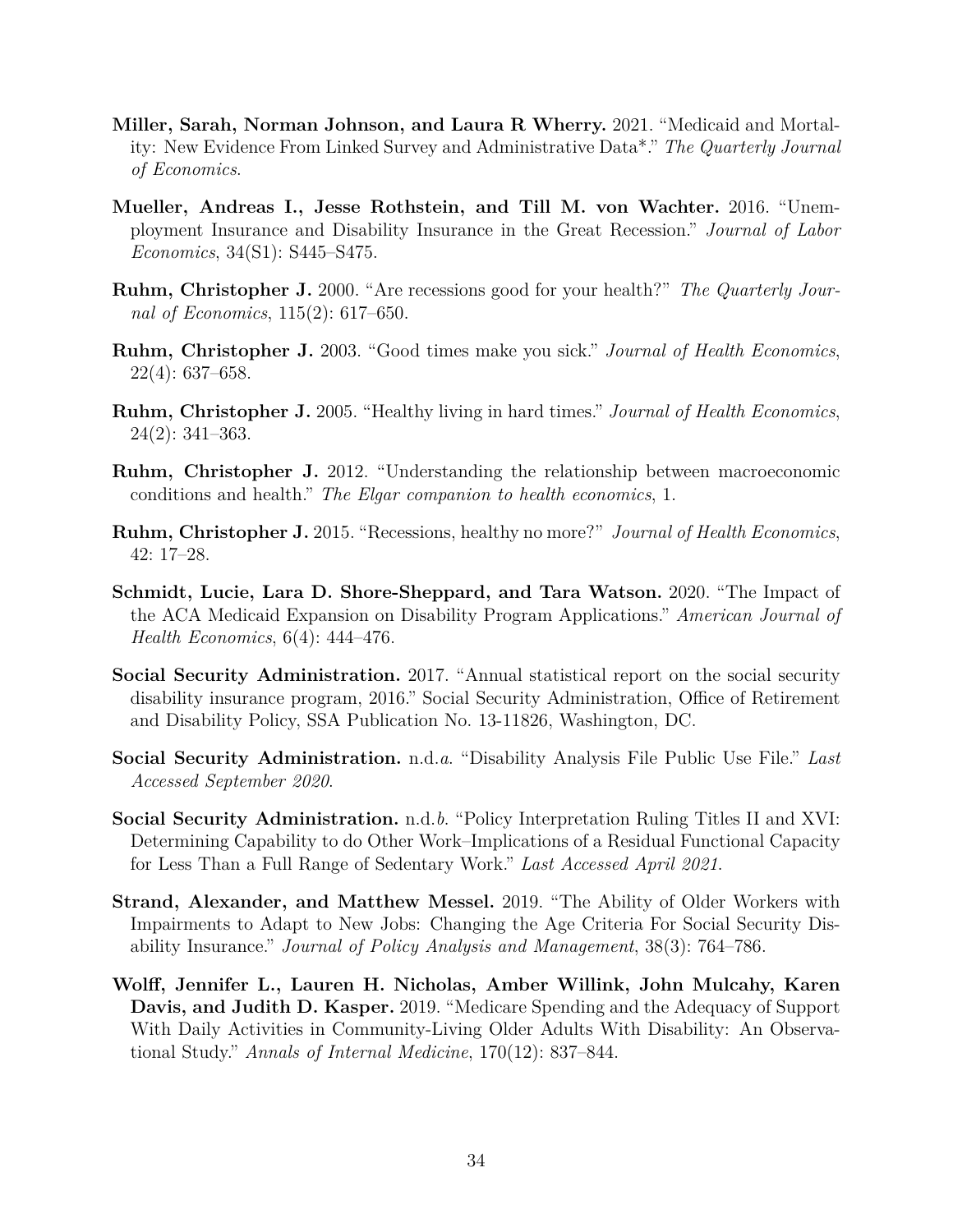## **Figures**

<span id="page-35-0"></span>

**Figure 1:** County unemployment at application, by month of Medicare entry

Note: The figure summarizes unemployment rates in the initial county of residence among DI recipients at the time (month) of their application for DI, by the month of Medicare entry. Section [3.2](#page-13-0) describes the calculation of county unemployment at the time of application. The brown, orange, and tan lines indicate the 90th, 50th, and 10th percentiles, respectively, of county unemployment rates at the time of DI application. The average national unemployment rate at the time of application is depicted by the dashed blue line.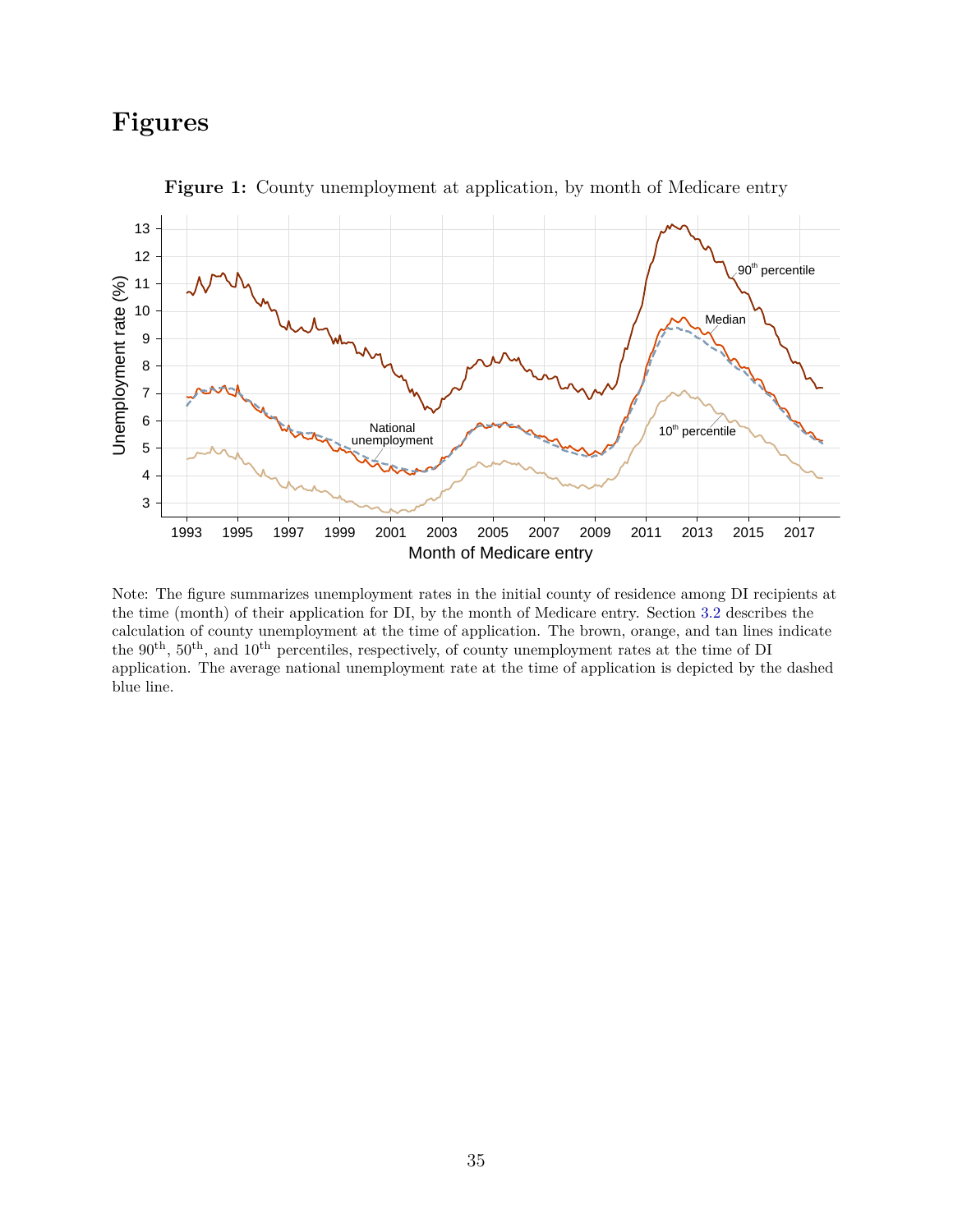

<span id="page-36-0"></span>**Figure 2:** Number of entrants, medical spending, and unemployment at application, by entry year

Note: In Panel (a), the solid red line (left axis) counts the number of DI recipients entering Medicare in each year. In Panels (b) and (c), the solid black lines (left axes) represent the average subsequent medical spending and annual mortality rates, respectively, for individuals entering in each year, as estimated in equation [\(2\)](#page-17-0). In all panels, the blue dashed line (right axis) represents the average national unemployment rate at the time of DI application, as calculated in Section [3.2,](#page-13-0) for entrants in each year. Entry is measured at the county X month level  $1993 \text{m}$ 1-2016 $\text{m}$ 12. Annual medical spending is measured  $36$  the person-year level for the FFS universe 1999-2016. Mortality is measured for the person-year level for the Medicare universe 1993-2016. The 95% confidence interval on those estimates, calculated from standard errors clustered on the county by month of entry, are represented in gray.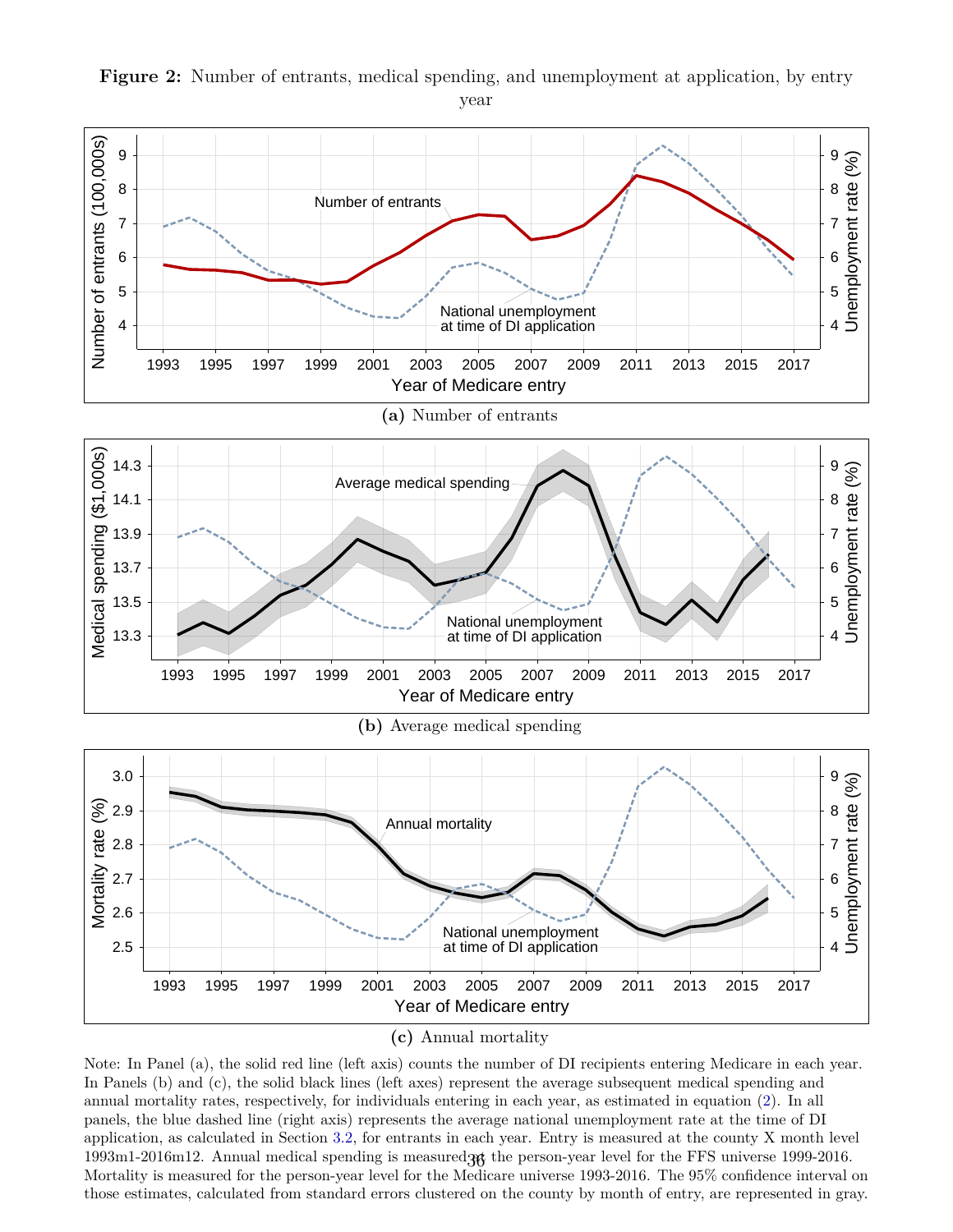

<span id="page-37-0"></span>**Figure 3:** DI Entry, Medical Spending, and Mortality, by Unemployment at Application

**(c)** Annual mortality

Note: In Panel (a), the solid red line reports how the number of DI entrants who become eligible for Medicare in a given county and month varies according to the county unemployment rate (in ventile bins) at the time of DI application. The entry regression uses monthly county observations and includes county fixed effects. Panels (b) and (c) report similar estimates, but where the outcomes are annual observations of subsequent medical spending and mortality, respectively, of DI entrants. These regressions use annual individual observations and include fixed effects for initial county by years enrolled. The 95% confidence interval on those estimates, calculated from standard errors clustered on the county by month of entry, are represented in gray.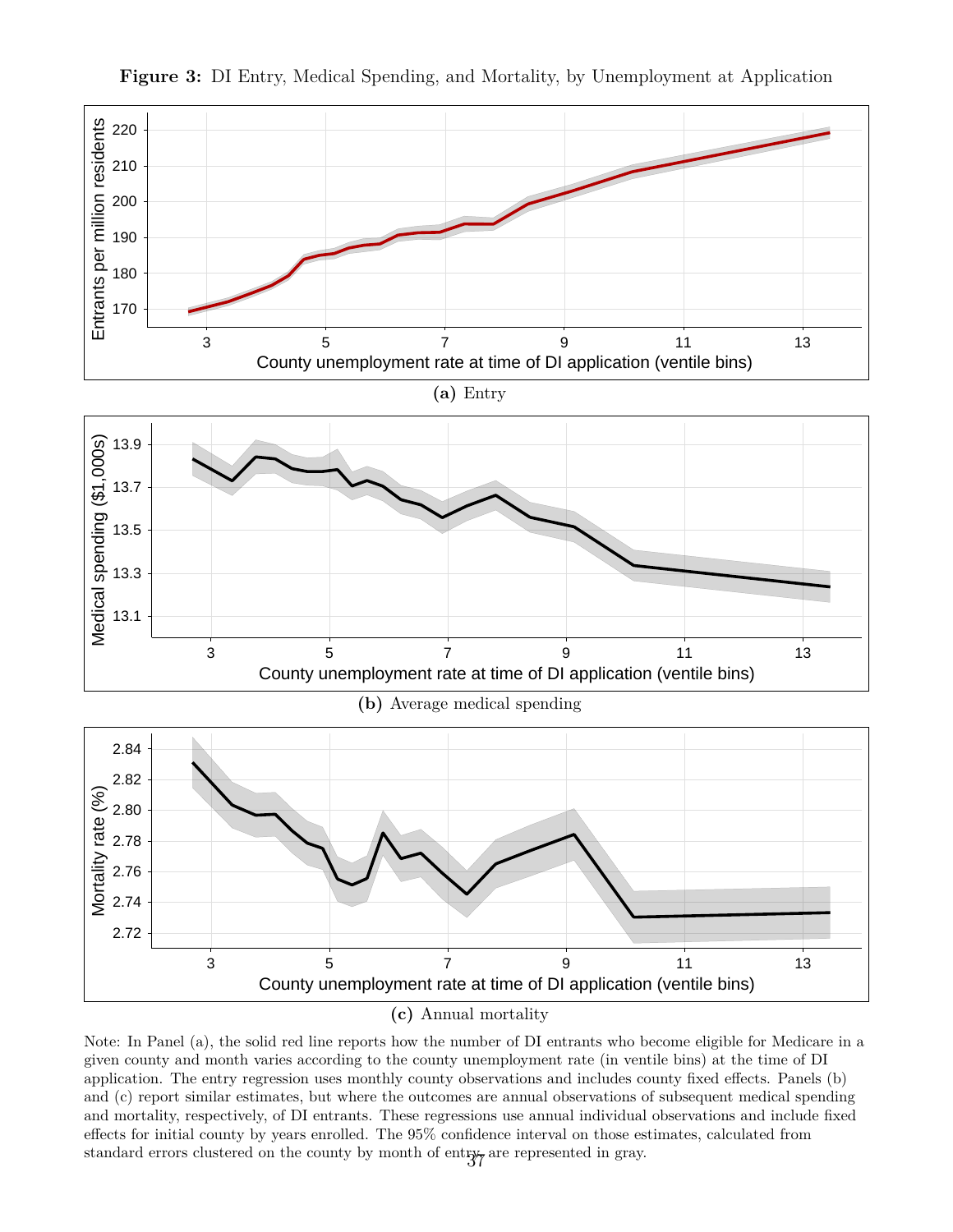<span id="page-38-0"></span>

**Figure 4:** Number of entrants and medical spending, by age at entry

Note: In Panel (a), the solid red line counts the number of DI recipients entering Medicare at each age over the time period 1993–2017. In Panels (b) and (c), the solid black lines represent the average subsequent medical spending and annual mortality rates, respectively, for individuals entering at each age, as estimated in equation [\(4\)](#page-19-1). The 95% confidence interval on those estimates, calculated from standard errors clustered on the county by month of entry, are represented in gray.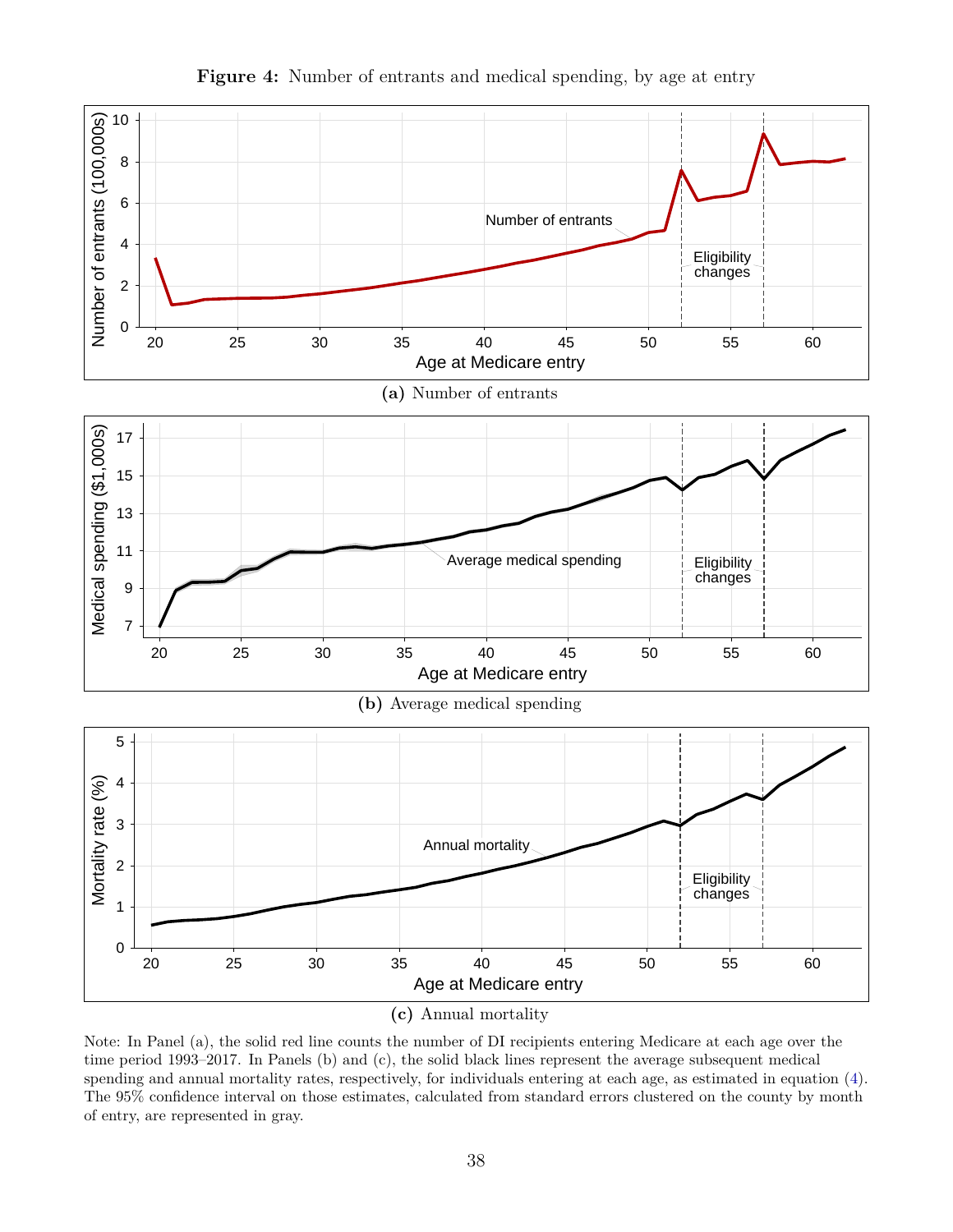

<span id="page-39-0"></span>**Figure 5:** DI entry versus county unemployment at application, by age at Medicare entry

Note: The figure shows the coefficients from estimating equation [\(5\)](#page-20-0). The height of the line represents the change in monthly DI entrants of a given age (at the time of Medicare entry) per million county residents associated with a one percentage point increase in the county unemployment rate at the time of DI application. The 95% confidence interval on those estimates, calculated from standard errors clustered on the county by month of entry, are represented in gray.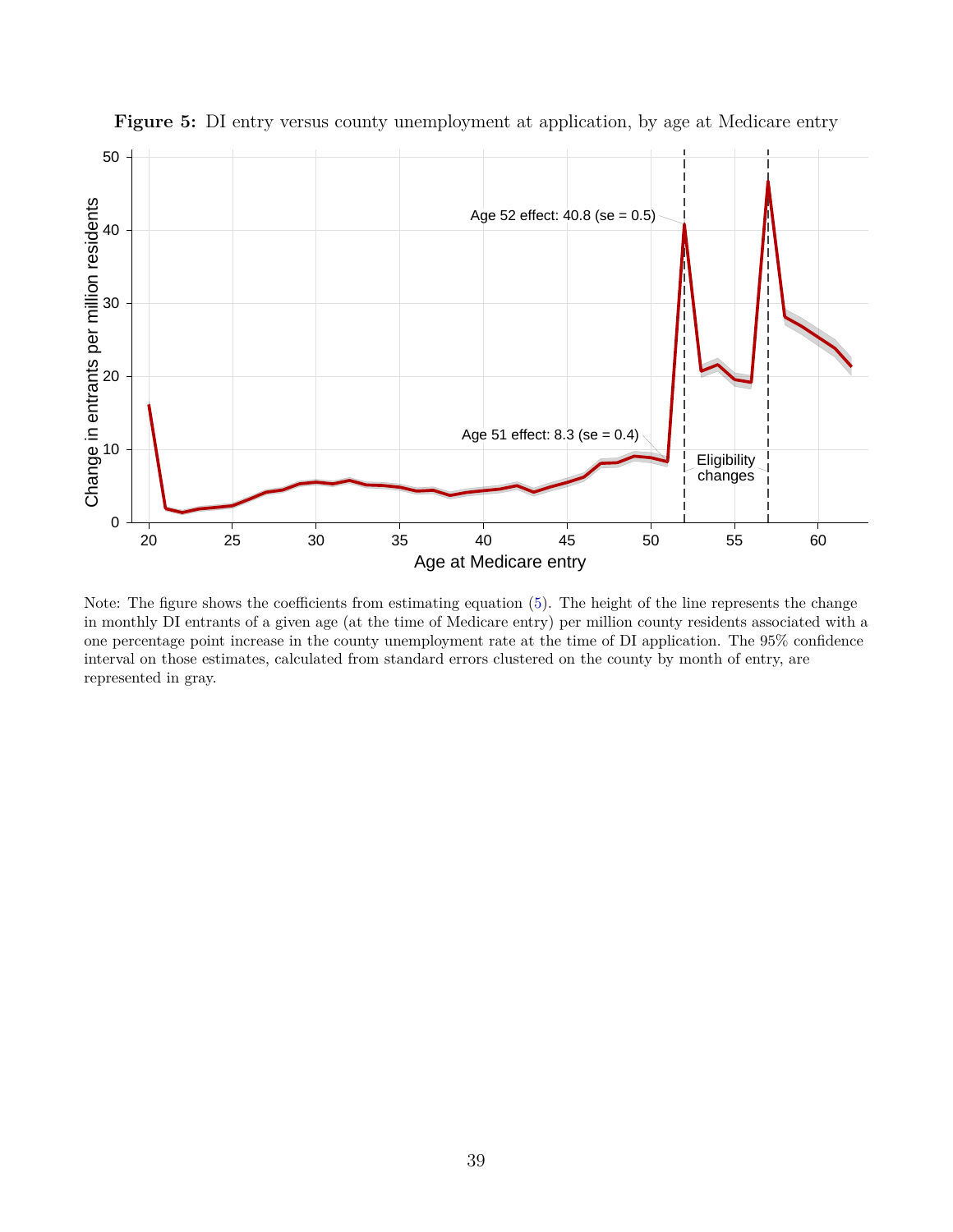

<span id="page-40-0"></span>

**(a)** Effect of Age Discontinuity in Eligibility at 52



**(b)** Effect of Unemployment: Reduced Opportunity Cost and Shift in Benefits Curve

Note: This figure represents our conceptual model of DI entry. The y-axis measures the costs and benefits of DI entry, measured in dollars, and the x-axis measures DI entry. Panel (a) represents separate cost functions for individuals aged 51 (red circles) and 52 (green squares). High unemployment reduces the opportunity cost of DI entry, represented by the downward shift of the cost functions in Panel (b) to the dashed lines. High unemployment potentially also shifts the benefits function upward and outward to *BUR* (dashed). See Section [5](#page-22-0) for discussion.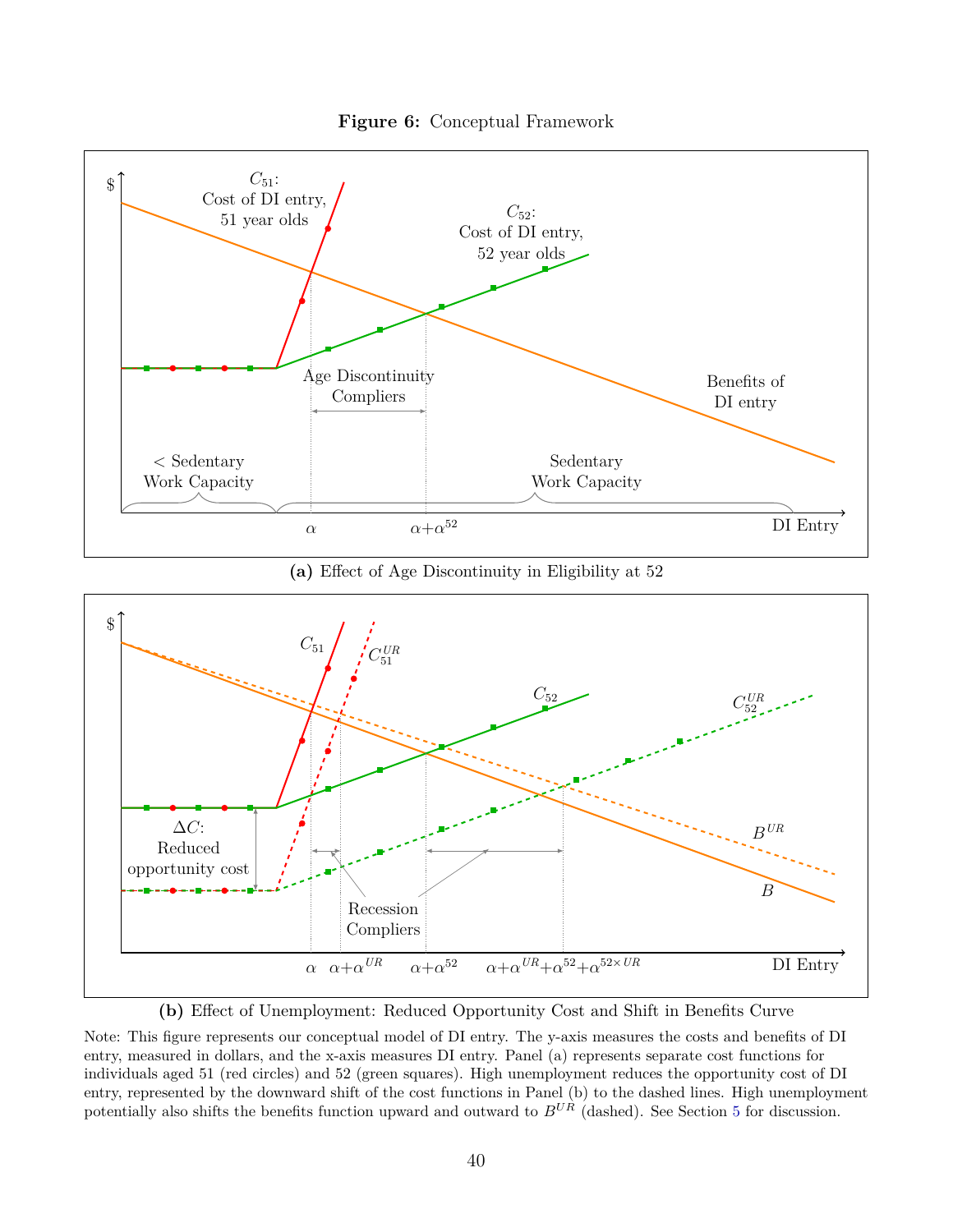<span id="page-41-0"></span>

**Figure 7:** Estimates of Model Parameters When ∆*C*=-\$5000

Note: Figure represents elements of the conceptual model, using parameters estimated from the data using the specification in the first column of Table [A.3.](#page-49-0) Model elements at average unemployment are represented by solid lines, and model elements associated with a one percentage point increase in unemployment are represented by dashed lines. The benefits functions *B* and *BUR* have the slopes and intercepts shown algebraically in Section [5.2.1.](#page-26-0) The cost functions  $C_{51}$ ,  $C_{51}^{UR}$ ,  $C_{52}$ , and  $C_{52}^{UR}$  have the slopes and intercepts shown in Appendix Section [A.1,](#page-43-0) under an assumption that ∆*C*=-\$5000.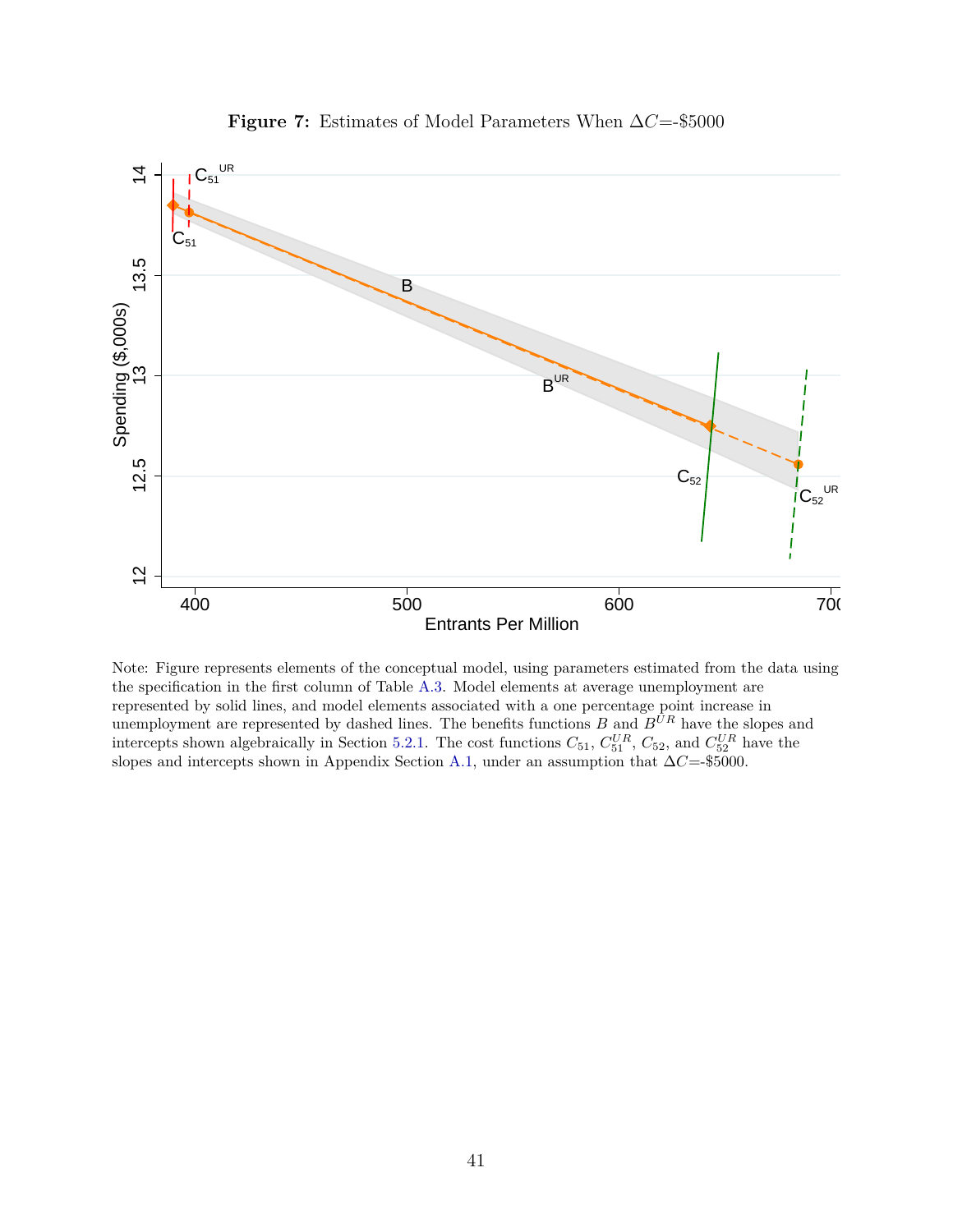### **Tables**

|                                                                         | (1)                               | (2)                        | (3)                                     |  |  |  |
|-------------------------------------------------------------------------|-----------------------------------|----------------------------|-----------------------------------------|--|--|--|
|                                                                         | Entrants per<br>million residents | Annual medical<br>spending | Annual mortality<br>(deaths per 10,000) |  |  |  |
| A. Cyclicality of DI entry and cohort outcomes (main sample)            |                                   |                            |                                         |  |  |  |
| Unemployment rate at application                                        | $13.10***$                        | $-64.34***$                | $-0.55***$                              |  |  |  |
|                                                                         | (0.13)                            | (4.27)                     | (0.09)                                  |  |  |  |
| Fixed effects                                                           | County                            | County $\times$            | County $\times$                         |  |  |  |
|                                                                         |                                   | Years enrolled             | Years enrolled                          |  |  |  |
| Dependent variable mean                                                 | 317.88                            | 13,662.88                  | 277.14                                  |  |  |  |
| Observations                                                            | 935,820                           | 105,277,494                | 144,405,012                             |  |  |  |
| B. Cyclicality of DI entry and cohort outcomes, by age at entry (51-52) |                                   |                            |                                         |  |  |  |
| Intercept                                                               | 389.63***                         | 14,775.91***               | $305.25***$                             |  |  |  |
|                                                                         | (0.70)                            | (42.96)                    | (0.85)                                  |  |  |  |
| Age 52 at entry                                                         | $253.22***$                       | $-602.34***$               | $-10.63***$                             |  |  |  |
|                                                                         | (1.04)                            | (52.72)                    | (1.09)                                  |  |  |  |
| $UR$ (demeaned unemployment rate)                                       | $7.59***$                         | 4.09                       | $-0.53$                                 |  |  |  |
|                                                                         | (0.36)                            | (17.77)                    | (0.37)                                  |  |  |  |
| $UR \times \text{Age } 52$ at entry                                     | $34.07***$                        | $-54.38***$                | $-0.78**$                               |  |  |  |
|                                                                         | (0.48)                            | (17.65)                    | (0.35)                                  |  |  |  |
| Fixed effects                                                           | County                            | County $\times$            | County $\times$                         |  |  |  |
|                                                                         |                                   | Years enrolled             | Years enrolled                          |  |  |  |
| Dependent variable mean                                                 | 515.48                            | 14,419.08                  | 298.84                                  |  |  |  |
| Observations                                                            | 1,871,640                         | 7,473,987                  | 10,495,164                              |  |  |  |

<span id="page-42-0"></span>**Table 1:** Cyclicality of Disability Insurance (DI) Entry, Medical Spending, and Mortality

Notes: The table reports how the number of DI entrants who become eligible for Medicare in a county and month and their subsequent health outcomes relate to unemployment conditions in the county at the time their application for DI. Each column reports coefficients and their standard errors (in parentheses) from a separate regression. Outcomes are indicated by the column label. Panel A reports results from equation [\(1\)](#page-16-0) (column (1)) and equation [\(3\)](#page-18-0) (columns  $(2)$ –(3)) using the main sample, comprising DI entrants who become eligible for Medicare at ages 20–62. Panel B reports results from estimating equations [\(6\)](#page-21-0) based on the subset of DI entrants who become eligible for Medicare at ages 51-52. Statistical significance at the 10, 5, and 1 percent levels indicated by \*, \*\*, and \*\*\* respectively.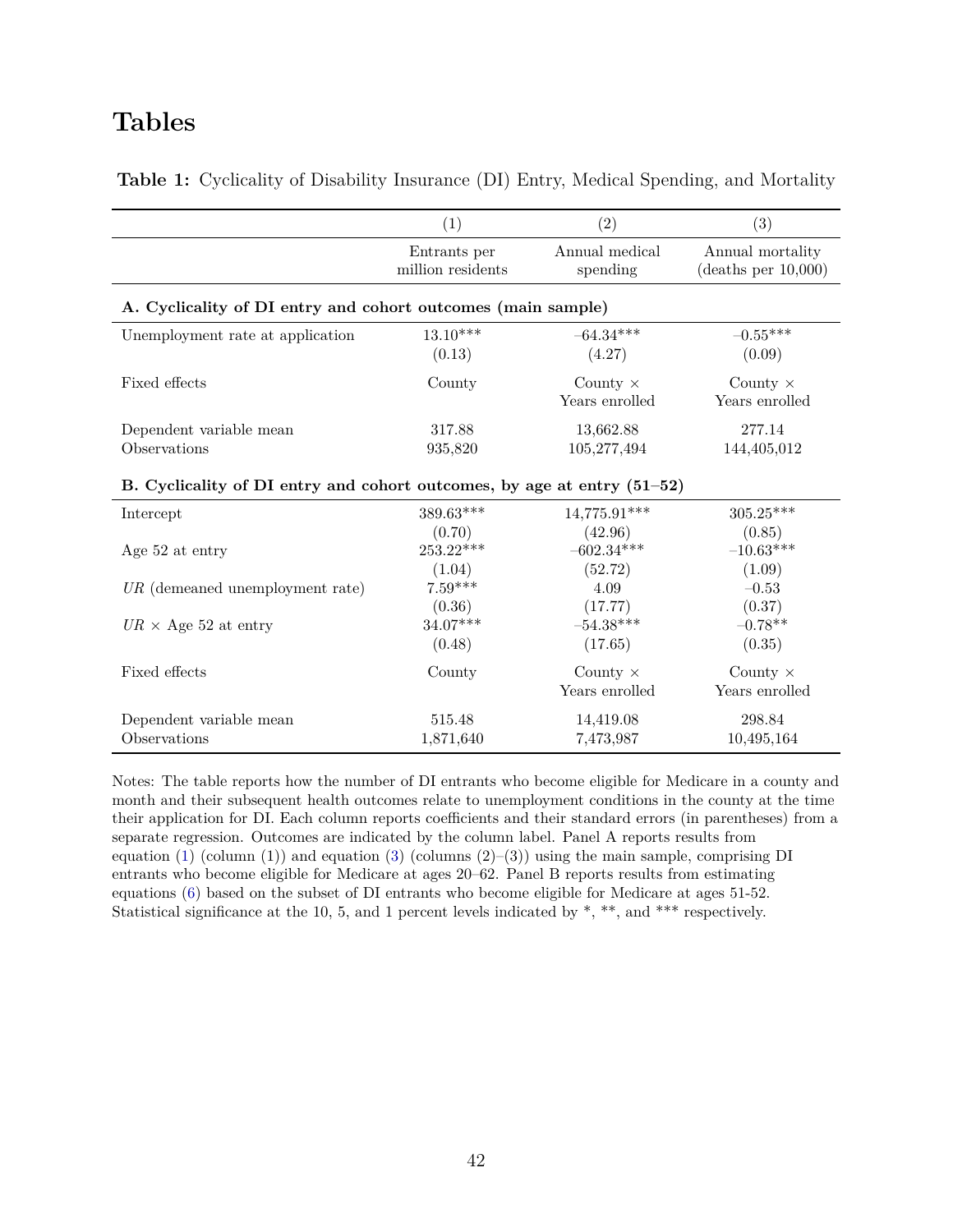### **Appendix A: For Online Publication Only**

#### <span id="page-43-0"></span>**A.1 Model: Slopes and Intercepts for Cost Curves in terms of** ∆*C*

To identify the slopes and intercepts of the cost curves, we first begin with our identifying equations. The benefit curve for normal economic conditions has slope *m* and intercept *n*. It intersects the cost curve for 51 year olds at x-axis value  $\alpha$ . Define the slope for the cost function for 51 year olds as  $m_{51}^C$  and its intercept  $n_{51}^C$ . Thus, our first equation is

$$
m_{51}^C \alpha + n_{51}^C = m\alpha + n
$$

When unemployment is high, the benefits function  $B^{UR}$  and cost function  $C_{51}^{UR}$  intersect at x-axis value  $\alpha + \alpha^{UR}$ . The slope  $m^{UR}$  and intercept  $n^{UR}$  of  $B^{UR}$  were found in Section [5.2.1.](#page-26-0) By assumption, the intercept of  $C_{51}^{UR}$  is  $n_{51}^C + \Delta C$ . Thus, we can write a second equation:

$$
m_{51}^{C}(\alpha + \alpha^{UR}) + n_{51}^{C} + \Delta C = m^{UR}(\alpha + \alpha^{UR}) + n^{UR}
$$

Subbing the first equation into the second

$$
m_{51}^C(\alpha + \alpha^{UR}) + m\alpha + n - m_{51}^C\alpha + \Delta C = m^{UR}(\alpha + \alpha^{UR}) + n^{UR}
$$

$$
m_{51}^C = (-\Delta C - m\alpha - n + m^{UR}(\alpha + \alpha^{UR}) + n^{UR})/\alpha^{UR}
$$

And similarly, we can find  $n_{51}^C$  in terms of known parameters:

$$
n_{51}^C = m\alpha + n - (-\Delta C - m\alpha - n + m^{UR}(\alpha + \alpha^{UR}) + n^{UR})\frac{\alpha}{\alpha^{UR}}
$$

A similar exercise can be done for the cost curves for 52 year olds. The cost curve for 52 year olds in good economic times intersects *B* at  $\alpha + \alpha^{52}$ .

$$
m_{52}^{C}(\alpha + \alpha^{52}) + n_{52}^{C} = m(\alpha + \alpha^{52}) + n
$$

And in times of high unemployment, the dashed lines intersect at  $\alpha + \alpha^{UR} + \alpha^{52} + \alpha^{52 \times UR}$ .

$$
m_{52}^{C}(\alpha + \alpha^{UR} + \alpha^{52} + \alpha^{52 \times UR}) + n_{52}^{C} + \Delta C = m^{UR}(\alpha + \alpha^{UR} + \alpha^{52} + \alpha^{52 \times UR}) + n^{UR}
$$

We can again combine the equations to solve for  $m_{52}^C$  and  $n_{52}^C$  in terms of  $\Delta C$ . Subbing the first equation into the second:

$$
m_{52}^{C}(\alpha + \alpha^{UR} + \alpha^{52} + \alpha^{52 \times UR}) + (m - m_{52}^{C})(\alpha + \alpha^{52}) + n + \Delta C = m^{UR}(\alpha + \alpha^{UR} + \alpha^{52} + \alpha^{52 \times UR}) + n^{UR}
$$

$$
m_{52}^{C} = \frac{-\Delta C + m^{UR}(\alpha + \alpha^{UR} + \alpha^{52} + \alpha^{52 \times UR}) - m(\alpha + \alpha^{52}) + n^{UR} - n}{\alpha^{UR} + \alpha^{52 \times UR}}
$$

And the intercept is expressed as

$$
n_{52}^C = m(\alpha + \alpha^{52}) + n - \frac{(-\Delta C + m^{UR}(\alpha + \alpha^{UR} + \alpha^{52} + \alpha^{52 \times UR}) - m(\alpha + \alpha^{52}) + n^{UR} - n)(\alpha + \alpha^{52})}{\alpha^{UR} + \alpha^{52 \times UR}}
$$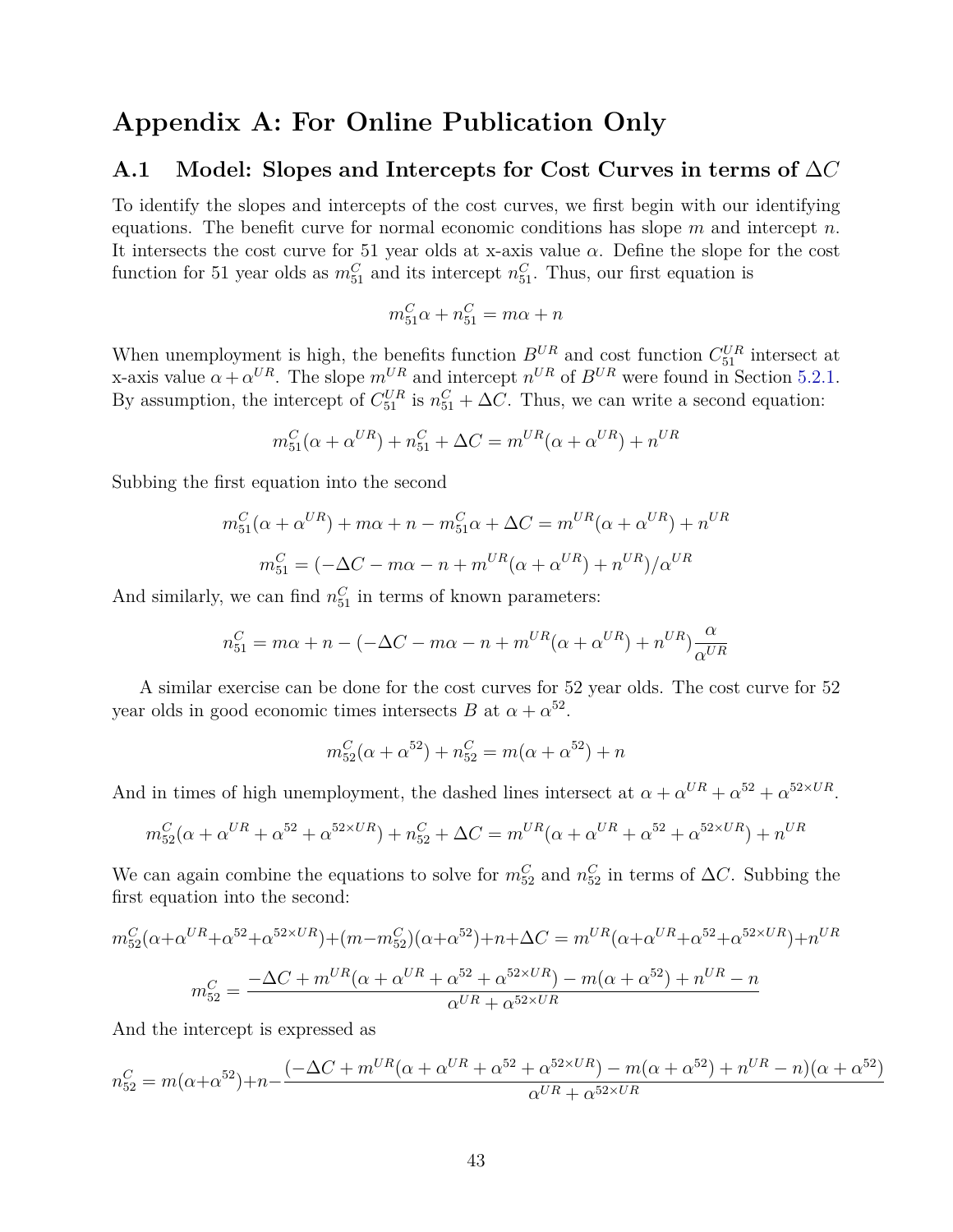<span id="page-44-0"></span>

**Figure A.1:** Distribution of Months Between Medicare Entry and DI Application

Note: Figure represents the distribution of months between DI application and Medicare entry for individuals entering DI between 1994 and 2017, top- and bottom-coded at 36 months and 0 months, respectively. Source: Disability Analysis File Public Use File.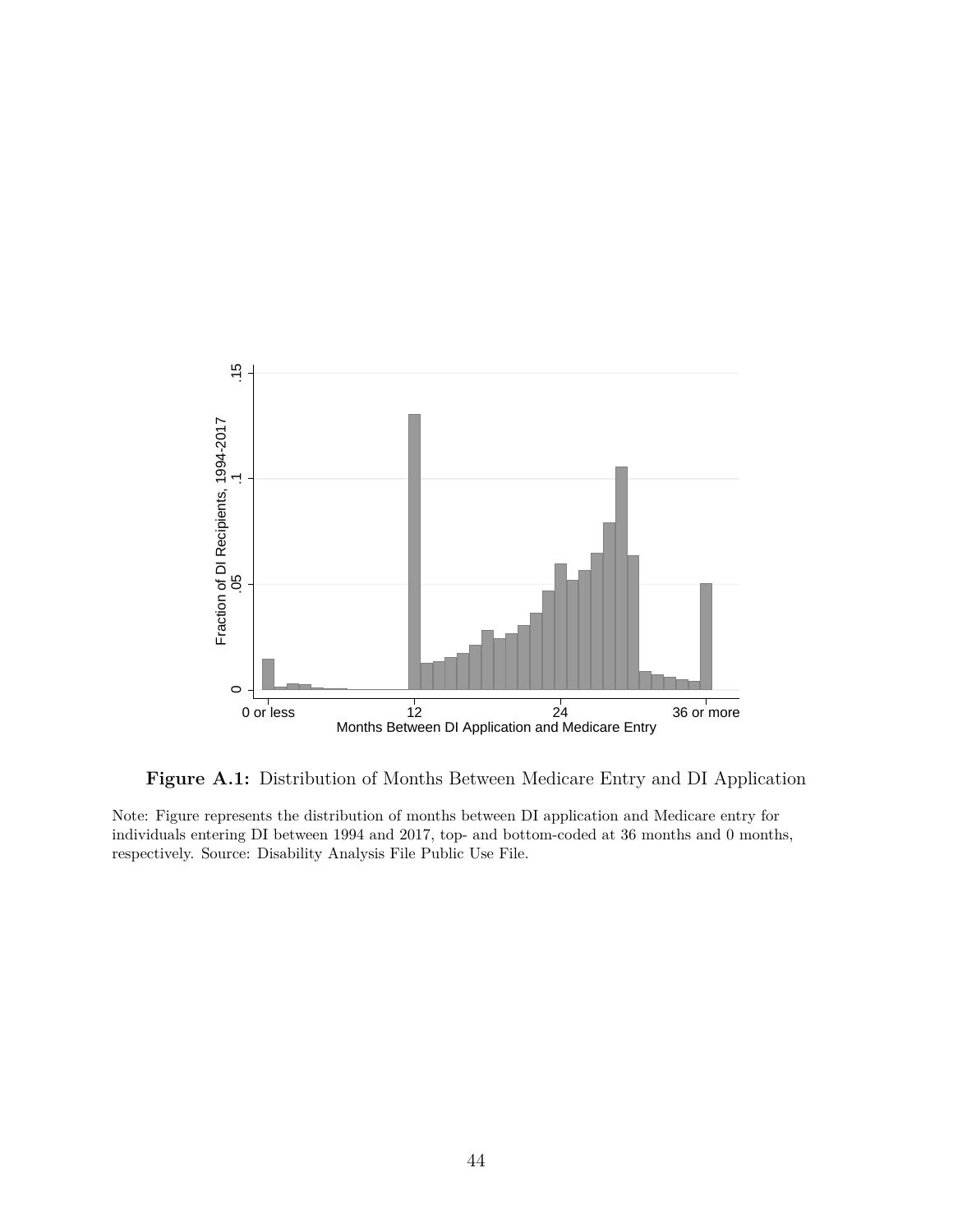

<span id="page-45-0"></span>**Figure A.2:** Estimates of Model Parameters When  $\Delta C = $500$  or  $\Delta C = $50,000$ 

Note: Figure represents elements of the conceptual model, using parameters estimated from the data using the specification in the first column of Table [A.3.](#page-49-0) Model elements at average unemployment are represented by solid lines, and model elements associated with a one percentage point increase in unemployment are represented by dashed lines. The benefits functions *B* and *BUR* have the slopes and intercepts shown algebraically in Section [5.2.1.](#page-26-0) The cost functions  $C_{51}$ ,  $C_{51}^{UR}$ ,  $C_{52}$ , and  $C_{52}^{UR}$  have the slopes and intercepts shown in Appendix Section [A.1](#page-43-0) when ∆*C* takes on the stated values.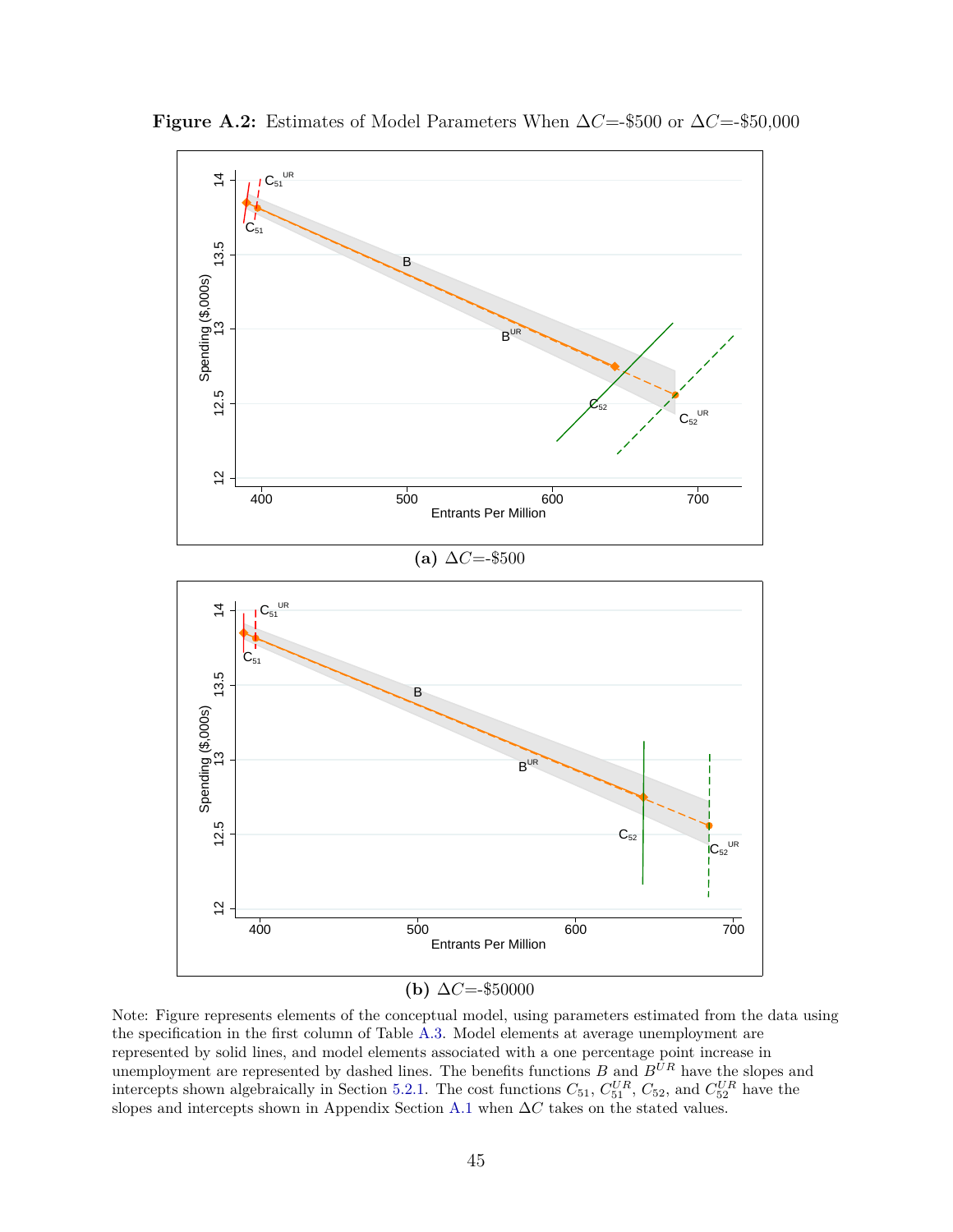

<span id="page-46-0"></span>**Figure A.3:** Enrollment in Medicaid, Medicare Advantage, and Medicare Part B by Calendar Year of Medicare Entry or Age at Entry

Note: Panels (a), (c), and (e) represent estimation of Equation [2,](#page-17-0) where the dependent variable is an individual-year indicator of enrollment in Medicaid, Medicare Advantage, or Medicare Part B. The fixed effect associated with each year of entry is depicted in the black line (left axis) in each figure, while national unemployment at application for each year of entry is depicted in blue dashes (right axis). Panels (b), (d), and (f) represent estimation of Equation [4,](#page-19-1) again varying the dependent-variable. The fixed effect associated with each age of entry is depicted in the black diamonds. 95% CIs estimated from standard errors clustered on the county by entry month are reported in gray.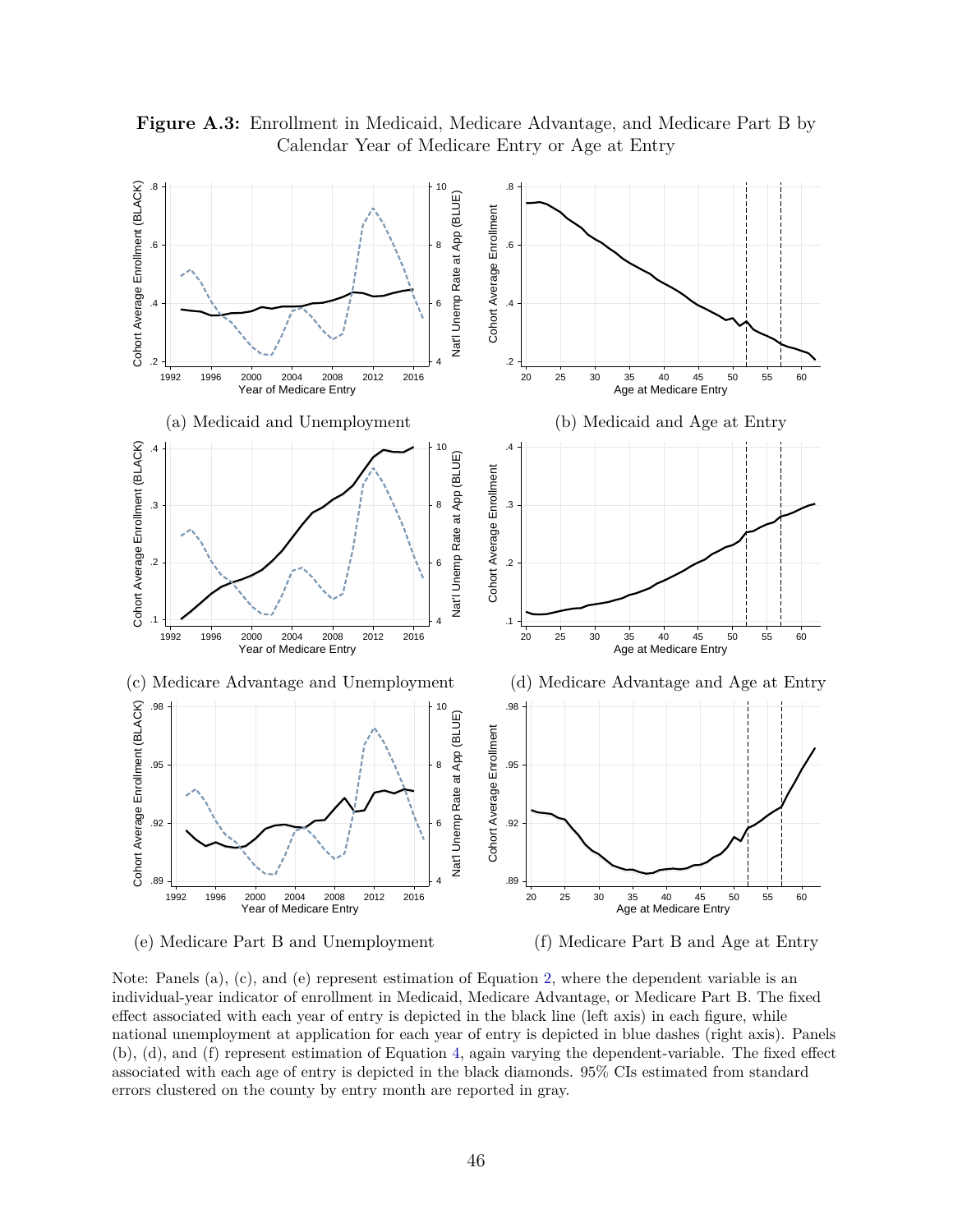<span id="page-47-0"></span>

|             |                                     | Previous Work           |                     |
|-------------|-------------------------------------|-------------------------|---------------------|
| <b>MSWC</b> | Education                           | Experience              | Outcome             |
|             |                                     |                         | Not disabled at 44, |
| Sedentary   | Illiterate                          | Unskilled or none       | disabled at 45      |
|             |                                     |                         | Not disabled at 49, |
| Sedentary   | Less than HS grad                   | Unskilled or none       | disabled at 50      |
|             |                                     |                         | Not disabled at 49, |
| Sedentary   | Less than HS grad                   | Nontransferable skills  | disabled at 50      |
| Sedentary   | Less than HS grad                   | Transferable skills     | Not disabled        |
|             | $HS grad - no direct$               |                         | Not disabled at 49, |
| Sedentary   | entry into skilled work             | Unskilled or none       | disabled at 50      |
|             | $HS grad - no direct$               |                         | Not disabled at 49, |
| Sedentary   | entry into skilled work             | Nontransferable skills  | disabled at 50      |
|             | $HS grad - no direct$               |                         |                     |
| Sedentary   | entry into skilled work             | Transferable skills     | Not disabled        |
|             | $\overline{HS}$ grad – provides for | Unskilled or none,      |                     |
|             | direct entry into skilled           | nontransferable skills, |                     |
| Sedentary   | work                                | or transferable skills  | Not disabled        |
|             |                                     |                         |                     |
|             |                                     |                         | Not disabled at 49, |
| Light       | Illiterate                          | Unskilled or none       | disabled at 50      |
|             |                                     |                         | Not disabled at 54, |
| Light       | Less than HS grad                   | Unskilled or none       | disabled at 55      |
|             |                                     |                         | Not disabled at 54, |
| Light       | Less than HS grad                   | Nontransferable skills  | disabled at $55\,$  |
| Light       | Less than HS grad                   | Transferable skills     | Not disabled        |
|             | $HS grad - no direct$               |                         | Not disabled at 54, |
| Light       | entry into skilled work             | Unskilled or none       | disabled at 55      |
|             | $HS grad - no direct$               |                         | Not disabled at 54, |
| Light       | entry into skilled work             | Nontransferable skills  | disabled at 55      |
|             | $\overline{HS}$ grad – no direct    |                         |                     |
| Light       | entry into skilled work             | Transferable skills     | Not disabled        |
|             | $\text{HS grad}$ – provides for     | Unskilled or none,      |                     |
|             | direct entry into skilled           | nontransferable skills, |                     |
| Light       | work                                | or transferable skills  | Not disabled        |

| <b>Table A.1:</b> Age Discontinuities in the SSA Vocational Grids |  |  |  |  |  |  |  |
|-------------------------------------------------------------------|--|--|--|--|--|--|--|
|-------------------------------------------------------------------|--|--|--|--|--|--|--|

Notes: "MSWC" signifies Maximum Sustained Work Capacity. "HS grad" signifies high school graduate. Individuals with MSWC medium or above are excluded; there are few to no age discontinuities for these groups.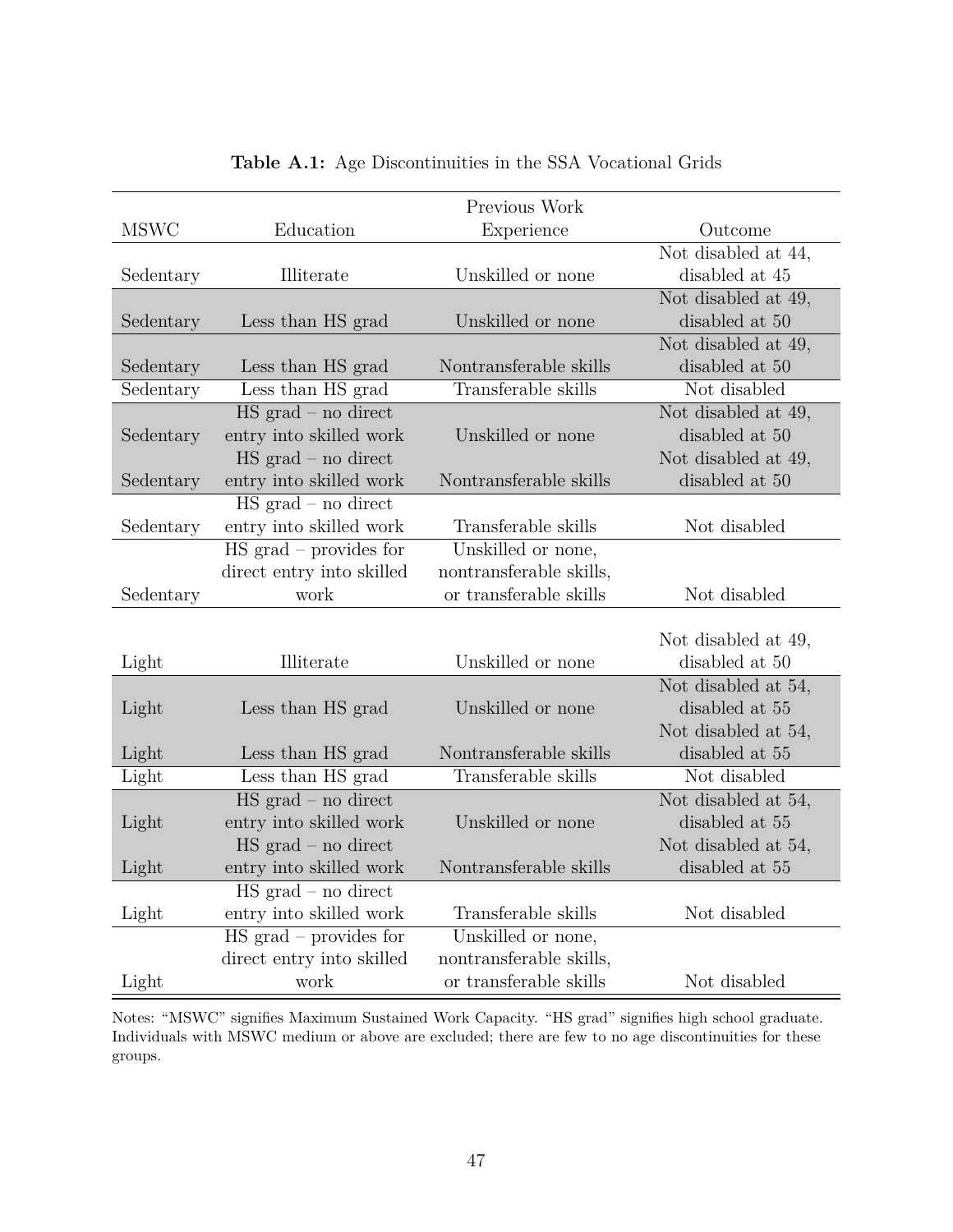| Dep. Var.: DI Entrants, County $\times$ Entry-Month |                              |                              |                              |  |  |
|-----------------------------------------------------|------------------------------|------------------------------|------------------------------|--|--|
| Number Unemployed<br>at Application                 | $0.0040427**$<br>(0.0004359) | $0.0015694**$<br>(0.0002595) | $0.0014903**$<br>(0.0002473) |  |  |
| Fixed Effects                                       |                              | County                       | County<br>Entry Month        |  |  |
| Implied Effect of 1pp                               | 5557                         | 2157                         | 2048                         |  |  |
| on Number of Entrants                               | (599)                        | (357)                        | (340)                        |  |  |
| Implied Effect of 1pp                               | 18.9                         | 7.3                          | 7.0                          |  |  |
| on Incidence                                        | (2.0)                        | (1.2)                        | (1.2)                        |  |  |
| N                                                   |                              | 937,500                      |                              |  |  |

<span id="page-48-0"></span>**Table A.2:** Impact of Number of Unemployment: Maestas, Mullen, and Strand Model

This table reports the results of estimating the DI entry model in [Maestas, Mullen and Strand](#page-33-1) [\(2021\)](#page-33-1) for the time period 1993–2017. The dependent variable is the number of DI entrants by county and Medicare entry month. The independent variable is the number of unemployed individuals in the county during the applications of individuals entering Medicare in this entry month, constructed as in Section [3.2.](#page-13-0) Standard errors are clustered on the county. We follow the authors in converting the coefficient estimates into the implied effect of 1pp in unemployment on the number of monthly DI entrants by multiplying by the average size of the labor force over the time period. To facilitate comparisons with Table [1,](#page-42-0) we subsequently convert those numbers to incidence by dividing by the average population over the time period.